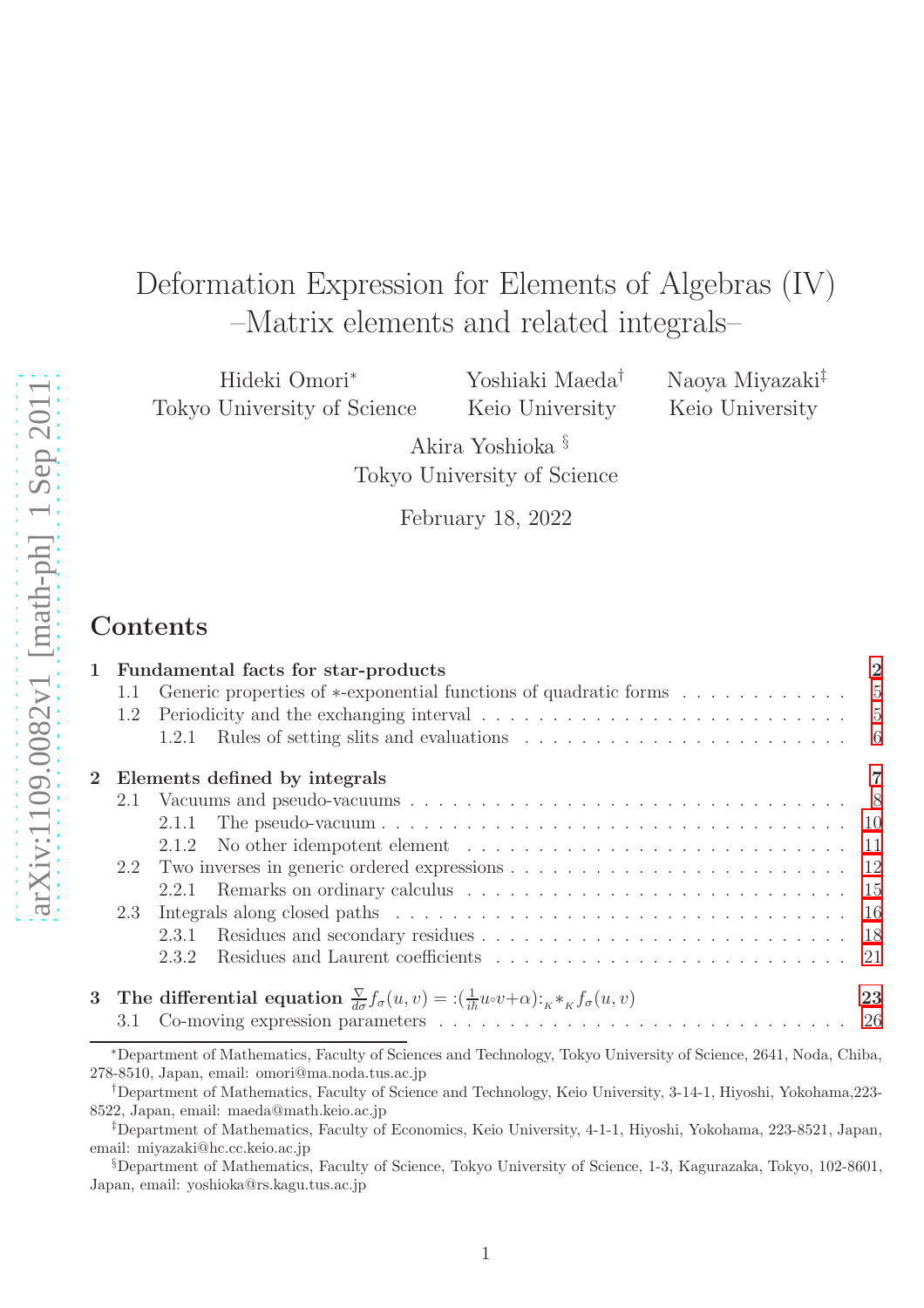|  | 4 Matrix elements in generic ordered expressions |  |
|--|--------------------------------------------------|--|
|  |                                                  |  |
|  |                                                  |  |
|  |                                                  |  |
|  |                                                  |  |
|  |                                                  |  |

Keywords: Weyl algebra, Polar elements, Vacuum, Pseudo-vacuum, Continuation of inverses Mathematics Subject Classification(2000): Primary 53D55, Secondary 53D17, 53D10

In this note, we mainly consider the extended Weyl algebra of two generators  $(u, v)$ , that is, the algebra generated by u, v with the fundamental commutation relation  $u*v-v*u = -i\hbar$ . Weyl algebra is realized on the space  $\mathbb{C}[u, v]$  by defining various product  $*_{\kappa}$  depending on a symmetric matrix K called the expression parameter. Via such expressions and ordinary calculus one can treat various transcendental elements such as ∗-exponential functions and elements obtained by integrations.

In particular, setting  $\frac{1}{i\hbar}u\circ v=\frac{1}{2}$  $\frac{1}{2}(u*v+v*u)$ , we show that the ∗-exponential function  $e_*^{z(\frac{1}{ih}u\circ v+\alpha)}$  has singular points depending on the expression parameters. The important view point in this chapter is that the expression parameter K is moving by the "individual time parameter"  $\tau$ .

In such an extended Weyl algebra, there are three idempotent elements, called vacuum, barvacuum and pseudo-vacuum, each of them give a matrix representation of Weyl algebra.

Furthermore the  $\ast$ -exponential function  $e^{\frac{t}{\ast \pi} u \circ v}$  is rapidly decreasing on the imaginary axis. This defines two different \*-inverses of  $\frac{1}{i\hbar}u\circ v$ . By using this, the analytic continuation of  $(\alpha+\frac{1}{i\hbar}u\circ v)^{-1}$  are defined.

Note that the numbers  $\alpha$  such that  $(\alpha + \frac{1}{i\hbar}u\circ v)^{-1}$  does not exist is called the "spectre". It is remarkable that the spectra depends on the expression parameters. Several interesting properties of elements defined by integrations will be given.

# <span id="page-1-0"></span>1 Fundamental facts for star-products

For an arbitrary fixed 2×2-complex symmetric matrix K, we set  $\Lambda = K + J$  where J is the standard skew-symmetric matrix  $J = \begin{bmatrix} 0 & -1 \\ 1 & 0 \end{bmatrix}$ . We define a product  $*_\Lambda$  on the space of polynomials  $\mathbb{C}[u_1, u_2]$  by the formula

(1.1) 
$$
f *_{\Lambda} g = f e^{\frac{i\hbar}{2} (\sum \overleftarrow{\partial_{u_i}} \Lambda^{ij} \overrightarrow{\partial_{u_j}})} g = \sum_{k} \frac{(i\hbar)^k}{k! 2^k} \Lambda^{i_1 j_1} \cdots \Lambda^{i_k j_k} \partial_{u_{i_1}} \cdots \partial_{u_{i_k}} f \partial_{u_{j_1}} \cdots \partial_{u_{j_k}} g.
$$

It is known and not hard to prove that  $(\mathbb{C}[u_1, u_2], *_{\Lambda})$  are mutually isomorphic associative algebras for every K. The isomorphism class is called the Weyl algebra, denoted by  $(W_2; *)$ . If K is fixed, then every element  $A\in (W_2; *)$  is expressed in the form of ordinary polynomial, which we denote by :  $A:_{\kappa} \in \mathbb{C}[u_1, u_2]$ . For instance

$$
:u_1*u_1:_{K}=(u_1)^2+\frac{i\hbar}{2}K_{11},\quad u_1*u_2:_{K}=u_1u_2+\frac{i\hbar}{2}(K_{12}-1),\quad u_2*u_1:_{K}=u_1u_2+\frac{i\hbar}{2}(K_{12}+1).
$$

Note that  $*_K$ -product formula gives a way of univalent expression for elements of  $(W_2; *)$ . Via univalent expressions, one can consider topological completion of the algebra, and transcendental elements.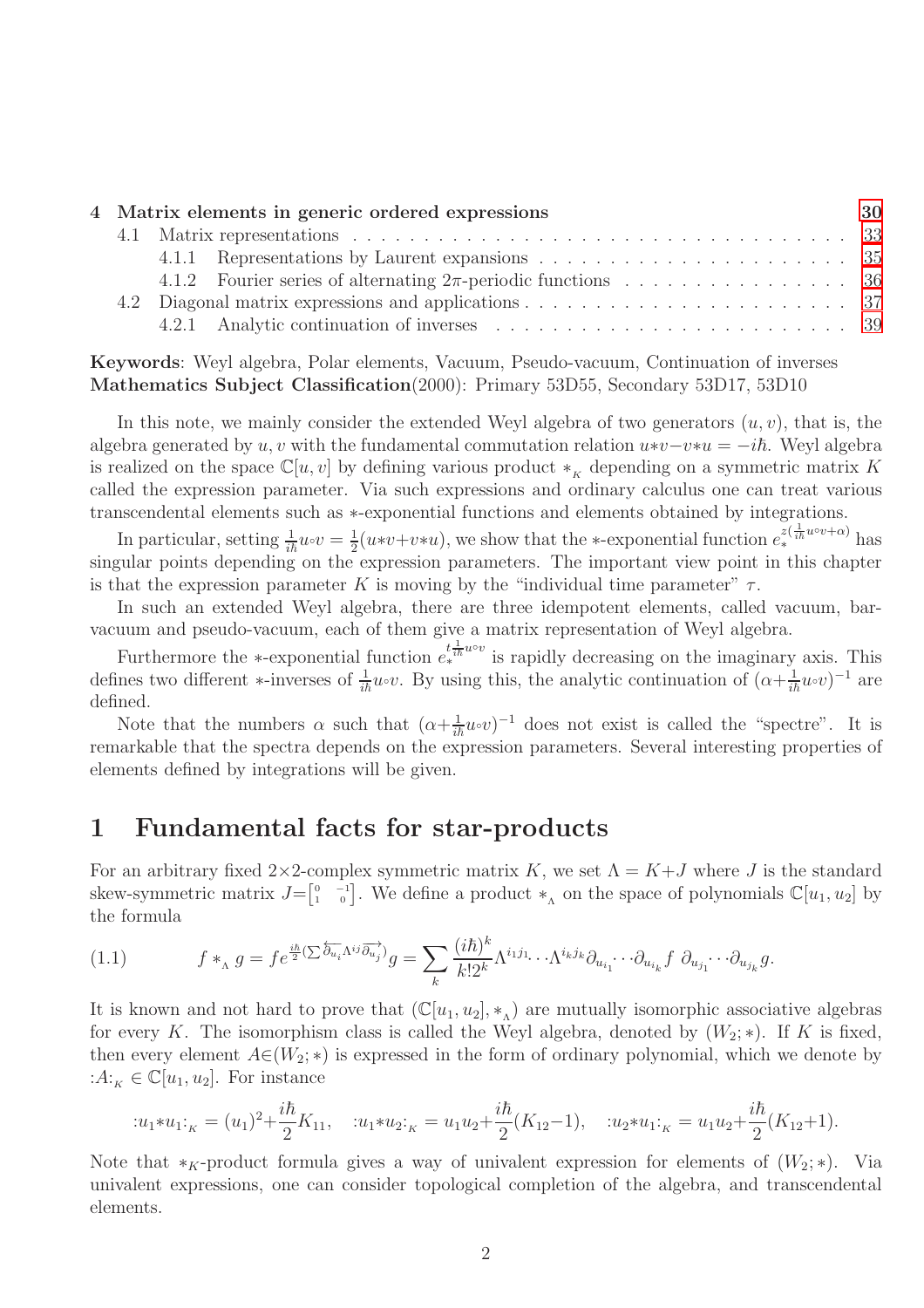By the formulation of orderings, the intertwiner between  $K$ -ordered expression and  $K'$ -ordered expression is explicitly given as follows:

**Proposition 1.1** For every  $K, K' \in \mathfrak{S}(2)$ , the intertwiner is defined by

<span id="page-2-2"></span>(1.2) 
$$
I_K^{K'}(f) = \exp\left(\frac{i\hbar}{4}\sum_{i,j}(K'^{ij} - K^{ij})\partial_{u_i}\partial_{u_j}\right)f = I_0^{K'}(I_0^K)^{-1}(f)),
$$

which gives an isomorphism  $I_{\kappa}^{K'}$  $K'_{K} : (\mathbb{C}[\boldsymbol{u}]; *_{K+J}) \to (\mathbb{C}[\boldsymbol{u}]; *_{K'+J}).$  Namely, for any  $f, g \in \mathbb{C}[\boldsymbol{u}],$  we have

(1.3) 
$$
I_K^{K'}(f *_{\Lambda} g) = I_K^{K'}(f) *_{\Lambda'} I_K^{K'}(g),
$$

where  $\Lambda = K + J$ ,  $\Lambda' = K' + J$ .

Intertwiners do not change the algebraic structure ∗, but these change the expression of elements by the ordinary commutative structure.

In what follows, we use the notation  $*_{K}$  instead of  $*_{\Lambda}$ , since the skew-part J is fixed on the standard skew-matrix. As in the case of one variable, infinitesimal intertwiner

<span id="page-2-1"></span>
$$
dI_{\scriptscriptstyle K}(K')=\frac{d}{dt}\Big|_{t=0}I_{\scriptscriptstyle K}^{\scriptscriptstyle K+tK'}=\frac{i\hbar}{4}K'{}_{ij}\partial_{u_i}\partial_{u_j}
$$

is viewed as a flat connection on the trivial bundle  $\prod_{K \in \mathfrak{S}(2)} Hol(\mathbb{C}^2)$ . The equation of parallel translation along a curve  $K(t)$  is given by

(1.4) 
$$
\frac{d}{dt}f_t = dI_K(\dot{K}(t))f_t, \quad \dot{K}(t) = \frac{d}{dt}K(t),
$$

but this may not have a solution for some initial function.

<span id="page-2-0"></span>Associated with  $H_*(W_2; *),$  the ∗-exponential function of  $H_*$  is defined by the evolution equation

(1.5) 
$$
\frac{d}{dt}f_t = :H_*:_{K^*}f_t, \quad f_0 = 1.
$$

If the real analytic solution of [\(1.5\)](#page-2-0) exists then the solution is denoted by  $:e^{tH_*}_{*}$ :

In what follows we set  $(u_1, u_2)$  by  $(u, v)$ . Note that a quadratic forms with discriminant 0 is essentially  $u^2$  by a linear change of generators, and ∗-exponential  $e^{tu^2}$  $t^{u^2}$  is treated in [\[9\]](#page-41-0). Note also that  $2u\cdot v=u*v+v*u$  is a representative of quadratic forms with discriminant 1 by a linear change of generators. We take our attention to the ∗-exponential function of a quadratic form  $2u\cdot v$  under a general expression parameter  $K = \begin{bmatrix} \delta & c \\ c & \delta' \end{bmatrix}$ . By noting that  $: \frac{1}{i\hbar} u \circ v :_K = \frac{1}{i\hbar} u v + \frac{1}{2}$  $\frac{1}{2}c$ , the equation [\(1.5\)](#page-2-0) for  $H_* = \frac{2}{i\hbar}u_0v$  is written precisely as

(1.6) 
$$
\frac{d}{dt}f_t(u,v) = \left(\frac{c}{2} + \frac{1}{i\hbar}uv\right)f_t(u,v) + \left((c+1)u + \delta v\right)\partial_u f_t(u,v) + \left(\delta'u + (c-1)v\right)\partial_v f_t(u,v) \n+ \frac{i\hbar}{2}\left(\delta(c+1)\partial_u^2 f_t(u,v) + (\delta\delta' + c^2 - 1)\partial_u\partial_v f_t(u,v) + \delta'(c-1)\partial_v^2 f_t(u,v)\right).
$$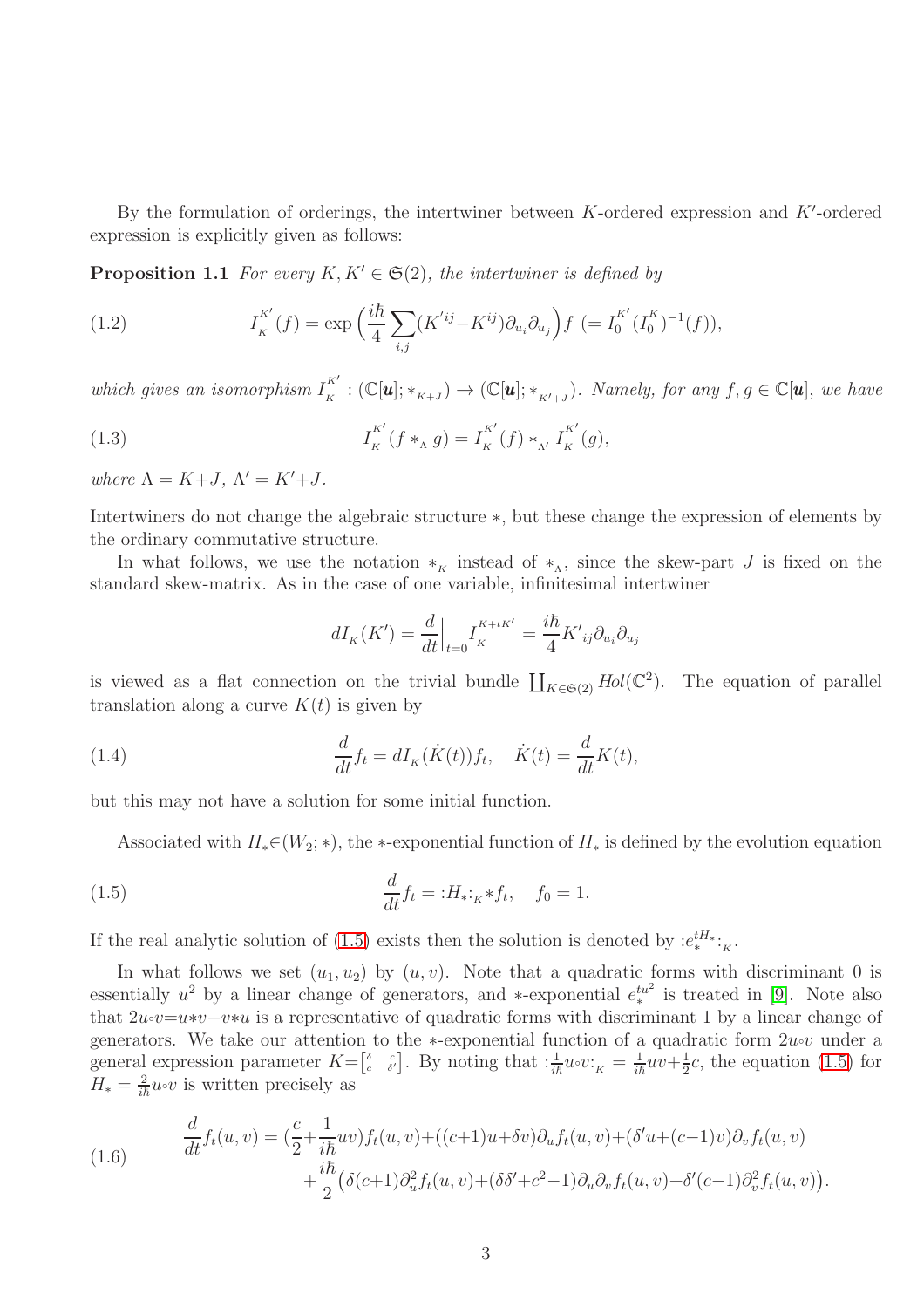<span id="page-3-0"></span>By setting  $\Delta = e^t + e^{-t} - c(e^t - e^{-t})$ , the solution is given by

(1.7) 
$$
e_{*}^{t\frac{1}{\hbar}2u\circ v} \cdot \kappa = \frac{2}{\sqrt{\Delta^{2}-(e^{t}-e^{-t})^{2}\delta\delta'}} e^{\frac{1}{i\hbar}\frac{e^{t}-e^{-t}}{\Delta^{2}-(e^{t}-e^{-t})^{2}\delta\delta'}} \left( (e^{t}-e^{-t})(\delta'u^{2}+\delta v^{2}) + 2\Delta uv \right).
$$

<span id="page-3-1"></span>Setting  $\delta \delta' = \rho^2$ , we see

(1.8) 
$$
\sqrt{\Delta^2 - (e^t - e^{-t})^2 \delta \delta'} = e^{-t} \sqrt{((1 - c + \rho)e^{2t} + (1 + c - \rho))((1 - c - \rho)e^{2t} + (1 + c + \rho))}.
$$

As  $:e^{z^2 \over 2h^{u\circ v}}:_{K}$  has double branched singularities, we have to prepare two  $\pm$  sheets with slits. Hence, we have two origins  $0_+$ ,  $0_-$  for  $:e^{z^{\frac{2}{ih} \cdot \cdot \cdot}}_{*k}$ . Noting that  $:e^{0^{\frac{1}{ih} 2 \cdot \cdot \cdot}}_{*k} = \sqrt{1}$ , we set

<span id="page-3-2"></span>(See [\[11\]](#page-41-1) to know how to find this formula.)

.

(1.9) 
$$
e_{*}^{0+\frac{1}{i\hbar}u\circ v} := 1, \quad e_{*}^{0-\frac{1}{i\hbar}u\circ v} := -1.
$$

Note also that  $:e^{i\pi i \frac{1}{i\hbar} 2u\circ v}$ : $K = \sqrt{1}$ , but this is *not* an absolute scalar. The  $\pm$  sign depends on K and the path form 0 to  $\pi i$  by setting  $:e_*^{0\frac{1}{i\hbar}2uv}$ ;  $k=1$ . As this is a scalar-like element belonging to a one parameter subgroup, we call it a q-scalar.

If  $t = \pm \frac{\pi i}{2}$  $\frac{\pi i}{2}$ , then [\(1.7\)](#page-3-0) is called the **polar element** and denoted by  $\varepsilon_{00}$  [\[10\]](#page-41-2), [\[11\]](#page-41-1):

(1.10) 
$$
\mathcal{E}_{00} :_{K} = \frac{1}{\sqrt{c^2 - \delta \delta'}} e^{\frac{1}{i\hbar} \frac{-1}{c^2 - \delta \delta'} (\delta' u^2 + \delta v^2 - 2cuv)}
$$

For the simplest case  $c = \delta = \delta' = 0$  in [\(1.7\)](#page-3-0) is the **Weyl ordered expression**. This is not a generic ordered expression having singular points on the imaginary axis, and this is  $\pi i$ -alternating periodic.

On the contrary, the **unit ordered expression** is given by  $K=I$ , i.e.  $\delta=\delta'=1$ ,  $c=0$ . By [\(1.7\)](#page-3-0), we have

(1.11) 
$$
e_{*}^{t_{\frac{1}{ih}} 2u \circ v} :_{I} = \frac{2}{\sqrt{4}} e^{\frac{1}{4ih}(e^{2t} + e^{-2t} + 2)(u^{2} + v^{2}) + 2(e^{2t} - e^{-2t})uv}.
$$

This is  $\pi i$ -periodic and there is no singular point.

<span id="page-3-3"></span>The case where  $c=0$  and  $\delta \delta \neq 1$ ,

For the case  $\delta = \delta' = 0$  but  $c \neq 0$  which involves the **normal ordered expression** for  $c = 1$ , we see that

(1.12) 
$$
:e_{*}^{t\frac{1}{i\hbar}2u\circ v}:_{K}=\frac{2}{\sqrt{\Delta^{2}}}e^{\frac{1}{i\hbar}\frac{e^{t}-e^{-t}}{\Delta^{2}}\left(2\Delta uv\right)}=\frac{2}{\Delta}e^{\frac{1}{i\hbar}\frac{e^{t}-e^{-t}}{\Delta}2uv}.
$$

This is the case where the singular points are not branching ones and they are sitting  $\pi i$  periodically on a single line parallel to the imaginary axis whose real part are given by  $\log |\frac{c+1}{c-1}|$ . We see also that  $:e_i^{\frac{t}{ih}2u\circ v}$ :<sub>K</sub> is alternating  $\pi i$ -periodic along the imaginary axis.

There is another special expression parameter K such that  $(1+c)^2 - \rho^2 = 0$ , which will be called the separating ordered expression. In this case, we have

(1.13) 
$$
\sqrt{\Delta^2 - (e^t - e^{-t})^2 \delta \delta'} = \sqrt{4(1+c^2) - 4e^{2t}}.
$$

This is the case where the periodicity of  $:e_*^{(s+it)\frac{1}{i\hbar}2u\circ v}$ :<sub>K</sub> w.r.t. t changes at  $s \leq \log |4(1+c^2)|$ .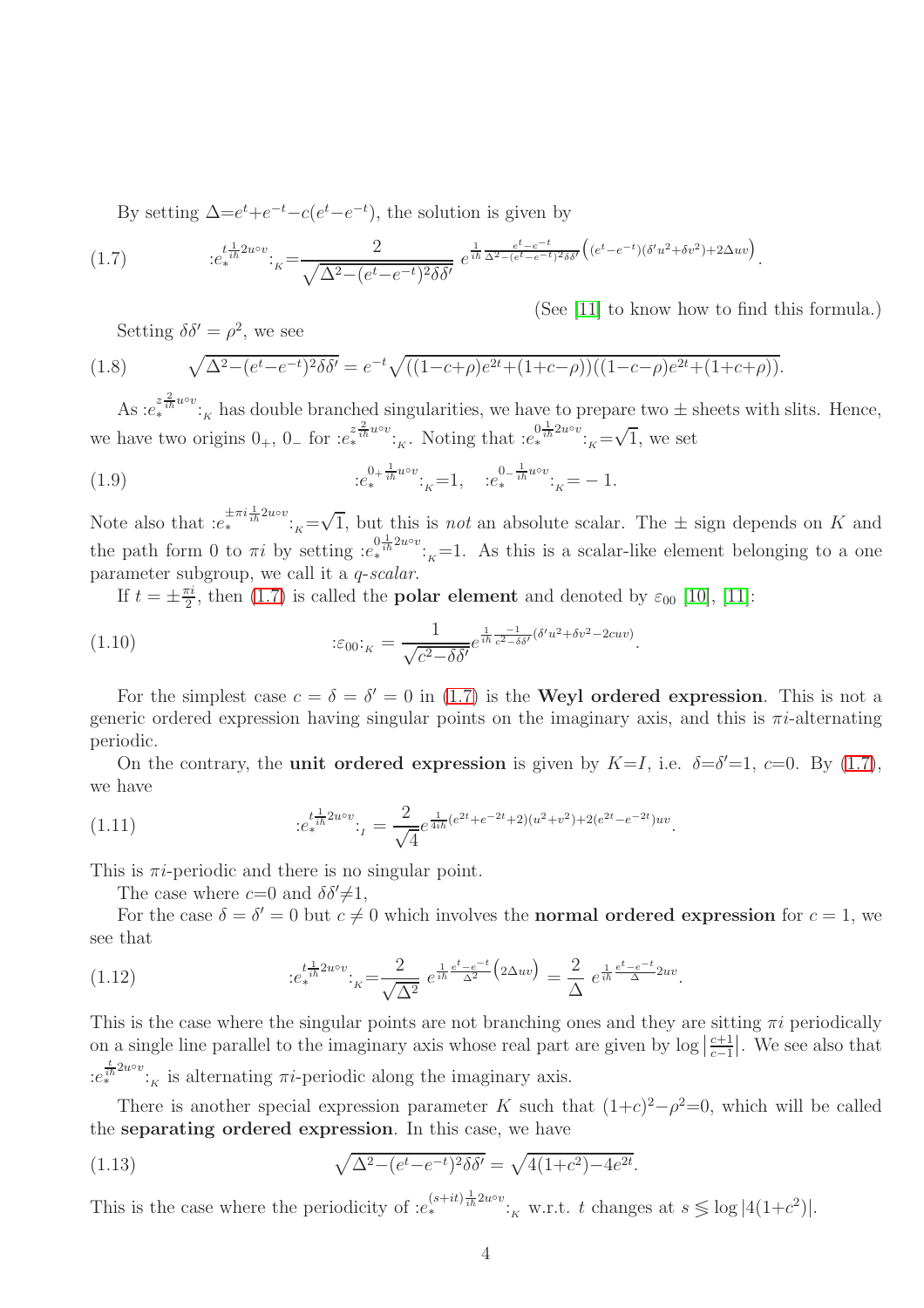## <span id="page-4-0"></span>1.1 Generic properties of ∗-exponential functions of quadratic forms

In the previous note [\[11\]](#page-41-1) we have studied ∗-exponential functions of quadratic forms under a fixed expression parameter. In this chapter, we fix a quadratic form  $\alpha+2u\cdot v$  for  $\alpha \in \mathbb{C}$ , but move the expression parameter. The important view point here is that we are thinking that  $K$  is moving by the individual time parameter.

One parameter subgroup  $e^{z(a+2u\circ v)}_*$  of the ∗-exponential function of a quadratic form  $\alpha+2u\circ v$  has remarkable properties that the periodicity depends on  $\alpha$  and the expression parameters. We first summarize generic properties of the ∗-exponential function  $:e_*^{z(\alpha+\frac{1}{ih}2u\circ v)}:$ <sub>K</sub> mentioned in [\[10\]](#page-41-2), [\[11\]](#page-41-1), where by generic property we mean properties held in almost all (open dense) expressions.

Note first that  $\frac{1}{i\hbar}u\cdot v-\frac{1}{2}=\frac{1}{i\hbar}u\cdot v$ , and the fundamental exponential law (cf. (d) below)

$$
e_*^{z(\alpha+\frac{1}{i\hbar}2u\circ v)} = e^{z\alpha}e_*^{z\frac{1}{i\hbar}2u\circ v}, \quad e_*^{z(\alpha+\frac{1}{i\hbar}2u\circ v)} * e_*^{z'(\alpha+\frac{1}{i\hbar}2u\circ v)} = e_*^{(z+z')(\alpha+\frac{1}{i\hbar}2u\circ v)}.
$$

Hence the essential part is  $e^{z \frac{1}{i\hbar} 2 u \circ v}$ , but its periodicity depends on  $\alpha$ . If  $\alpha = 1$ , then  $e^{z \frac{1}{i\hbar} 2 u * v} = e^{z(-1 + \frac{1}{i\hbar} 2 u \circ v)}$ .

Let  $Hol(\mathbb{C}^2)$  be the space of all holomorphic functions of  $(u, v) \in \mathbb{C}^2$  with the uniform convergent topology on each compact subset.

(a) In generic ordered expressions, one may assume there is no singular point on the real axis and the pure imaginary axis.

(b)  $e^{z \frac{2}{i\hbar} u \circ v}$  is a  $Hol(\mathbb{C}^2)$ -valued  $2\pi i$ -periodic function, i.e.  $:e^{(z+2\pi i)\frac{2}{i\hbar} u \circ v}$ :<sub>K</sub> =  $:e^{z \frac{2}{i\hbar} u \circ v}$ :<sub>K</sub>. More precisely, it is  $\pi i$ -periodic or alternating  $\pi i$ -periodic.

(c)  $e^{z \frac{2}{i\hbar} u \circ v}$  is rapidly decreasing along any line parallel to the real line.

(d) As a result,  $e_{\ast}^{z_{ih}^{2} u_{\text{ev}}}$  must have periodic singular points. But the singular points are double branched. Hence  $e^{z\frac{2}{\hbar}u\circ v}$  is double-valued with the sign ambiguity. Singular point set  $\Sigma_K$  is distributed  $\pi i$ -periodically along the two lines parallel to the imaginary axis. In spite of double-valued nature, the exponential law

$$
e_*^{z \frac{2}{i\hbar}uvv}*e_*^{z' \frac{2}{i\hbar}uvv}=e_*^{(z+z')\frac{2}{i\hbar}uvv}
$$

holds under the calculation such that  $\sqrt{a}\sqrt{b} = \sqrt{ab}$ .

(e) By requesting 1 at  $z = 0$ , i.e.  $:e_*^{0\frac{2}{\hbar}uv}$ ;  $K = 1$ , the value  $:e_*^{[0\sim z]\frac{2}{\hbar}uv}$ ; is determined uniquely, where  $[0\sim z]$  is a path from 0 to z avoiding  $\Sigma_K$  and evaluating at z.

# <span id="page-4-1"></span>1.2 Periodicity and the exchanging interval

In generic ordered expressions  $:e^{i\pi/2}i\omega v}_{k}$ , is  $2\pi i$ -periodic along any line parallel to the imaginary axis. In generic K, there are two real number  $\hat{a}$ ,  $\hat{b}$   $(\hat{a} < \hat{b})$  such that the set  $\Sigma_K$  of singular points are lying on the lines  $(\hat{a}+i\mathbb{R}) \cup (\hat{b}+i\mathbb{R})$ .

Assuming  $(1-c)^2 - \rho^2 \neq 0$  in generic K, we set

$$
a = \log |\frac{1+c-\rho}{1-c+\rho}|
$$
,  $b = \log |\frac{1+c+\rho}{1-c-\rho}|$ 

in [\(1.8\)](#page-3-1). Then  $\hat{a}=a\wedge b$ ,  $\hat{b}=a\vee b$ . The open interval  $I_{\circ}(K)=(a\wedge b, a\vee b)$  is called the (sheet) exchanging interval of  $e^{z\frac{1}{i\hbar}2uv}$ . As the exponential law shows that  $e^{z\frac{1}{i\hbar}2ux}$ ,  $e^{z\frac{1}{i\hbar}2v*u}$  have singular points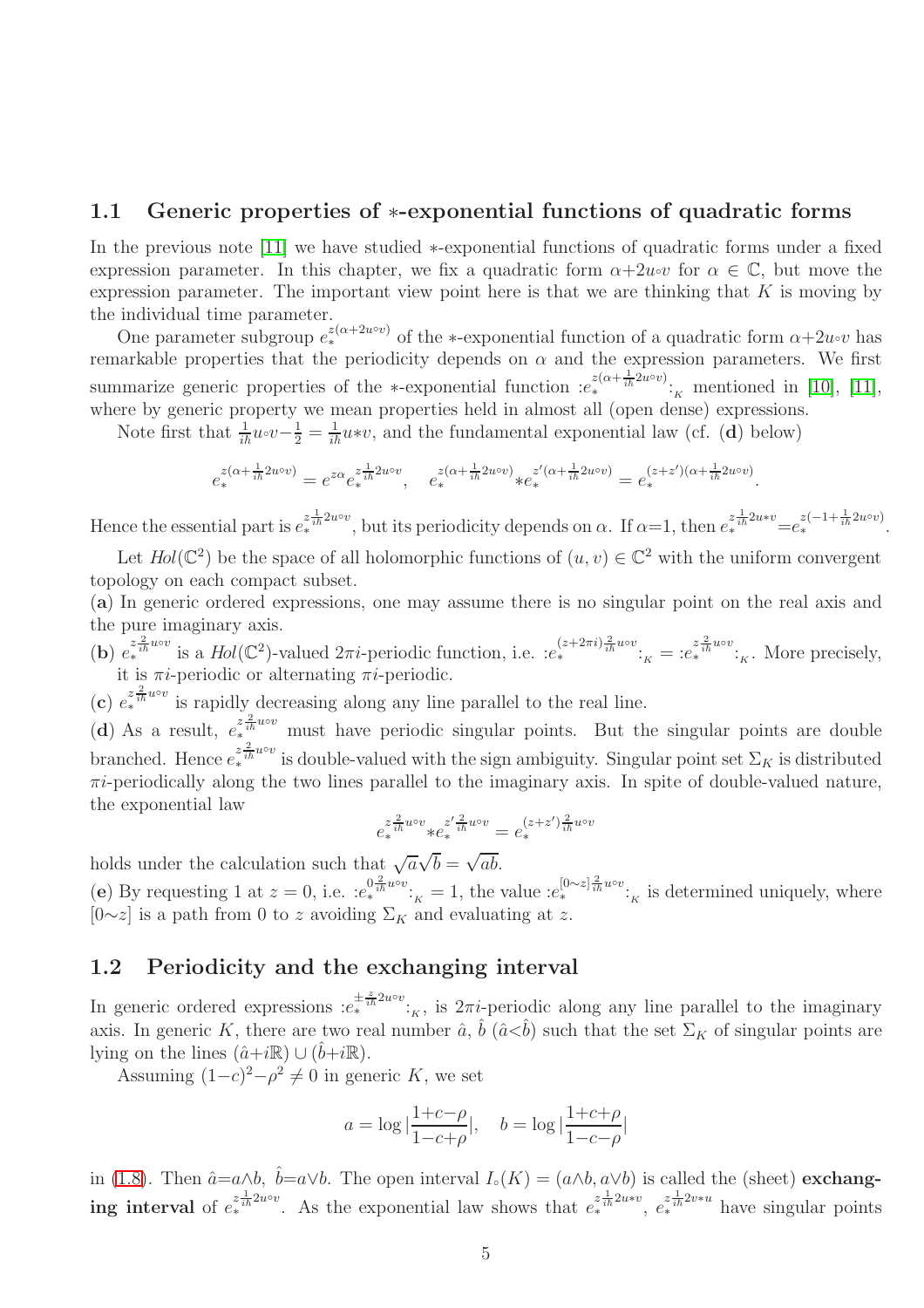on the same two lines,  $I_{\circ}(K)$  is called also the exchanging interval of these. The separating ordered expression is the case where  $a \wedge b$  is  $-\infty$ , i.e.  $I_>(K)=(-\infty, a \vee b)$ .

As the pattern of periodicity depends on how the circle  $\{re^{i\theta}; \theta \in \mathbb{R}\}\$  round the singular points, it depends delicately on K. There are three disjoint open subsets  $\mathfrak{K}_{\pm}$  and  $\mathfrak{K}_{0}$  of the space of expression parameters such that  $\mathfrak{K}_+ \cup \mathfrak{K}_- \cup \mathfrak{K}_0$  is dense.

(1) If  $K \in \mathbb{R}_+$  (resp.  $\mathbb{R}_-$ ), the singular set of  $:e^{\frac{z}{i\hbar}2uv}$ :<sub>K</sub> appears  $\pi i$ -periodically only in the open right (resp. left) half plane, along two lines parallel to the imaginary axis, and the ∗-exponential functions form a complex semi-group over the left (resp. right) half plane without sign ambiguity by requesting 1 at  $t=0$ . Moreover,  $:e^{i\pm \frac{1}{i\hbar}2u\circ v}_{\kappa}$  is alternating  $\pi i$ -periodic on the imaginary axis, and  $:e^{i\pm \frac{z}{i\hbar}2u\circ v}_{\kappa}$  is rapidly decreasing of  $e^{-|z|}$  order along any line parallel to the real line.

In particular, we have  $:e^{[0\to\pi]\frac{i}{i\hbar}2uv}$ :  $e^{[0\to\pi]\frac{-i}{i\hbar}2uv}$ :  $\kappa = -1$ , and hence  $\varepsilon_{00}^2 = -1$  by the  $*_{K}$ product, where  $[0\rightarrow a]$  is the path starting from the origin 0 ending at a along the line segment, but the ∗-exponential is evaluated at  $t=a$  by the continuous chase from 0 to a along the path  $[0\rightarrow a]$ .

The special ordered expression  $K_s$  used in [\[10\]](#page-41-2) is in  $\mathfrak{K}_+$ .

(2) If  $K \in \mathfrak{K}_0$ , singular set appears in both left and right half-planes, but not on the imaginary axis. Both of these lines are parallel to the imaginary axis. In particular, we have  $\mathcal{L}^{[0\to\pi]\frac{i}{i\hbar}2u\circ v}_{\kappa}$  = 1, and then  $\varepsilon_{00}^2 = 1$  by the natural product along the imaginary axis. Moreover,  $:e^{i\frac{z}{i\hbar}2u\circ v}$ :<sub>K</sub>, is  $\pi i$ -periodic on the imaginary axis.

The Siegel ordered expression mentioned in [\[10\]](#page-41-2), [\[11\]](#page-41-1), i.e. Re  $\frac{1}{\hbar} \langle \xi(iK), \xi \rangle \ge c_K |\xi|^2$  for some  $c_K > 0$ , is in  $\mathfrak{K}_0$ .

For every  $s \in I_{\circ}(K)$ , by replacing  $\frac{2}{ih}u\circ v$  to  $\frac{1}{ih}u\circ v$ ,  $:e^{(s+it)\frac{1}{ih}u\circ v}$ ; is  $2\pi$ -periodic w.r.t. t, but  $ie^{(s+it)\frac{1}{i\hbar}u*v}$ :<sub>K</sub> is alternating  $2\pi$ -periodic w.r.t. t. On the contrary, for every  $s \in \mathbb{R}\setminus\overline{I}_{\circ}(K)$ ,  $ie^{(s+it)\frac{1}{i\hbar}uv}$ :<sub>K</sub> is alternating  $2\pi$ -periodic w.r.t. t, and  $:e^{(s+it)\frac{1}{i\hbar}u*v}$ :<sub>K</sub> is  $2\pi$ -periodic w.r.t. t.

#### <span id="page-5-0"></span>1.2.1 Rules of setting slits and evaluations

As there is no singular point on the real axis, and the pure imaginary axis in generic ordered expression, one can evaluate by [\(1.9\)](#page-3-2)

<span id="page-5-1"></span>
$$
\hspace*{20mm}{:} e_{*}^{(s_{+})(\frac{1}{i\hbar}u\circ v+\alpha)}{\cdot}_{\!K}, \quad \ \ : \hspace{-.2cm}e_{*}^{(s_{-})(\frac{1}{i\hbar}u\circ v+\alpha)}{\cdot}_{\!K}, \quad \ \ : \hspace{-.2cm}e_{*}^{(is_{+})(\frac{1}{i\hbar}u\circ v+\alpha)}{\cdot}_{\!K}, \quad \ \ : \hspace{-.2cm}e_{*}^{(is_{-})(\frac{1}{i\hbar}u\circ v+\alpha)}{\cdot}_{\!K}
$$

univalent way for every  $s \in \mathbb{R}$ . We see

$$
(1.14) \qquad :e_*^{(s_-)(\frac{1}{i\hbar}u\circ v+\alpha)}:_{K}=-:e_*^{(s_+)(\frac{1}{i\hbar}u\circ v+\alpha)}:_{K},\quad :e_*^{(is_-)(\frac{1}{i\hbar}u\circ v+\alpha)}:_{K}=-:e_*^{(is_+)(\frac{1}{i\hbar}u\circ v+\alpha)}:_{K}
$$

where  $(a_{+})$ ,  $(a_{-})$  are a in the positive, the negative sheet respectively.

We want to evaluate  $:e^{(s_\pm + it)(\frac{1}{i\hbar}u\circ v + \alpha)}$ :<sub>K</sub> by solving the differential equation

$$
\frac{d}{dt}f_t = :i(\frac{1}{i\hbar}u\circ v + \alpha):K^*Kf_t, \quad f_0 = :e_*^{(s_\pm)(\frac{1}{i\hbar}u\circ v + \alpha)}:K
$$

.

If we neglect the sign ambiguity, the solution is given by  $:e^{(s_\pm+it)(\frac{1}{i\hbar}u\circ v+\alpha)}$ :<sub>K</sub>. As singular points are double branched singular points, we have to mind the slits where sheets are changing.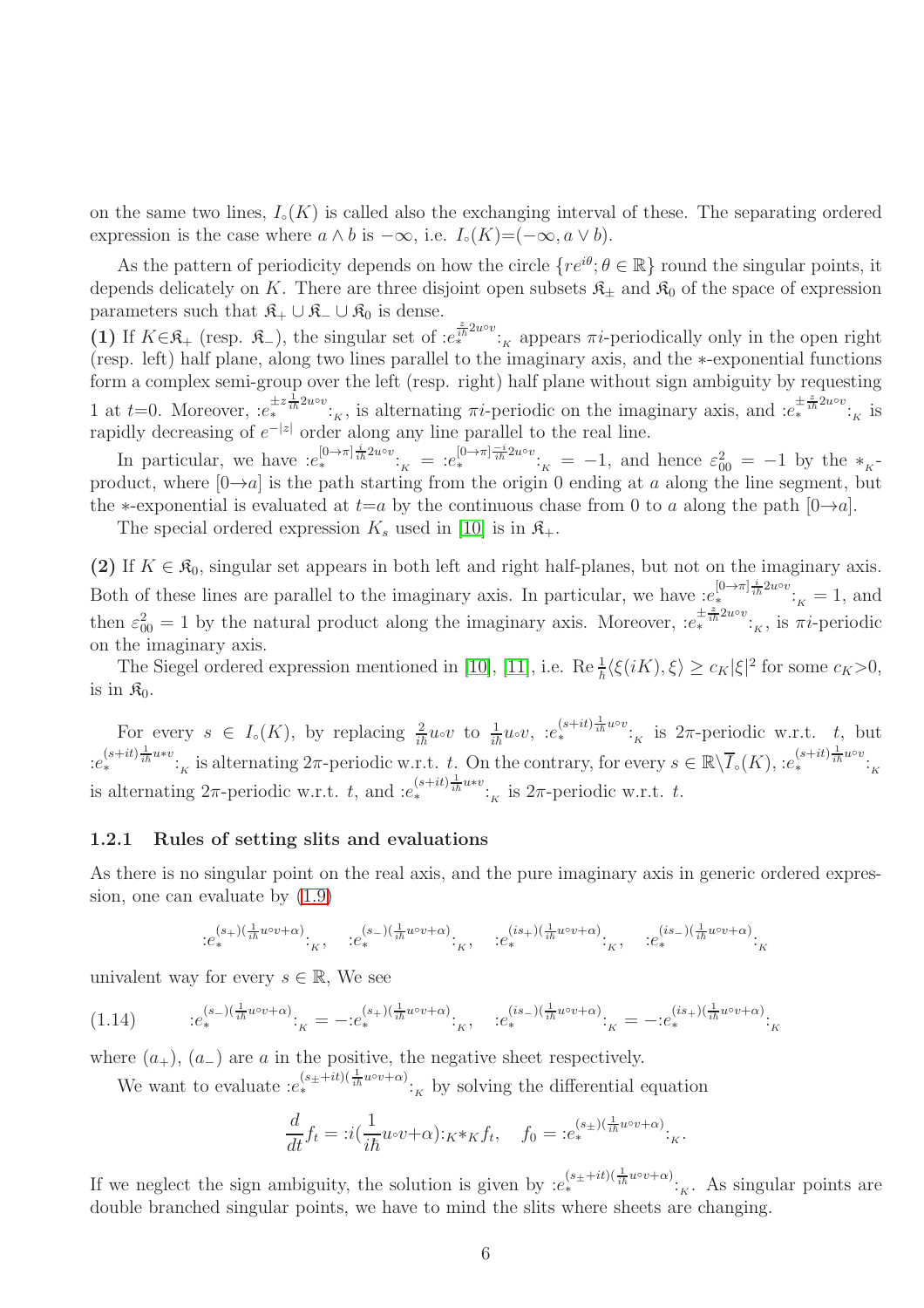There are many ways to set slits. A typical way is to set slits  $2\pi$ -periodically between singular points, if  $\pm\infty$  split in the Riemann surface. In this case, we have two  $-\infty_{\pm}$ , and two  $\infty_{\pm}$ , where  $\pm \infty_+$  are in positive sheet and  $\pm \infty_-$  are in negative sheet. This will be used for the case  $\alpha \in \mathbb{Z}+\frac{1}{2}$  $\frac{1}{2}$ .

Another is to set slits between  $\pm \infty$  and singular points, where  $\pm \infty$  do not split in the Riemann surface. This will be used for the case  $\alpha \in \mathbb{Z}$ . In any case, the value  $:e_*^{z \frac{1}{ih} u \circ v + \alpha}$ :<sub>K</sub> changes sign discontinuously when a point z crossed a slit in the same sheet. One has to change sheets for the continuous tracing.

As a standard one, we set slits between singular points just as in the vertical segments in the picture below. We have two zero  $0_+$ ,  $0_-$  and two  $-\infty$ ;  $-\infty_+$ ,  $-\infty_-$  and two  $\infty$ ;  $\infty_+$ ,  $\infty_-$ . The ∗-exponential function  $:e^{z(\alpha+\frac{1}{i\hbar}2u\circ v)}$ :<sub>K</sub> is viewed as a single  $Hol(\mathbb{C}^2)$ -valued function on this space.



Fig.1 Riemann surface of infinite genus

where vertical lines in Fig.1 are near to parallel to the real axis.

A little care is requested to apply the Cauchy's integral theorem. All closed paths drawn in Fig.1 give closed paths in the Riemann surface of infinite genus, where dotted lines are in the negative sheets. On such a curve, we have to evaluate by continuous tracing along a curve in spite of the evaluation rule [\(1.14\)](#page-5-1). Note that (1.14) is the evaluation along a path from  $0<sub>±</sub>$  without crossing slits.

# <span id="page-6-0"></span>2 Elements defined by integrals

Note that in a generic ordered expression  $e^{\pm \frac{t}{i\hbar}2u\circ v}$  is rapidly decreasing with the growth order  $e^{-|t|}$ along lines parallel to the real axis. Noting  $v * u = u \cdot v + \frac{1}{2}$  $\frac{1}{2}$ *ih*, we see the following:

Proposition 2.1 In generic ordered expressions such that there is no singular point on the real axis

<span id="page-6-1"></span>
$$
\lim_{t \to \infty} e_{*}^{t \frac{1}{i\hbar} 2 u * v} = 0, \quad \lim_{t \to -\infty} e_{*}^{t \frac{1}{i\hbar} 2 v * u} = 0,
$$

but the following limit exists

$$
\lim_{t \to -\infty} e_*^{\frac{t^{\frac{1}{\mathrm{th}} 2 u * v}}{k}} = \varpi_{00}, \quad \lim_{t \to \infty} e_*^{\frac{t^{\frac{1}{\mathrm{th}} 2 v * u}}{k}} = \overline{\varpi}_{00}.
$$

More precisely, in a fixed generic expression parameter  $K = \begin{bmatrix} \delta & c \\ c & \delta' \end{bmatrix}$ ,  $:e^{t \frac{1}{2}h^{2}2^{u\circ v}}_{\kappa}$  is smooth rapidly decreasing in  $\pm$  directions and [\(1.7\)](#page-3-0) gives

$$
(\text{2.1}) \qquad \begin{aligned} \n\therefore \varpi_{00} \cdot_{\kappa} &= \lim_{t \to -\infty} \therefore e_{*}^{t \frac{1}{i\hbar} 2 u * v} \cdot_{\kappa} = \frac{2}{\sqrt{(1+c)^{2} - \delta \delta'}} e^{-\frac{1}{i\hbar} \frac{1}{(1+c)^{2} - \delta \delta'} (\delta u^{2} - (1+c) 2uv + \delta' v^{2})}, \\ \n\therefore \overline{\omega}_{00} \cdot_{\kappa} &= \lim_{t \to \infty} \therefore e_{*}^{t \frac{1}{i\hbar} 2v * u} \cdot_{\kappa} = \frac{2}{\sqrt{(1-c)^{2} - \delta \delta'}} e^{\frac{1}{i\hbar} \frac{1}{(1-c)^{2} - \delta \delta'} (\delta u^{2} + (1-c) 2uv + \delta' v^{2})}, \\ \n\lim_{t \to \infty} \therefore e_{*}^{t \frac{1}{i\hbar} 2u * v} \cdot_{\kappa} &= 0, \qquad \lim_{t \to -\infty} \therefore e_{*}^{t \frac{1}{i\hbar} 2v * u} \cdot_{\kappa} &= 0. \n\end{aligned}
$$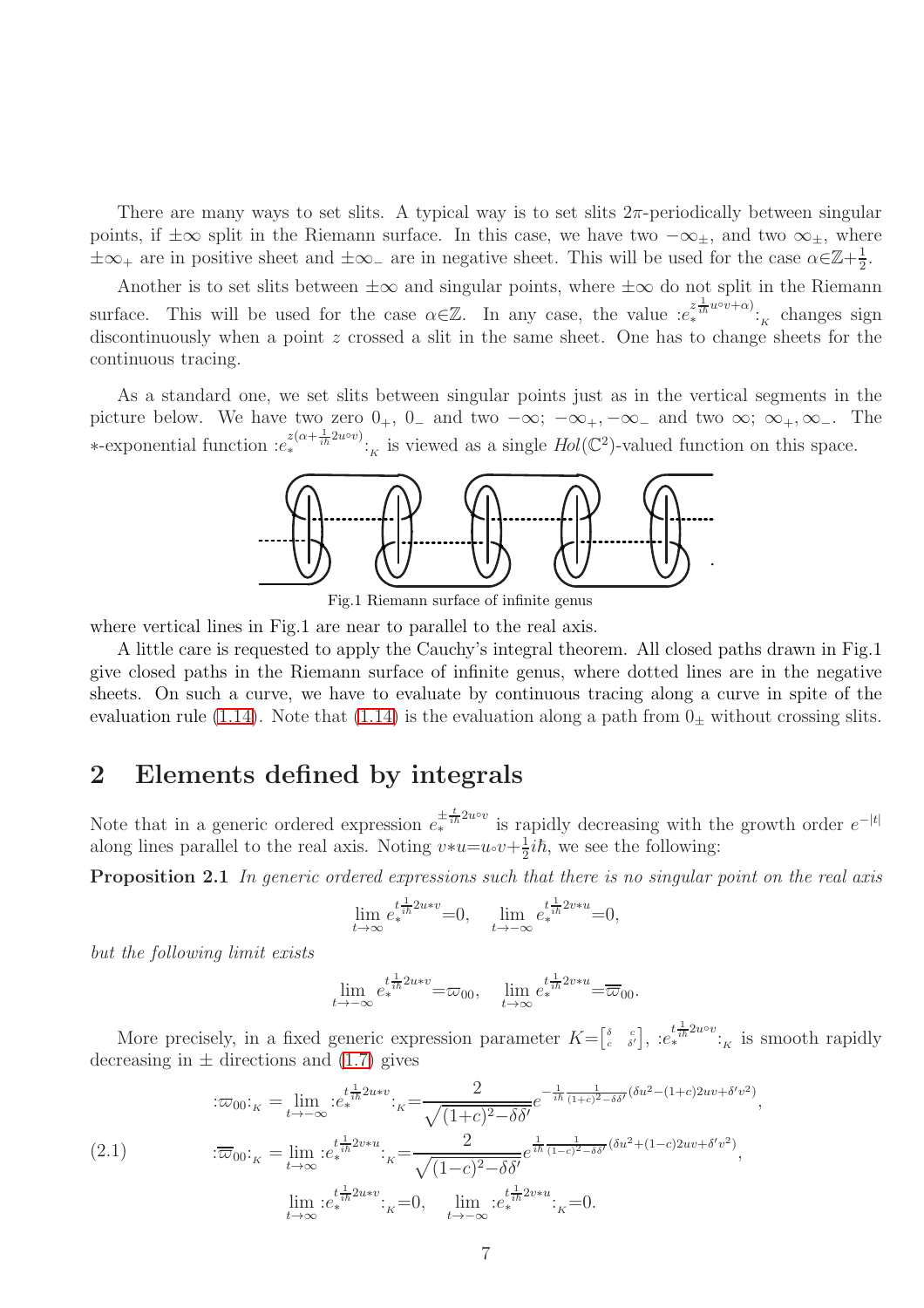without sign ambiguity. We call  $\overline{\omega}_{00}$  and  $\overline{\overline{\omega}}_{00}$  vacuum and bar-vacuum respectively. These are contained in the space  $\mathbb{C}e^{Q(u,v)}$  of exponential functions of quadratic forms.

As  $\overline{\omega}_{00}$  is defined by the limit, we see  $u*v*\overline{\omega}_{00} = 0 = \overline{\omega}_{00}*u*v$ . But the "bumping identity"  $v*f(u*v)=f(v*u)*v$  give the following:

**Lemma 2.1**  $v * \overline{\omega}_{00} = 0 = \overline{\omega}_{00} * u$ ,  $u * \overline{\omega}_{00} = 0 = \overline{\omega}_{00} * v$  in generic ordered expressions.

**Proof** Using the continuity of v\*, we see that  $v* \lim_{t\to -\infty} e_*^{t\frac{1}{ih}2u*v} = \lim_{t\to -\infty} v*e_*^{t\frac{1}{ih}2u*v}$ . Hence, the bumping identity gives  $\lim_{t\to-\infty} e_{*}^{t\frac{1}{ih}2v*u}*v=0$  by using Proposition [2.1.](#page-6-1)  $\Box$ 

The exponential law gives

<span id="page-7-1"></span>
$$
\overline{\omega}_{00}*\overline{\omega}_{00}=\overline{\omega}_{00}, \quad \overline{\overline{\omega}}_{00}*\overline{\overline{\omega}}_{00}=\overline{\overline{\omega}}_{00}.
$$

However, the product  $\overline{\omega}_{00}*\overline{\omega}_{00}$  diverges whenever this is defined as  $\lim_{t\to-\infty}e_*^{tuv*\overline{\omega}_{00}}$ . But in fact, it depends how the product is defined, as it will be mentioned below it is better so to define that  $\overline{\omega}_{00} * \overline{\omega}_{00} = 0.$ 

The next identities are easy to see

$$
\varpi_{00}*\frac{1}{i\hbar}u\circ v=\frac{1}{2}\varpi_{00},\quad \frac{1}{i\hbar}u\circ v*\overline{\varpi}_{00}=-\frac{1}{2}\overline{\varpi}_{00}.
$$

Note that in order to keep the associativity

(2.2) 
$$
(\varpi_{00} * \frac{1}{i\hbar} u \circ v) * \overline{\varpi}_{00} = \varpi_{00} * (\frac{1}{i\hbar} u \circ v * \overline{\varpi}_{00}),
$$

we have to define

<span id="page-7-2"></span>
$$
\frac{1}{2}\varpi_{00}*\overline{\varpi}_{00}=-\frac{1}{2}\varpi_{00}*\overline{\varpi}_{00}=0.
$$

Note that there is no sign ambiguity. But strictly speaking, vacuums should be so defined carefully that they do not involve sign ambiguity.

Note In the traditional ring theory, vacuums are defined as maximal left ideals. But we prefer to use the notion of vacuums as physicists uses, to which we can not give a mathematical definition, because we do not know what is the true nature of the vacuum. Equality in Lemma [2.1](#page-7-1) may be understood to give the separation of a "configuration space" from the phase space. It should be noted also that we have two sheets and these changes sign in the opposite sheet.

## <span id="page-7-0"></span>2.1 Vacuums and pseudo-vacuums

Note that if  $|\text{Re } t|$  is sufficiently large, then  $e_*^{(t+i\sigma)\frac{1}{i\hbar}uv}$ ,  $e_*^{(t+i\sigma)\frac{1}{i\hbar}v*u}$  are both  $2\pi$ -periodic w.r.t.  $\sigma$ . Thus, it is better to define vacuums as the limits of period integral:

<span id="page-7-3"></span>(2.3) 
$$
2\pi\varpi_{00} = \lim_{t \to -\infty} \int_{-\pi}^{\pi} e^{(t+i\sigma)\frac{1}{i\hbar}u*v} d\sigma, \quad 2\pi \overline{\varpi}_{00} = \lim_{s \to \infty} \int_{-\pi}^{\pi} e^{(s+i\sigma)\frac{1}{i\hbar}v*u} d\sigma.
$$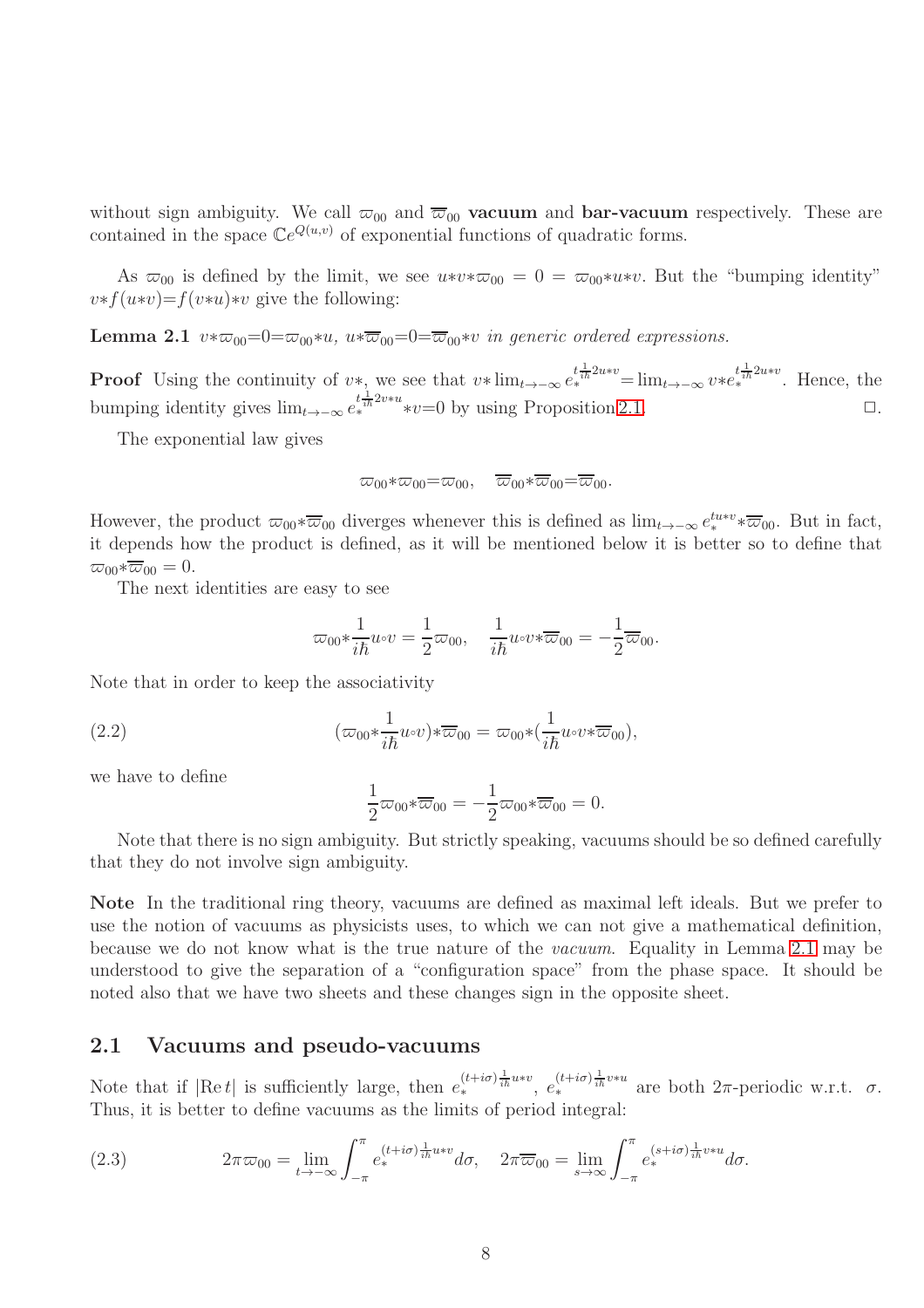In fact, we have no need to take the limit since these are constant if  $|t|, |s|$  are sufficiently large. In fact, Cauchy's integral theorem together with  $2\pi$ -periodicity gives

$$
\frac{1}{2\pi} \int_{-\pi}^{\pi} :e_*^{(s+i\sigma)\frac{1}{i\hbar}u*v} :_{K} d\sigma = \begin{cases} :\varpi_{00} :_{K}, & s < a \\ 0, & s > b \end{cases}
$$

$$
\frac{1}{2\pi} \int_{-\pi}^{\pi} :e_*^{(s+i\sigma)\frac{1}{i\hbar}v*u} :_{K} d\sigma = \begin{cases} 0, & s < a \\ :\overline{\varpi}_{00} :_{K}, & s > b. \end{cases}
$$

The product  $\overline{\omega}_{00}*\overline{\omega}_{00}$  can not be defined directly by the definition, but the product

$$
\int_{-\pi}^{\pi} e^{(s+i\sigma)\frac{1}{i\hbar}u*v} d\sigma * \int_{-\pi}^{\pi} e^{(s'+i\sigma')\frac{1}{i\hbar}v*u} d\sigma' = \int_{-\pi}^{\pi} \int_{-\pi}^{\pi} e^{(s+i\sigma)\frac{1}{i\hbar}u*v + (s'+i\sigma')\frac{1}{i\hbar}v*u} d\sigma d\sigma'
$$

can be defined always to give 0, for by using  $\frac{1}{i\hbar}u*v = \frac{1}{i\hbar}u\circ v-\frac{1}{2}$  $\frac{1}{2}$ , and  $\frac{1}{i\hbar}v*u = \frac{1}{i\hbar}u\circ v+\frac{1}{2}$  $\frac{1}{2}$ , the change of variables gives

$$
\int_{-\pi}^{\pi} e^{+i\sigma} d\sigma \int_{-\pi}^{\pi} e^{\frac{1}{2}(s'-s-i\tau)} e^{(s+s'+i\tau)\frac{1}{i\hbar}u\circ v} d\tau = 0.
$$

Thus, we have

**Proposition 2.2** For every polynomial  $p(u, v)$ ,  $\overline{\omega}_{00} * p_*(u, v) * \overline{\omega}_{00} = 0 = \overline{\omega}_{00} * p(u, v) * \overline{\omega}_{00}$  in generic ordered expression.  $(Cf. (2.2).)$  $(Cf. (2.2).)$  $(Cf. (2.2).)$ 



<span id="page-8-1"></span> $\ddot{\phantom{0}}$ 

Keeping the periodicity in mind, the Riemann surface of  $e^{z\frac{1}{ih}u*v}$  may be viewed as the Riemann sphere, where  $s_a$ ,  $s_b$  in the figure are singular points. Vertical circuit between these correspond to the lines parallel to the imaginary axis. The complex number  $z \in \mathbb{C}$  is expressed in the figure by  $(z, +)$  and  $(z, -)$  in ±-sheet respectively. Note also that the integral along a such vertical circuit vanishes by the alternating periodicity.

In such a compact Riemann surface, homological cycles play important role. But some of them are not related to closed one parameter subgroups of  $e_*^{t(\alpha+\frac{1}{i\hbar}u\circ v)}$ .

Noting  $:e^{(s+i\sigma)\frac{1}{i\hbar}uv}$ :<sub>K</sub> is  $4\pi$ -periodic for  $|s| \gg 0$ , and  $\int_{-2\pi}^{2\pi} :e^{(s+i\sigma)\frac{1}{i\hbar}uv}$ :<sub>K</sub> $d\sigma = 0$  for  $s \in I_{\circ}(K)$  by the alternating  $2\pi$ -periodicity, we see

(2.4) 
$$
\frac{1}{4\pi} \int_{-2\pi}^{2\pi} e^{(s+i\sigma)\frac{1}{i\hbar}u*v} \kappa d\sigma = \begin{cases} \n\frac{\partial}{\partial w} & s < a \\ \n0, & a < s \n\end{cases}
$$
\n
$$
\frac{1}{4\pi} \int_{-2\pi}^{2\pi} e^{(s+i\sigma)\frac{1}{i\hbar}v*u} \kappa d\sigma = \begin{cases} \n0, & s < b \\ \n\frac{\partial}{\partial w} & b < s \n\end{cases}
$$

Hence we see

<span id="page-8-0"></span>
$$
\frac{1}{i\hbar}u*v*\frac{1}{4\pi}\int_{-2\pi}^{2\pi} :e_*^{(s+i\sigma)\frac{1}{i\hbar}u*v}:k d\sigma = -\delta(s-a)\varpi_{00}.
$$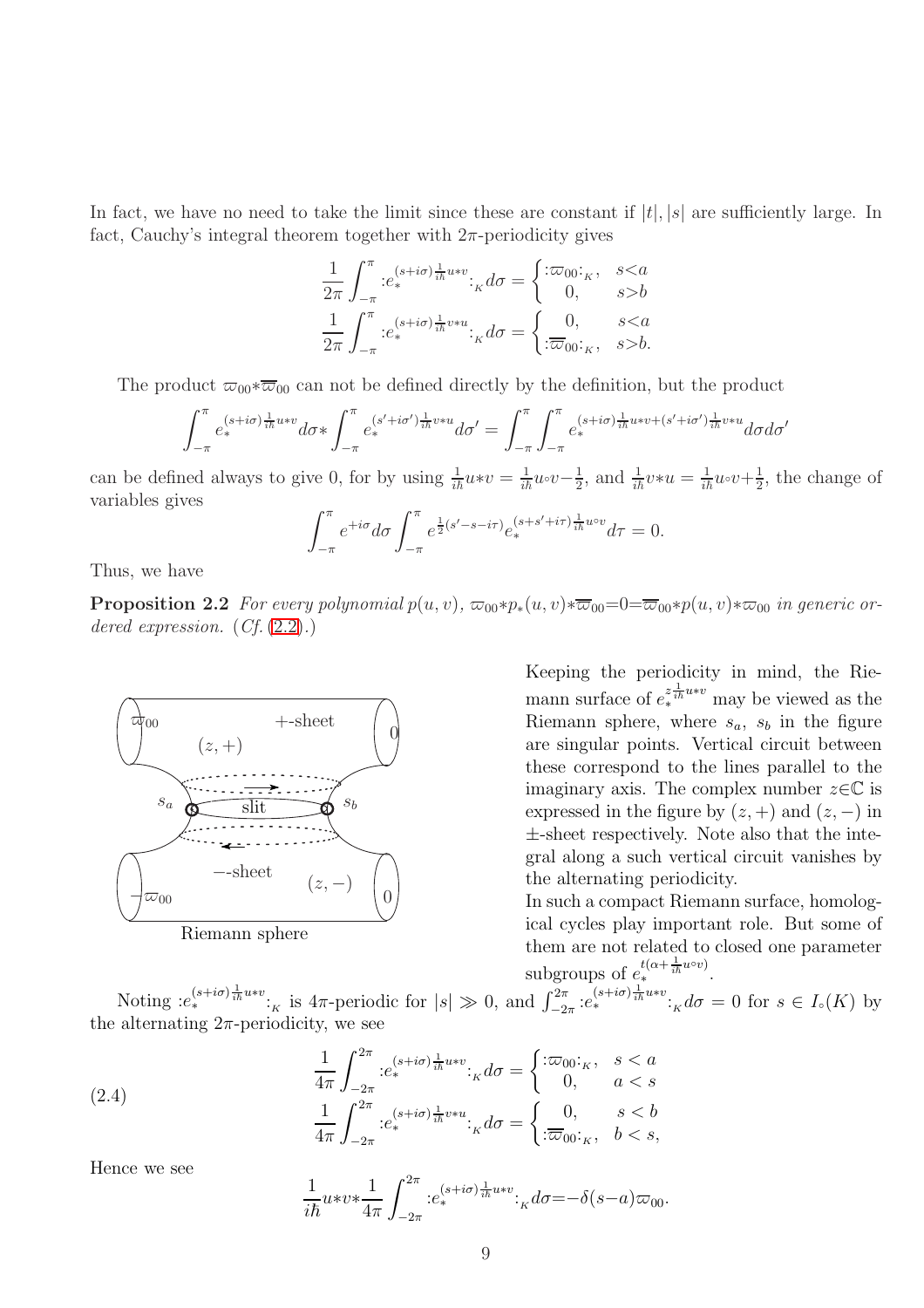It is easy to see that first equality of [\(2.4\)](#page-8-0) is the solution of

$$
\frac{d}{ds}f(s) = -\delta(s-a)\varpi_{00}*f(s), \quad f(-\infty) = \varpi_{00}.
$$



Minding the negative sheet, the integral

$$
\frac{1}{4\pi} \int_{-2\pi}^{2\pi} \left(e^{(s+i\sigma)\frac{1}{i\hbar}u*v} + e^{(s+i\sigma)\frac{1}{i\hbar}v*u}\right) :_{K} d\sigma
$$

may be expressed symbolically by the l.h.s. picture. Note that if  $a < s < b$ , then  $:e^{(s+i\sigma)\frac{1}{i\hbar}u*v}$ ;  $\sigma \in [-\pi, \pi]$  is not a closed path.

If  $a < s < b$ , the integral on half-period depends on s

$$
(2.5) \qquad \frac{d}{ds} \int_0^{2\pi} e^{(s+i\sigma)\frac{1}{i\hbar}uv} \, d\sigma = \int_0^{2\pi} (-i) \frac{d}{d\sigma} e^{(s+i\sigma)\frac{1}{i\hbar}uv} \, d\sigma = \frac{1}{i} (e^{(s+i2\pi)\frac{1}{i\hbar}uv} - e^{s\frac{1}{i\hbar}uv} \, ) = 2ie^{s\frac{1}{i\hbar}uv}.
$$

#### <span id="page-9-0"></span>2.1.1 The pseudo-vacuum

Let  $I_{\circ}(K) = [a, b]$  be the exchanging interval of  $:e_{*}^{z \frac{1}{ih} u \circ v}$ :<sub>K</sub>. The periodicity of  $e_{*}^{(s+it) \frac{1}{ih} u \circ v}$  with respect to t depends on  $s \in \mathbb{R}$ .  $e^{(s+it)\frac{1}{i\hbar}uv}$  is  $2\pi i$ -periodic in t if  $a < s < b$ , and alternating  $2\pi i$ -periodic, if  $s < a$  or  $b < s$ . For  $a < s < b$ , we set

(2.6) 
$$
\qquad \qquad : \varpi_*(s) :_{K} = \frac{1}{2\pi} \int_0^{2\pi} e^{(s+it)(\frac{1}{i\hbar}u\circ v)} \cdot_{K} dt.
$$

This is independent of s whenever  $a < s < b$  and  $\left(\frac{1}{i\hbar}u\circ v\right) * \int_0^{2\pi} e_*^{(s+it)\frac{1}{i\hbar}u\circ v} = 0$ .

Suppose  $K \in \mathfrak{K}_0$ . Then  $e^{it\frac{1}{i\hbar}uv}$  is  $2\pi$ -periodic and  $\frac{1}{2\pi}\int_0^{2\pi}e^{it(\frac{1}{i\hbar}uv)}$ :  $k$  at has the idempotent property. It is easy to see that  $\frac{1}{2\pi} \int_0^{2\pi} e^{it(\frac{1}{i\hbar}uv)} \cdot \kappa dt = \frac{1}{4\pi}$  $\frac{1}{4\pi} \int_0^{4\pi} :e_*^{it(\frac{1}{i\hbar}u\circ v)}:_{K} dt.$ 



This is called the **pseudo-vacuum**. We denote this by  $:\,\pi_*(0):_K$ , but note that the pseudo-vacuum is expressed only by expression parameter  $K \in \mathfrak{K}_0$ . Minding the existence of opposite sheet and the  $2\pi i$ -alternating periodicity for  $|s| \gg 0$ , we set the slits between singular points and  $\pm \infty$ . Consider now the integral  $\frac{1}{4\pi} \int_0^{4\pi} e^{(s+it)(\frac{1}{i\hbar}uv)} \cdot_K dt$ . Putting the periodicity in mind, Cauchy's integral theorem gives

(2.7) 
$$
\frac{1}{4\pi} \int_0^{4\pi} e^{(s+it)(\frac{1}{i\hbar}uv)} \kappa dt = \begin{cases} 0, & s < a \\ \n\therefore \infty_*(0) :_{K}, & a < s < b, \\ \n0, & b < s \n\end{cases} \quad K \in \mathfrak{K}_0
$$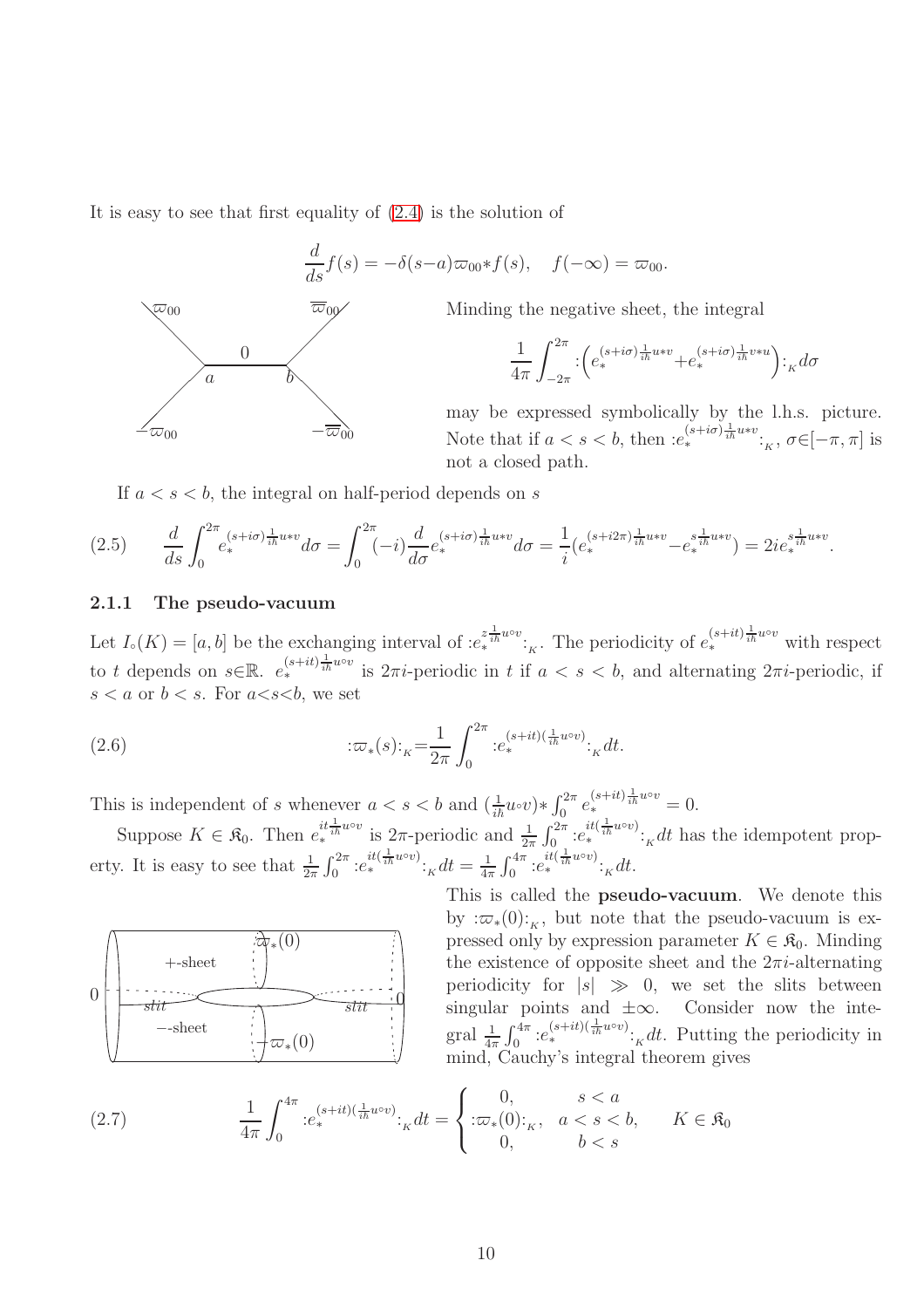

This formula may be expressed symbolically by the l.h.s. picture. Since  $\overline{\omega}_{00}, \overline{\omega}_{00}$  are defined respectively by integrals  $\frac{1}{2\pi} \int_{-\pi}^{\pi} e^{(s+i\sigma)(\frac{1}{ih}u\circ v + \frac{1}{2})}$ ;  $d\sigma$ , for  $s \ll 0$  and  $s \gg 0$ , the direct computation via changing variables gives also

$$
\begin{aligned}\n&\colon \varpi_{00} * \varpi_*(0) :_{K} = 0 = \colon \varpi_*(0) * \varpi_{00} :_{K}, & K \in \mathfrak{K}_0, \\
&\colon \overline{\varpi}_{00} * \varpi_*(0) :_{K} = 0 = \colon \varpi_*(0) * \overline{\varpi}_{00} :_{K}, & K \in \mathfrak{K}_0.\n\end{aligned}
$$

Note that  $\overline{\omega}_{00}$ ,  $\overline{\omega}_{00}$  are defined also by  $\frac{1}{4\pi} \int_{-2\pi}^{2\pi} e^{(s+i\sigma)(\frac{1}{i\hbar}u\circ v + \frac{1}{2})}$ :  $k d\sigma$ , for  $s \ll 0$  and  $s \gg 0$ . Using these we have also

**Proposition 2.3** If  $K \in \mathcal{R}_0$ , then for every polynomial  $p(u, v)$ ,

$$
\varpi_*(0)*p_*(u,v)*\varpi_{00} = 0 = \varpi_{00}*p_*(u,v)*\varpi_*(0), \quad \varpi_*(0)*p_*(u,v)*\overline{\varpi}_{00} = 0 = \overline{\varpi}_{00}*p_*(u,v)*\varpi_*(0).
$$

**Proof** Note first that  $(u\circ v)*\varpi_*(0)=0=\varpi_*(0)*(u\circ v)$ , and  $\varpi_{00}*u=0=v*\varpi_{00}$ . Hence we have only to show

$$
\varpi_*(0) * u * \varpi_{00} = 0 = \varpi_{00} * v * \varpi_*(0).
$$

The bumping identity gives  $\overline{\omega}_*(0)*u = u*\frac{1}{4n}$  $\frac{1}{4\pi} \int_{-2\pi}^{2\pi} e^{t(\frac{1}{i\hbar}u\circ v+1)} dt$ . Thus, for  $s \ll 0$ ,

$$
16\pi^{2}\varpi_{*}(0)*u*\varpi_{00}=u*\int_{-2\pi}^{2\pi}\int_{-2\pi}^{2\pi}e_{*}^{it(\frac{1}{i\hbar}uvv+1)}*e_{*}^{(s+ir)\frac{1}{i\hbar}uvv}dtd\tau
$$

Exponential law and changing variables make this integral vanish.  $\Box$ 

#### <span id="page-10-0"></span>2.1.2 No other idempotent element

In general,  $:e^{it\frac{1}{ih}uv}$ :<sub>K</sub> is 4 $\pi$ -periodic one parameter subgroup in  $t \in \mathbb{R}$  under a generic ordered expression. Hence the exponential law gives for every rational number  $\frac{q}{p}$ ,  $:e_*^{it(\frac{1}{i\hbar}u\circ v\pm \frac{q}{p})}$ . is  $4p\pi$ -periodic one parameter subgroup and the period integral

<span id="page-10-1"></span>
$$
\varpi_*(\pm \frac{q}{p}) = \frac{1}{4p\pi} \int_0^{4p\pi} e_*^{it(\frac{1}{i\hbar}uvv\pm \frac{q}{p})} dt
$$

has the idempotent property  $\varpi_*(\pm \frac{q}{p})$  $\frac{q}{p}$ )\* $\varpi$ <sub>\*</sub>( $\pm \frac{q}{p}$  $\frac{q}{p}$ ) =  $\varpi_*(\pm \frac{q}{p})$  $\frac{q}{p}$ ). However, we show in what follows that this is nontrivial only if  $\frac{q}{p} = 0$ .

Cauchy's integral theorem shows that if  $0 < a$ , then  $:\overline{\omega}_*(\frac{q}{p})$  $\frac{q}{p}$ ):<sub>K</sub> = 0 for  $\frac{q}{p}$  >  $-\frac{1}{2}$  $\frac{1}{2}$ , and if  $b < 0$ , then  $:\!\varpi_*(\frac{q}{p})$  $\frac{q}{p}$ :  $\frac{1}{K} = 0$  for  $\frac{q}{p} < \frac{1}{2}$  $\frac{1}{2}$ . Recalling [\(2.19\)](#page-15-1), we see that pseudo-vacuums appears only for the case  $a < 0 < b$ , and the case  $\left|\frac{q}{p}\right|$  $\frac{q}{p} \leq \frac{1}{2}$  is essential by a suitable shift of integers via bumping identity.

If  $a < 0 < b$ , i.e.  $K \in \mathfrak{K}_0$ , then  $e^{i\sigma(\frac{1}{i\hbar}u\circ v + \frac{q}{p})}$ : is  $2p\pi$ -periodic, but if p is an even integer (hence q is an odd integer), then  $:e_*^{i\sigma(\frac{1}{i\hbar}uv+\frac{q}{p})}$ :<sub>*K*</sub> is alternating  $p\pi$  periodic, and

(2.8) 
$$
\frac{1}{2p\pi} \int_0^{2p\pi} e^{(s+i\sigma)(\frac{1}{i\hbar}u\circ v + \frac{q}{p})} \cdot \kappa d\sigma = 0.
$$

In fact, we see a stronger result as follows: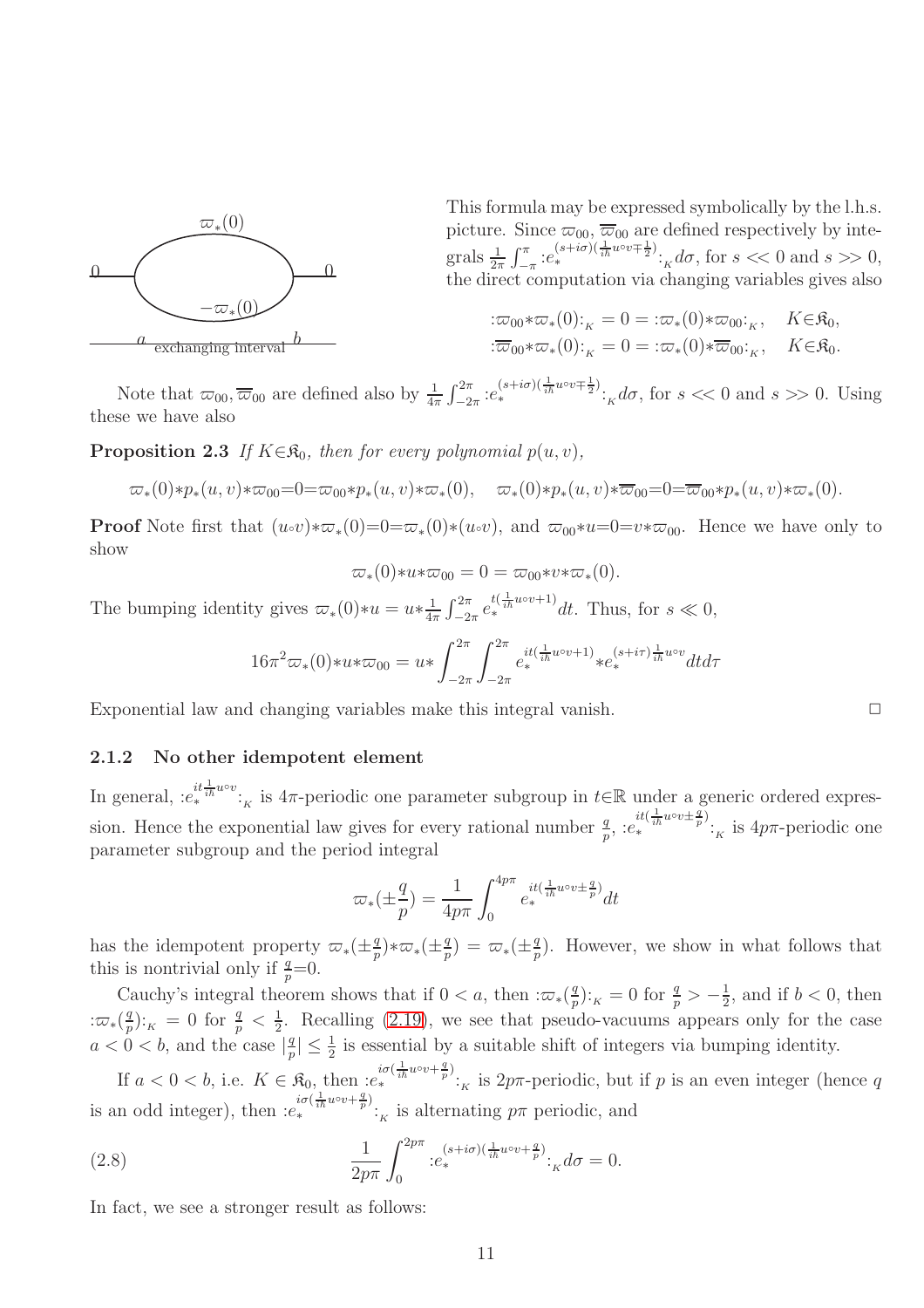Theorem 2.1  $\mathit{lf}$   $-\frac{1}{2}<\frac{q}{p}$  $\frac{q}{p} < \frac{1}{2}$  $\frac{1}{2}$ , then under the K-expression,  $\varpi_*(\pm \frac{q}{p})$  $\binom{q}{p} = \frac{1}{2p\pi} \int_0^{2p\pi} e^{it(\frac{1}{ih}uv + \frac{q}{p})} dt = 0$  except the case  $\frac{q}{p}=0$ , where  $\varpi_*(0) = \frac{1}{4\pi} \int_0^{4\pi} e_*^{it(\frac{1}{4h}u\circ v)} dt = \frac{1}{2\pi}$  $\frac{1}{2\pi} \int_0^{2\pi} e_*^{it(\frac{1}{i\hbar}u\circ v)} dt.$ 

**Proof**  $e_*^{it(\frac{q}{p} + \frac{1}{ih}uvv)}$  is  $2p\pi$ -periodic, As  $e_*^{it(\frac{q}{p} + \frac{1}{ih}uvv)}$  and  $e^{it\frac{1}{p}}$  are  $2p\pi$ -periodic, the Fourier expansion of this is given by

$$
e_*^{i\tau(\frac{q}{p}+\frac{1}{i\hbar}u\circ v)} = \frac{1}{2p\pi} \sum_{k\in\mathbb{Z}} \int_0^{2p\pi} e_*^{it(\frac{q}{p}+\frac{1}{i\hbar}u\circ v-\frac{k}{p})} dt \ e^{i\frac{k}{p}\tau}.
$$

This converges in the  $C^{\infty}$ -topology on  $S^1$ . Set the r.h.s. by  $f(\tau) = \sum a_k e^{i\frac{k}{p}\tau}$ . Note the  $2p\pi$ periodicity, and also that  $f(\tau)$  has the property  $f(\tau+2\pi) = e^{2\pi i \frac{q}{p}} f(\tau)$ . This gives

$$
f(\tau + 2\pi) = \sum a_k e^{i\frac{k}{p}2\pi} e^{i\frac{k}{p}\tau} = e^{2\pi i \frac{q}{p}} \sum a_k e^{i\frac{k}{p}\tau}.
$$

The uniqueness of Fourier coefficients gives  $a_k e^{i\frac{k}{p}2\pi} = e^{2\pi i \frac{q}{p}} a_k$  and hence  $a_k$  vanishes if  $k \neq q+p\ell$ ,  $\ell \in \mathbb{Z}$ . Hence the Fourier series of  $f(\tau)$  is

(2.9) 
$$
e_*^{i\tau(\frac{q}{p} + \frac{1}{ih}u\circ v)} = \sum_{\ell} \frac{1}{2p\pi} \int_0^{2p\pi} e_*^{it(\frac{1}{ih}u\circ v - \ell)} dt \ e^{i(\frac{q}{p} + \ell)\tau} = \sum_{\ell} \frac{1}{2\pi} \int_0^{2\pi} e_*^{it(\frac{1}{ih}u\circ v - \ell)} dt \ e^{i(\frac{q}{p} + \ell)\tau},
$$

for the integrand is  $2\pi$ -periodic. Componentwise integration gives that if  $\frac{q}{p} + \ell \neq 0$ , then

$$
\varpi_*(\frac{q}{p}) = \frac{1}{2p\pi} \int_0^{2p\pi} e_*^{i\tau(\frac{q}{p} + \frac{1}{i\hbar}u\circ v)} d\tau = \sum_{\ell} \frac{1}{2pi} \int_0^{2\pi} e_*^{it(\frac{1}{i\hbar}u\ast v - \ell)} dt \int_0^{2p\pi} e^{i(\frac{q}{p} + \ell)\tau} d\tau = 0.
$$

This is nontrivial if and only if  $\frac{q}{p} = 0$  and  $\ell = 0$ .

## <span id="page-11-0"></span>2.2 Two inverses in generic ordered expressions

Recall the formula [\(1.7\)](#page-3-0) shows that  $:e^{(\frac{1}{2}\hbar^{u\circ v})}_{*k}$  is  $4\pi i$ -periodic along any line parallel to the pure imaginary axis, and rapidly decreasing along any line parallel to the real line.

Similar to Jacobi's theta function in [\[9\]](#page-41-0), we have a convergence of the infinite summation

(2.10) 
$$
\Theta_L(\zeta;*) = \sum_{k=-\infty}^{\infty} e_*^{(\zeta + kL) \frac{1}{i\hbar} u^{\circ v}}, \quad \Theta_L(\zeta; K) = \sum_{k=-\infty}^{\infty} e_*^{(\zeta + kL) \frac{1}{i\hbar} u^{\circ v}}:_{K}
$$

whenever there is no singular point on the line  $\zeta + \mathbb{R}$ . Hence we have two different inverses of  $1-e^{\zeta \frac{1}{i\hbar}uvv}$ :

$$
\sum_{k=0}^{\infty} e_*^{(\zeta + kL) \frac{1}{i\hbar} u^{\circ v}}, \quad \sum_{k=-\infty}^{-1} e_*^{(\zeta + kL) \frac{1}{i\hbar} u^{\circ v}}.
$$

At the first glance,  $\Theta_L(\zeta;*)$  looks to be double periodic such that

$$
\Theta_L(\zeta + L; *) = \Theta_L(\zeta; *), \quad \Theta_L(\zeta + 4\pi i; *) = \Theta_L(\zeta; *).
$$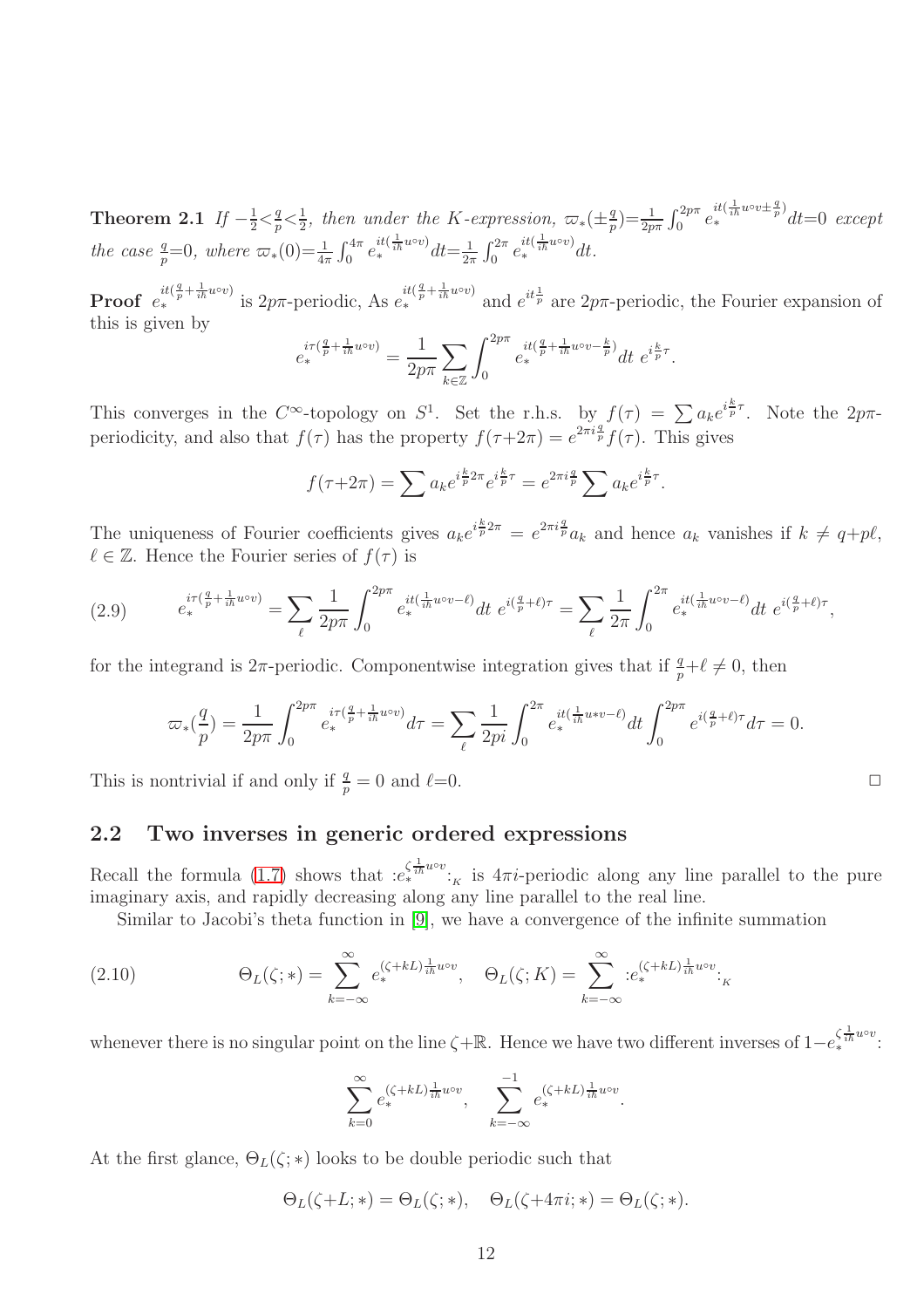However, there is no rule to evaluate  $\Theta_L(\zeta;*)$  at  $\zeta = x+iy$  univalent way if  $\zeta = x+iy+kL$  is on the slit. Hence,  $\Theta_L(\zeta;*)$  is well-defined only in the case that the exchanging interval  $I_*(K)$  is empty (eg. the case  $\rho = 0$  in [\(1.12\)](#page-3-3)). If this is the case,  $\Theta_L(\zeta; *)$  is a double periodic element having essential singular points. Thus, we have to develop some other theory for such an "elliptic" element, which will be discussed in forthcoming paper.

Similarly, supposing there is no singular point on  $iy+\mathbb{R}$ , [\(1.7\)](#page-3-0) gives for  $|\text{Re } z| < \frac{1}{2}$  $\frac{1}{2}$  that

$$
D(iy, z + \frac{1}{i\hbar}u\circ v, K) = \int_{-\infty}^{\infty} :e_*^{(x+iy)(z + \frac{1}{i\hbar}u\circ v)}:_{K}dx
$$

is an element of  $Hol(\mathbb{C}^2)$  in generic K. By Cauchy's integral theorem  $D(iy, z+\frac{1}{i\hbar}u\circ v, K)$  does not depend on iy if |y| is sufficiently small. But, the value jumps discontinuously when  $iy+\mathbb{R}$  hits the singularity.

Note that integrals  $\int_{-\infty}^{0} e^{t(z+\frac{1}{i\hbar}uv)} dt$ ,  $-\int_{0}^{\infty} e^{t(z+\frac{1}{i\hbar}uv)} dt$  give inverses of  $z+\frac{1}{i\hbar}uvv$  in generic ordered expressions, which are denoted by  $(z+\frac{1}{i\hbar}u\circ v)^{-1}_{*+}$ ,  $(z+\frac{1}{i\hbar}u\circ v)^{-1}_{*-}$  respectively. The following may be viewed as a Sato's hyperfunction:

**Proposition 2.4** If  $-\frac{1}{2} < \text{Re } z < \frac{1}{2}$ , then the difference of the two inverses is given by

(2.11) 
$$
(z+\frac{1}{i\hbar}u\circ v)^{-1}_{*+}-(z+\frac{1}{i\hbar}u\circ v)^{-1}_{*-}=\int_{-\infty}^{\infty}e^{t(z+\frac{1}{i\hbar}u\circ v)}_{*}dt,
$$

which is holomorphic on this strip in generic ordered expressions. This will be called ∗-delta function and denoted by  $\delta_*(-iz + \frac{1}{\hbar}u_0v)$ .

Note also that

$$
\label{eq:2} \begin{split} \text{:} \delta_*(-iz+\frac{1}{\hbar}u\text{\tiny{\textit{v}}$} v)\text{:}_{\scriptscriptstyle{K}}&=D\big(0,z+\frac{1}{i\hbar}u\text{\tiny{\textit{v}}$} v,K\big). \end{split}
$$

Recall that  $(z+\frac{1}{i\hbar}u\circ v)*\delta_*(-iz+\frac{1}{\hbar}u\circ v)=0$ . Thus, we have to set

$$
e_{*}^{is(z+\frac{1}{i\hbar}u\circ v)}*\delta_{*}(-iz+\frac{1}{\hbar}u\circ v){=}\delta_{*}(-iz+\frac{1}{\hbar}u\circ v)
$$

whenever the \*-product  $e^{isH}_* f$  is defined as the real analytic solution of the evolution equation  $\frac{d}{ds}f_s = iH*f_s$ ,  $f_0 = f$ . In spite of this, the integral element  $D(is, z+\frac{1}{i\hbar}w\circ v, K)$  is not continuous in s in general.

For a, b such that  $a \neq b$ , four elements

(2.12) 
$$
\frac{1}{b-a}\{(a+\frac{1}{i\hbar}u\circ v)^{-1}_{*\pm}-(b+\frac{1}{i\hbar}u\circ v)^{-1}_{*\pm}\} \text{ (independent } \pm),
$$

give respectively inverses of

$$
(a + \frac{1}{i\hbar}u\circ v)*(b + \frac{1}{i\hbar}u\circ v).
$$

Thus, we define the \*-product  $(a+\frac{1}{i\hbar}u\circ v)^{-1}_{*\pm}*(b+\frac{1}{i\hbar}u\circ v)^{-1}_{*\pm}$  by this formula. Note that \*-multiplications are calculated by summations. Similarly, we define

$$
(a + \frac{1}{i\hbar}u\circ v)^{-1}_{\ast\pm}*(a + \frac{1}{i\hbar}u\circ v)^{-1}_{\ast\pm} = -\frac{d}{da}(a + \frac{1}{i\hbar}u\circ v)^{-1}_{\ast\pm}, \quad (\pm \text{ respectively})
$$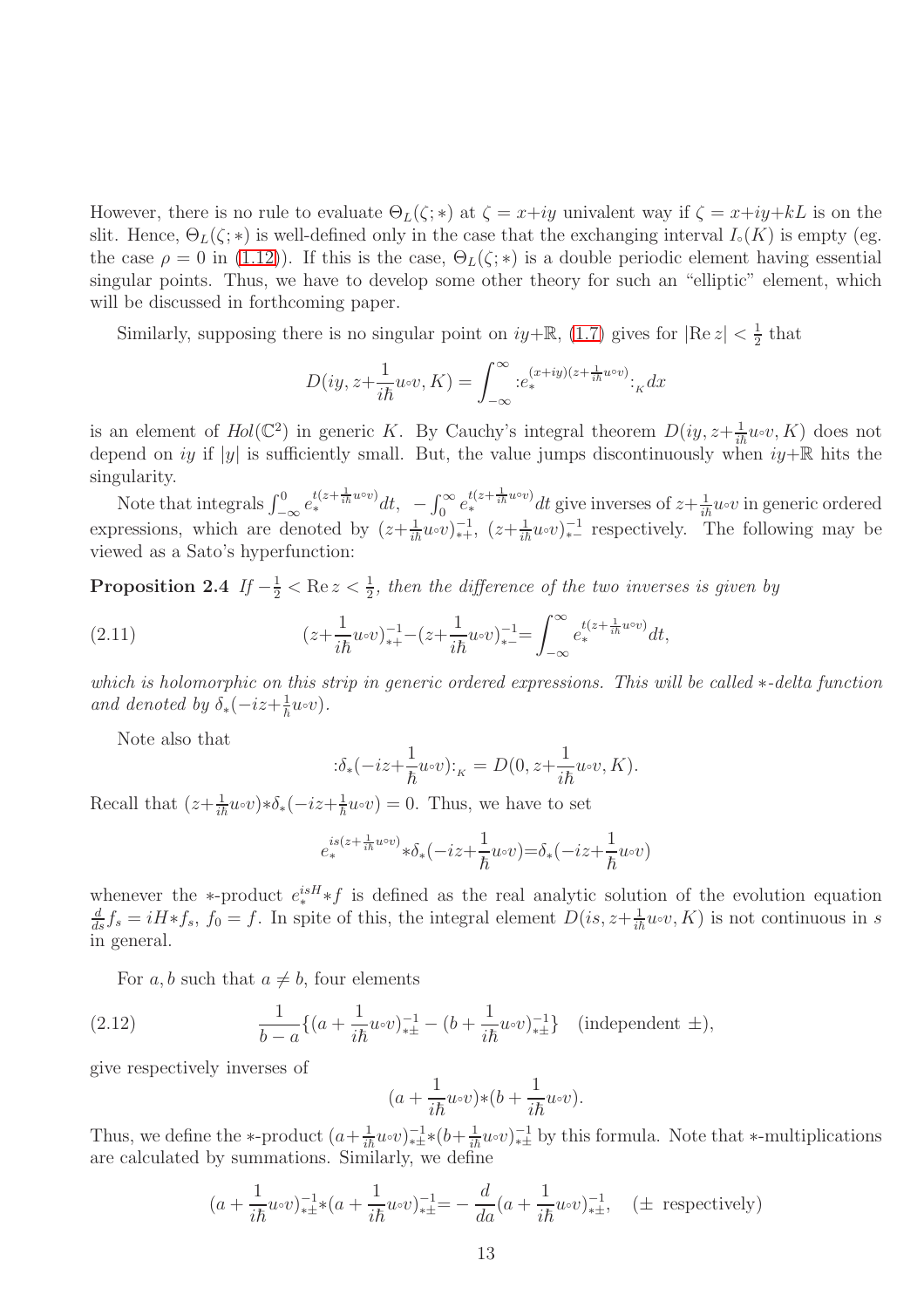but  $(a + \frac{1}{i\hbar}u\circ v)^{-1}_{\ast\ast}(a + \frac{1}{i\hbar}u\circ v)^{-1}_{\ast\ast}$  diverges. We refer such calculations to *resolvent calculus.* (Cf.[\[9\]](#page-41-0).)

On the other hand, note that a change of variables  $t \rightarrow -t$  gives

$$
((-z) + \frac{1}{i\hbar}u\circ v)^{-1}_{*} = -\int_{0}^{\infty}e^{-t(z-\frac{1}{i\hbar}u\circ v)}\,dt = -\int_{-\infty}^{0}e^{(z-\frac{1}{i\hbar}u\circ v)}\,dt.
$$

Thus, in generic ordered expressions, we see that

(2.13) 
$$
(z - \frac{1}{i\hbar}u\circ v)^{-1}_{*-} = -((-z) + \frac{1}{i\hbar}u\circ v)^{-1}_{*-}.
$$

<span id="page-13-0"></span>**Proposition 2.5** In generic ordered expressions, integrals  $\int_{-\infty}^{0} e^{t(z+\frac{1}{i\hbar}u\circ v)}$  and  $\int_{-\infty}^{0} e^{t(z-\frac{1}{i\hbar}u\circ v)}$  converge on the domain  $\text{Re } z \geq -\frac{1}{2}$  $\frac{1}{2}$ .

Using this, note first that  $(z \pm \frac{1}{i\hbar} u \cdot v)^{-1}$  are holomorphic on the domain Re  $z > -\frac{1}{2}$  $\frac{1}{2}$  in generic ordered expressions. It is natural to expect that

$$
(z \pm \frac{1}{i\hbar} u \circ v)^{-1}_{\ast \pm} = C(C(z \pm \frac{1}{i\hbar} u \circ v))^{-1}_{\ast \pm}
$$

for any non-zero constant C. But this holds only for  $C = re^{i\theta}$  such that  $|\theta|$  is small enough, because of the singular point of  $e^{t(z+\frac{1}{ih}u\circ v)}$ . To confirm this, we set  $C=re^{i\theta}$  and consider the integral

$$
re^{i\theta} \int_{-\infty}^{0} e_*^{re^{i\theta}t(z \pm \frac{1}{i\hbar}uvv)} dt.
$$

It is easy to see that its r-derivative vanishes for  $r > 0$ . For the  $\theta$ -derivative, note that in generic K-ordered expressions, the phase part of the integrand is bounded in  $t$  and the amplitude is

$$
\frac{2e^{i\theta}tz}{(1-\kappa)e^{e^{i\theta}t/2} + (1+\kappa)e^{-e^{i\theta}t/2}}, \quad \kappa \neq 1.
$$

The integral converges whenever Re  $e^{i\theta}(z \pm \frac{1}{2})$  $\frac{1}{2}$  > 0, and  $-te^{i\theta}$  does not hit the singular points. Then, the integration by parts gives that its  $\theta$ -derivative vanishes.

It follows that in generic ordered expressions,  $(z \pm \frac{1}{i\hbar} u \circ v)^{-1}_{* \pm}$  are holomorphic on an overhanged sectoral domain

$$
\mathbb{C}\backslash\{-D-\frac{1}{2}\}, \quad D=\{z=re^{i\theta}, |\theta|<\frac{\pi}{2}-\varepsilon\}.
$$

**Remark** If  $a > 0$ , then  $a((a(z \pm \frac{1}{i\hbar} u \circ v)_{* \pm})^{-1}) = (z \pm \frac{1}{i\hbar} u \circ v)_{* \pm}^{-1}$ , but  $a((a(z \pm \frac{1}{i\hbar} u \circ v)_{* \pm})^{-1}) = (z \pm \frac{1}{i\hbar} u \circ v)_{* \mp}^{-1}$  for  $a<0$ .

Next, it is natural to expect that the bumping identity  $(u\circ v)*v=v*(u\circ v-i\hbar)$  gives the following "sliding identities"

$$
v_{**}^{-1}*(z+\frac{1}{i\hbar}u\circ v)^{-1}_{**}*v=(z-1+\frac{1}{i\hbar}u\circ v)^{-1}_{**},\quad v_{**}^{-1}*(z-\frac{1}{i\hbar}u\circ v)^{-1}_{*-}*v=(z+1-\frac{1}{i\hbar}u\circ v)^{-1}_{*-}
$$

whenever one can use the inverse of v in a suitable ordered expression. In  $\S 4.2.1$ , analytic continuation will be produced via these sliding identities.

However, the existence of  $v_{*+}^{-1}$  is not a generic property. In this note, we use the sliding identity by using, instead of  $v_{*+}^{-1}$ , the left inverse  $v^{\circ}$  of v given by [\(2.14\)](#page-14-1).

**Remark** There is a K-ordered expression such that  $:\int_{-\infty}^{0} e^{tv}_* dt:_{K}$  converges to give an inverse of  $:v_{*+}^{-1}:K$  of v (cf. [\[9\]](#page-41-0)). But we easily see  $:v_{*+}^{-1}*\varpi_{00}:K$  must diverge, for  $v*\varpi_{00} = 0$  in generic ordered expression.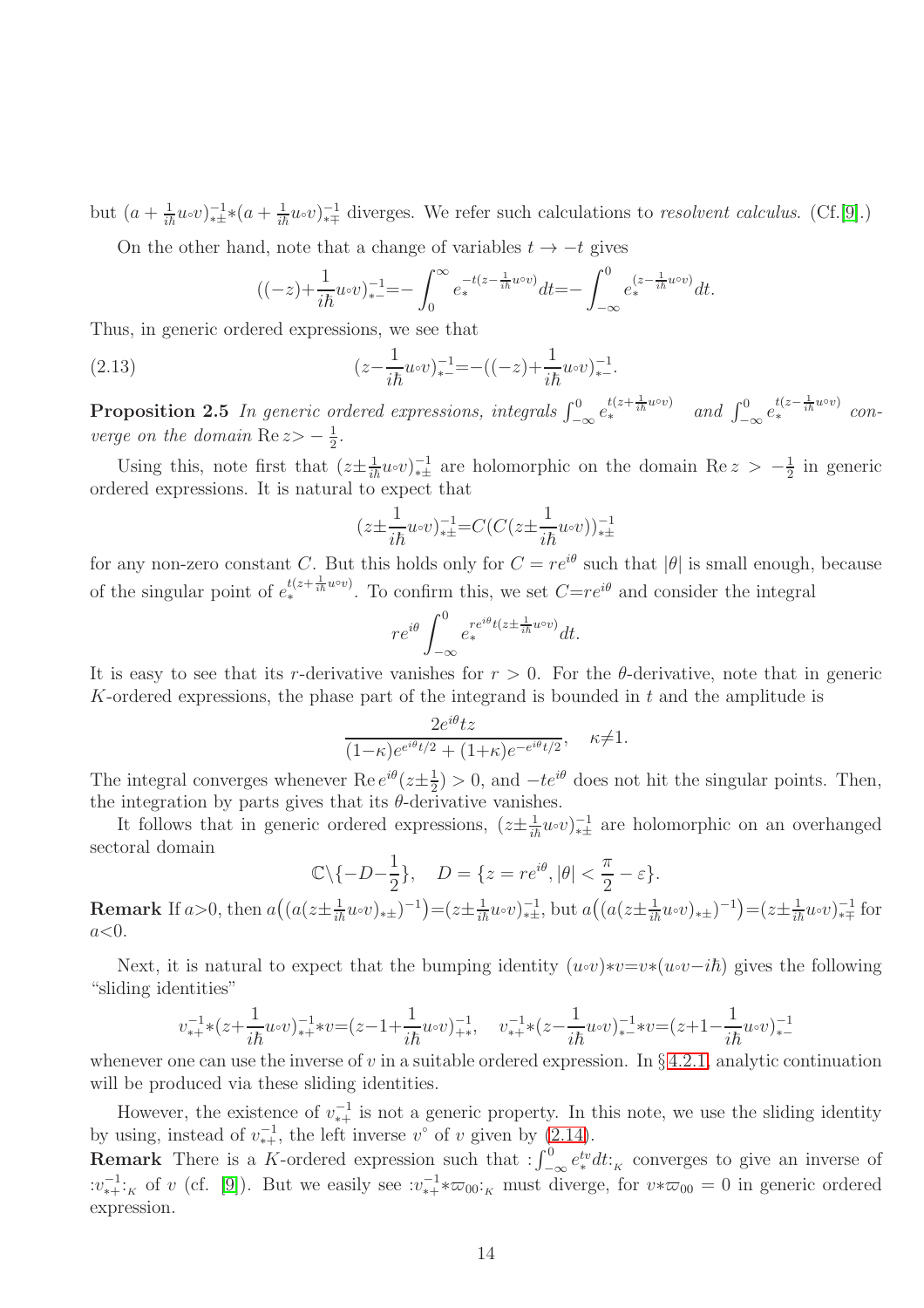#### <span id="page-14-0"></span>2.2.1 Remarks on ordinary calculus

Next, we note that [\(1.7\)](#page-3-0) gives in generic ordered expressions that the integrals

$$
(u*v)^{-1}_{*-} = -\frac{1}{i\hbar} \int_0^\infty e^{\frac{s}{i\hbar}u*v}_* ds, \quad (v*u)^{-1}_{*+} = \frac{1}{i\hbar} \int_{-\infty}^0 e^{\frac{s}{i\hbar}v*u}_* ds
$$

exist to give inverses of  $u*v$ ,  $v*u$  respectively. Hence the next ones give left/right inverses of  $u, v$ 

(2.14) 
$$
v^{\circ} = u * (v * u)^{-1}_{*+}, \quad u^{\bullet} = v * (u * v)^{-1}_{*-},
$$

for it is easy to see that

<span id="page-14-1"></span>
$$
v*v^{\circ}=1
$$
,  $v^{\circ}*v=1-\varpi_{00}$ ,  $u*u^{\bullet}=1$ ,  $u^{\bullet}*u=1-\overline{\varpi}_{00}$ .

The bumping identity  $u*f_*(v*u) = f_*(u*v)*u$  gives

$$
v*(z+\frac{1}{i\hbar}u\circ v)*v^{\circ} = z+1+\frac{1}{i\hbar}u\circ v, \quad v^{\circ}*(z+\frac{1}{i\hbar}u\circ v)*v = (1-\varpi_{00})*(z-1+\frac{1}{i\hbar}u\circ v).
$$
  

$$
u*(z+\frac{1}{i\hbar}u\circ v)*u^{\bullet} = z-1+\frac{1}{i\hbar}u\circ v, \quad u^{\bullet}*(z+\frac{1}{i\hbar}u\circ v)*u = (1-\overline{\varpi}_{00})*(z+1+\frac{1}{i\hbar}u\circ v).
$$

The successive use of the bumping identity gives the following useful formula:

(2.15) 
$$
(v^{\circ})_{*}^{n} * \varpi_{00} = (u * (v * u)^{-1}_{*+})^{n} * \varpi_{00} = \frac{1}{n!} (\frac{1}{i\hbar} u)^{n}_{*} * \varpi_{00},
$$

$$
(u^{\bullet})_{*}^{n} * \overline{\varpi}_{00} = (v * (u * v)^{-1}_{*-})^{n} * \overline{\varpi}_{00} = \frac{1}{n!} (\frac{1}{i\hbar} v)^{n}_{*} * \overline{\varpi}_{00}.
$$

Next Proposition shows that the vacuum representation involves ordinary elementary calculus.

Proposition 2.6 In generic ordered expressions, we have

<span id="page-14-3"></span>
$$
\frac{1}{i\hbar}v * f(u) * \varpi_{00} = f'(u) * \varpi_{00}, \quad v^{\circ} * f(u) * \varpi_{00} = \frac{1}{i\hbar} \int_{-\infty}^{u} f(x) dx * \varpi_{00}.
$$

That is,  $\frac{1}{ih}v^*$  represents the differentiation, and its right inverse  $v^*$  represents the integration.

**Proof** Since  $v * f(u) = f(u) * v + i\hbar f'(u)$ , first one is easy to see. For the second,  $[\frac{1}{i\hbar} v * u, u] = u$  and  $v * \varpi_{00} = 0$  gives that

<span id="page-14-2"></span>
$$
e_*^{t\frac{1}{i\hbar}v*u} * f(u) * e_*^{-t\frac{1}{i\hbar}v*u} = f(e^tu), \quad e_*^{t\frac{1}{i\hbar}v*u} * \varpi_{00} = e^t * \varpi_{00}.
$$

It follows  $v^* * f(u) * \overline{\omega}_{00} = \frac{1}{i\hbar} \int_{-\infty}^0 e^t u * f(e^t u) dt * \overline{\omega}_{00}$ . Set  $x = e^t u$  to obtain the result.

By Proposition [2.6,](#page-14-2) one can begin the whole story with the algebra of ordinary elementary calculus of differentiation and integration. This implies that all strange phenomena mentioned in [\[9\]](#page-41-0), [\[10\]](#page-41-2) and [\[11\]](#page-41-1) are already involved in the ordinary elementary calculus.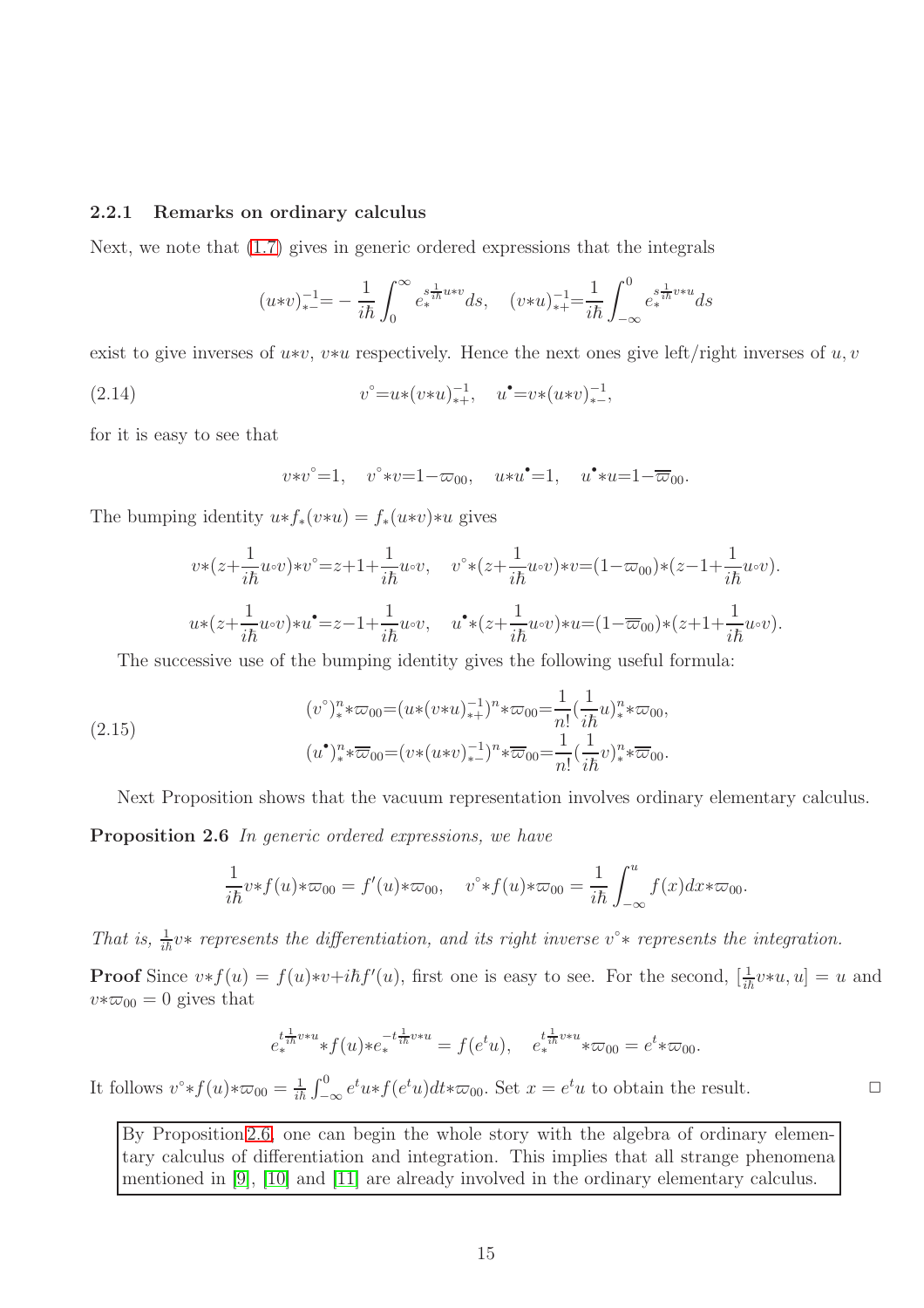## <span id="page-15-0"></span>2.3 Integrals along closed paths

All closed paths drawn in the Fig.1 give closed paths in the Riemann surface with infinite genus, where dotted lines are in the negative sheets. Let  $C$  be a one of such closed path. Then, the integral  $\int_C$ : $e_*^{z(\alpha + \frac{1}{i\hbar}u^{\circ}v)}$ dz:<sub>K</sub> must satisfy

<span id="page-15-2"></span>(2.16) 
$$
\qquad \qquad :(\alpha+\frac{1}{i\hbar}u\circ v)*\int_{C}e_*^{z(\alpha+\frac{1}{i\hbar}u\circ v)}dz \qquad \qquad : \int_{C}\frac{d}{dz}e_*^{z(\alpha+\frac{1}{i\hbar}u\circ v)}dz \qquad \qquad : \int_{C}\frac{d}{dz}e_*^{z(\alpha+\frac{1}{i\hbar}u\circ v)}dz \qquad \qquad : \int_{C}\frac{d}{dz}e_*^{z(\alpha+\frac{1}{i\hbar}u\circ v)}dz \qquad \qquad : \int_{C}\frac{d}{dz}e_*^{z(\alpha+\frac{1}{i\hbar}u\circ v)}dz \qquad \qquad : \int_{C}\frac{d}{dz}e_*^{z(\alpha+\frac{1}{i\hbar}u\circ v)}dz \qquad \qquad : \int_{C}\frac{d}{dz}e_*^{z(\alpha+\frac{1}{i\hbar}u\circ v)}dz \qquad \qquad : \int_{C}\frac{d}{dz}e_*^{z(\alpha+\frac{1}{i\hbar}u\circ v)}dz \qquad \qquad \int_{C}\frac{d}{dz}e_*^{z(\alpha+\frac{1}{i\hbar}u\circ v)}dz \qquad \qquad \int_{C}\frac{d}{dz}e_*^{z(\alpha+\frac{1}{i\hbar}u\circ v)}dz \qquad \qquad \int_{C}\frac{d}{dz}e_*^{z(\alpha+\frac{1}{i\hbar}u\circ v)}dz \qquad \qquad \int_{C}\frac{d}{dz}e_*^{z(\alpha+\frac{1}{i\hbar}u\circ v)}dz \qquad \qquad \int_{C}\frac{d}{dz}e_*^{z(\alpha+\frac{1}{i\hbar}u\circ v)}dz \qquad \qquad \int_{C}\frac{d}{dz}e_*^{z(\alpha+\frac{1}{i\hbar}u\circ v)}dz \qquad \qquad \int_{C}\frac{d}{dz}e_*^{z(\alpha+\frac{1}{i\hbar}u\circ v)}dz \qquad \qquad \int_{C}\frac{d}{dz}e_*^{z(\alpha+\frac{1}{i\hbar}u\circ v)}dz \qquad \qquad \int_{\alpha}e_*^{z(\alpha+\frac{1}{i\hbar}u\circ v)}dz \qquad \qquad \int_{\alpha}e_*^{z(\alpha+\frac{1}{i\hbar}u\circ v)}dz \qquad \qquad \int_{\alpha}e_*^{z(\alpha+\frac{1}{i\hbar}u\circ v)}dz \qquad \qquad \int_{
$$

**Residue-like integrals** Now, let  $C$  be a closed path avoiding the singular points and intersecting the slit even (possibly zero) times. At a first glance, the integral  $\int_C e^{\overline{z}(\frac{1}{ih}u\circ v+a)}dz$  looks to relate to the residues of singular points sitting in the inside of  $C$ . In fact, this integral is nothing to do with residues. We call this a residue-like integral. The residue-like integral of  $e^{z(\frac{1}{ih}u\circ v+\alpha)}$  relates to the global topological nature. On the contrary, the residues of  $e_*^{z(\alpha+\frac{1}{i\hbar}u\circ v)}$  does not have a global nature.

The bumping identity  $u*f_*(v*u) = f_*(u*v)*u$  gives

$$
(2.17) \t un * e*z( $\frac{1}{i\hbar} u \circ v + \alpha$ ) = e<sub>*</sub><sup>z( $\frac{1}{i\hbar} u \circ v + \alpha - n$ ) * u<sup>n</sup>,  $vn * e*z( $\frac{1}{i\hbar} u \circ v + \alpha$ ) = e<sub>*</sub><sup>z( $\frac{1}{i\hbar} u \circ v + \alpha + n$ ) * v<sup>n</sup>.</sup>$</sup>
$$

Hence

$$
\int_C u\ast e_*^{z(\frac{1}{i\hbar}u\circ v+\alpha)}\ast v\cdot_K dz = \int_C \cdot (u\circ v-\frac{i\hbar}{2})\ast e_*^{z(\frac{1}{i\hbar}u\circ v+\alpha-1)}\cdot_K dz = (i\hbar)(\frac{1}{2}-\alpha)\int_C \cdot e_*^{z(\frac{1}{i\hbar}u\circ v+\alpha-1)}\cdot_K dz.
$$

Repeat this to obtain

$$
\int_C u^n * e_*^{z(\frac{1}{i\hbar}u\circ v+\alpha)} * v^n dz_{K} = (i\hbar)^n (\frac{1}{2}-\alpha)_n : \int_C e_*^{z(\frac{1}{i\hbar}u\circ v+\alpha-n)} dz_{K},
$$

where  $(a)_n = a(a+1)\cdots(a+n-1)$ ,  $(a)_0 = 1$ . Similarly we have

$$
\begin{split} :&v^n\ast\int_{C}e_*^{z(\frac{1}{i\hbar}u\circ v+\alpha)}:_{\kappa}dz*u^n:_{\kappa}=(i\hbar)^n(-\frac{3}{2}-\alpha)(-\frac{5}{2}-\alpha)\cdot\cdot\cdot(-\frac{2n+1}{2}-\alpha)\colon\int_{C}e_*^{z(\frac{1}{i\hbar}u\circ v+\alpha+n)}dz:_{\kappa}\\ =&(\frac{1}{2}-\alpha)_{-n}\colon\int_{C}e_*^{z(\frac{1}{i\hbar}u\circ v+\alpha+n)}dz:_{\kappa}, \end{split}
$$

by extending the convention  $(a)_{-n} = (a-1)(a-2)\cdots(a-n)$ . If we use the convention

<span id="page-15-3"></span>(2.18) 
$$
\zeta^k = \begin{cases} u^k, & k \ge 0 \\ v^{|k|}, & k < 0, \end{cases} \qquad \hat{\zeta}^\ell = \begin{cases} v^\ell, & \ell \ge 0 \\ u^{| \ell |}, & \ell < 0, \end{cases}
$$

then we have

<span id="page-15-1"></span>(2.19) 
$$
\therefore \zeta^{n} * \int_{C} e_*^{z(\frac{1}{i\hbar}u\circ v + \alpha)} dz * \hat{\zeta}^{n} :_{K} = (\frac{1}{2} - \alpha)_{n} : \int_{C} e_*^{z(\frac{1}{i\hbar}u\circ v + \alpha - n)} dz :_{K}, \quad n \in \mathbb{Z}
$$

Hence the essential part of the integral [\(2.19\)](#page-15-1) is reduced to the case  $|Re(\alpha)| \leq \frac{1}{2}$ .

Moreover, recall the associativity

$$
\big(e_*^{\mathcal{S}(\alpha+\frac{1}{i\hbar}u\circ v)}*\frac{1}{i\hbar}u\circ v\big)*e_*^{t(\beta+\frac{1}{i\hbar}u\circ v)}=e_*^{\mathcal{S}(\alpha+\frac{1}{i\hbar}u\circ v)}*(\frac{1}{i\hbar}u\circ v*e_*^{t(\beta+\frac{1}{i\hbar}u\circ v)})=\frac{1}{i\hbar}u\circ v*(e_*^{\mathcal{S}(\alpha+\frac{1}{i\hbar}u\circ v)}*e_*^{t(\beta+\frac{1}{i\hbar}u\circ v)})
$$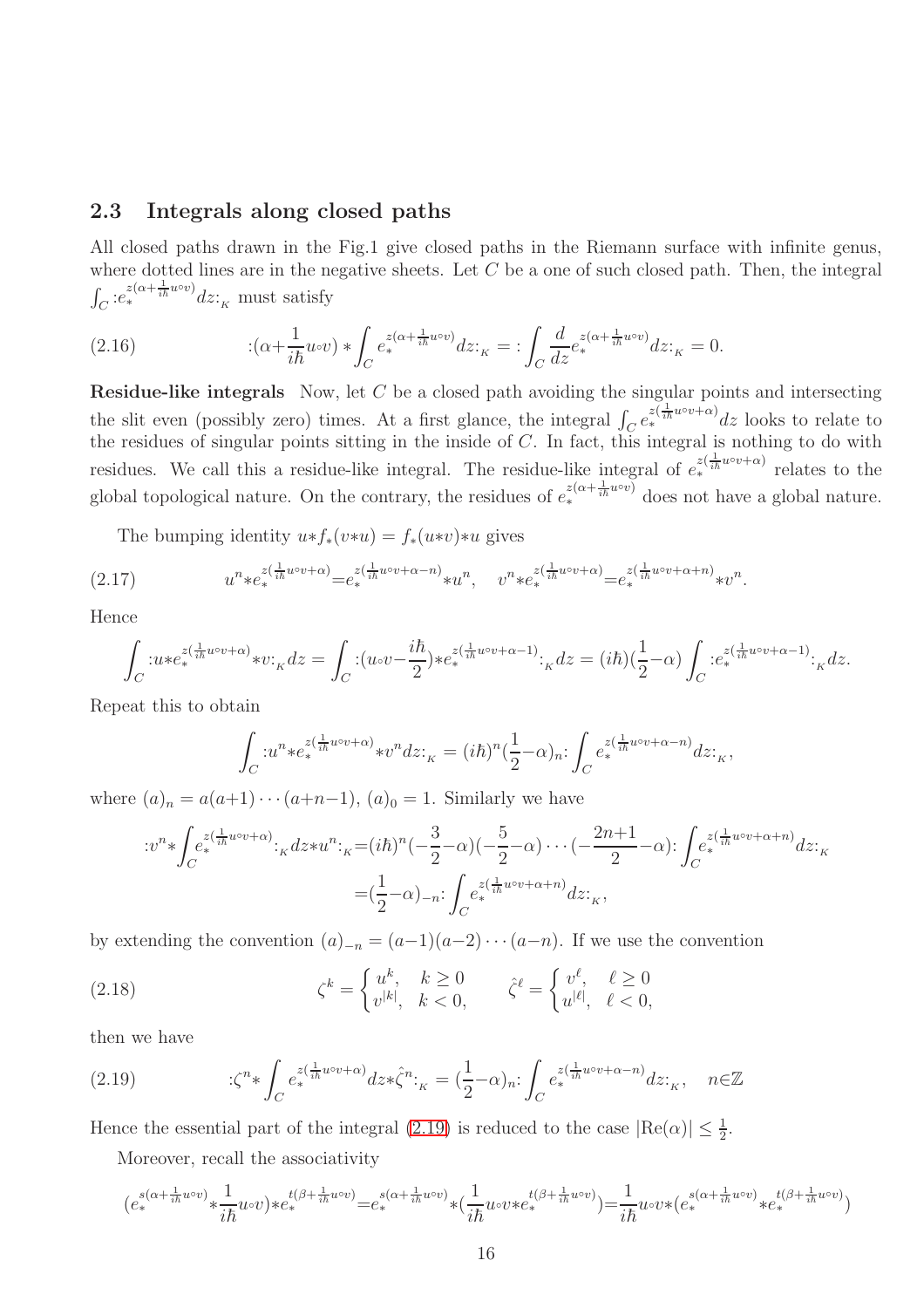proved by the formal associativity theorem (cf. [\[11\]](#page-41-1)). By the fundamental product formula (cf. [11]), we see the product remains in the space  $\mathbb{C}[u,v]e^{Q(u,v)}$ . Since this is continuous w.r.t  $(s,t)$ , the integration by dsdt on compact domain  $C \times C$  in [\(2.16\)](#page-15-2) gives that

$$
\iint_{C\times C} (e_*^{z(\alpha+\frac{1}{i\hbar}u\circ v)}*\frac{1}{i\hbar}u\circ v)*e_*^{\zeta(\beta+\frac{1}{i\hbar}u\circ v)}dzd\zeta = \iint_{C\times C} e_*^{z(\alpha+\frac{1}{i\hbar}u\circ v)}*(\frac{1}{i\hbar}u\circ v*e_*^{\zeta(\beta+\frac{1}{i\hbar}u\circ v)})dzd\zeta.
$$

Since  $C \times C$  is compact, the uniform continuity gives

$$
\int_C (e_*^{z(\alpha+\frac{1}{i\hbar}u\circ v)}*\frac{1}{i\hbar}u\circ v)dz*\int_C e_*^{\zeta(\beta+\frac{1}{i\hbar}u\circ v)}d\zeta = \int_C e_*^{z(\alpha+\frac{1}{i\hbar}u\circ v)}dz*\int_C (\frac{1}{i\hbar}u\circ v*e_*^{\zeta(\beta+\frac{1}{i\hbar}u\circ v)})d\zeta.
$$

Hence we see

$$
\begin{split} \left. \left. \left. \left( -\alpha \int_C e_*^{z(\alpha+\frac{1}{i\hbar}u\circ v)} dz \ast \int_C e_*^{\zeta(\beta+\frac{1}{i\hbar}u\circ v)} d\zeta \right. \right. \right. \right. \\ \left. \left. \left. \left( -\alpha \int_C e_*^{z(\alpha+\frac{1}{i\hbar}u\circ v)} dz \ast \int_C e_*^{z(\alpha+\frac{1}{i\hbar}u\circ v)} dz \ast \int_C e_*^{\zeta(\beta+\frac{1}{i\hbar}u\circ v)} d\zeta \right. \right. \right. \right. \\ \left. \left. \left. \left( -\alpha \int_C e_*^{z(\alpha+\frac{1}{i\hbar}u\circ v)} dz \ast \int_C e_*^{z(\beta+\frac{1}{i\hbar}u\circ v)} d\zeta \right. \right. \right. \right. \\ \left. \left. \left( -\alpha \int_C e_*^{z(\alpha+\frac{1}{i\hbar}u\circ v)} dz \ast \int_C e_*^{z(\beta+\frac{1}{i\hbar}u\circ v)} d\zeta \right. \right) \right. \right. \\ \left. \left. \left( -\alpha \int_C e_*^{z(\alpha+\frac{1}{i\hbar}u\circ v)} dz \ast \int_C e_*^{z(\beta+\frac{1}{i\hbar}u\circ v)} dz \ast \int_C e_*^{z(\beta+\frac{1}{i\hbar}u\circ v)} dz \right. \right. \right. \\ \left. \left. \left( -\alpha \int_C e_*^{z(\alpha+\frac{1}{i\hbar}u\circ v)} dz \ast \int_C e_*^{z(\alpha+\frac{1}{i\hbar}u\circ v)} dz \ast \int_C e_*^{z(\beta+\frac{1}{i\hbar}u\circ v)} dz \ast \int_C e_*^{z(\beta+\frac{1}{i\hbar}u\circ v)} dz \right. \right. \right. \end{split}
$$

Thus, if  $\alpha \neq \beta$ , then

(2.20) 
$$
\qquad \qquad : \int_C e_*^{z(\alpha + \frac{1}{i\hbar}u\circ v)} dz * \int_C e_*^{\zeta(\beta + \frac{1}{i\hbar}u\circ v)} d\zeta :_{K} = 0 \quad (\alpha \neq \beta).
$$

In the case  $\alpha = 0$  in generic K, we see easily



$$
\begin{aligned}\n&\left. \int_{C_{+}} e_{*}^{z \frac{1}{i\hbar} u \circ v} dz \right|_{K} = 4\pi \varepsilon_{*}(s) \varepsilon_{K} \\
&\left. \int_{C_{-}} e_{*}^{z \frac{1}{i\hbar} u \circ v} dz \right|_{K} = -4\pi \varepsilon_{*}(s) \varepsilon_{K} \\
&\text{for } \lim_{\tau \to \pm \infty} e_{*}^{(\tau + it) \frac{1}{i\hbar} u \circ v} = 0.\n\end{aligned}
$$

On the other hand, as  $\lim_{\tau \to -\infty} e_*^{(\tau + it) \frac{1}{i\hbar} u * v}$  $(\tau+it) \frac{1}{i\hbar} u * v = \varpi_{00}, \lim_{\tau \to \infty} e_*^{(\tau+it) \frac{1}{i\hbar} u * v} = 0$ , we have



$$
\int_C e_*^{z \frac{1}{i\hbar} u * v} dz_{\kappa} = -2\pi \mathpunct{:}\! \varpi_{00} \mathbf{i}_{\kappa}.
$$

Similarly, we have

$$
\int_C e_*^{z\frac{1}{i\hbar}v*u} dz_{\kappa} = 2\pi \mathpunct{:}\overline{\varpi}_{00} \mathbf{i}_{\kappa}.
$$

The next one is given by  $2\pi i$ -alternating periodicity and by Cauchy's integral theorem:

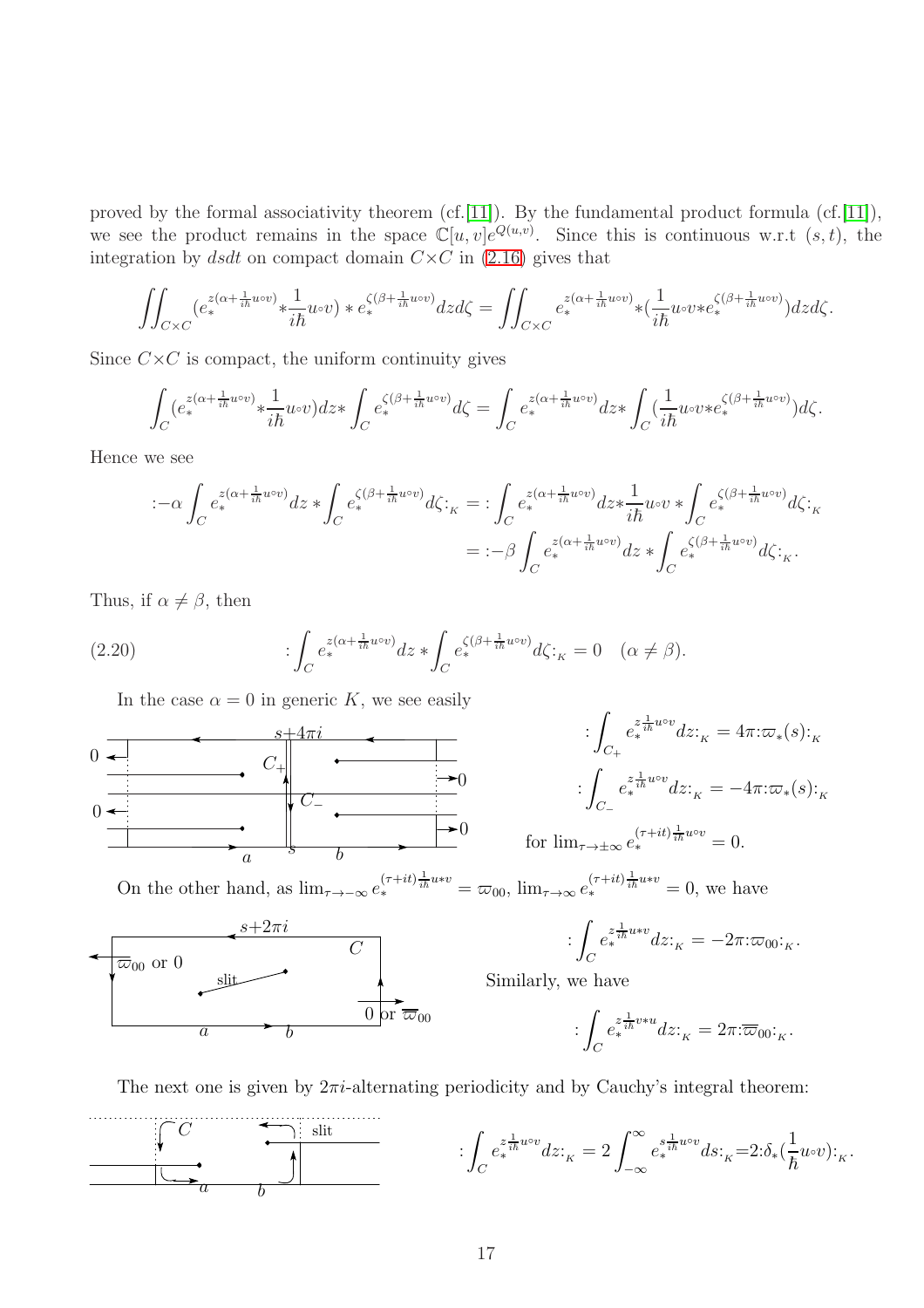#### <span id="page-17-0"></span>2.3.1 Residues and secondary residues

Let  $\hat{a}+i\sigma_{\hat{a}}, \hat{b}+i\sigma_{\hat{b}}$  be the singular points such that  $0 < \sigma_{\hat{a}} < 2\pi$ ,  $0 < \sigma_{\hat{b}} < 2\pi$ .

Now, let  $\sigma$  be the representative of the isolated singular points  $s_a+2\pi i\ell$  or  $s_b+2\pi i\ell$ . We make a double covering space (the Riemann surface) of a neighborhood D of  $\sigma$  to make a single-valued holomorphic function, and then we take its Laurent expansion.

Recall generic K-ordered expression of \*-exponential function  $e_*^{z(\frac{1}{ih}u\circ v+\alpha)}$  is written in the form

.

$$
:e_*^{z(\frac{1}{i\hbar}u\circ v+\alpha)}:_{K}=\frac{e^{\alpha z}}{\sqrt{g(z)}}e^{\frac{1}{i\hbar}H(z,u,v)}
$$

By the first comment in §[1.1,](#page-4-0)  $\sigma$   $g(z)$ ,  $H(z, u, v)$  are given on a neighborhood of an isolated singular point by using a holomorphic functions  $h(z)$ ,  $a(z, u, v)$ ,  $b(z, u, v)$  as

$$
g(z) = (z - \sigma)h(z), \quad h(\sigma) \neq 0,
$$
  
\n
$$
H(z, u, v) = \frac{a(z, u, v)}{z - \sigma} + b(z, u, v), \quad a(\sigma, u, v) \neq 0, \quad H(z, 0, 0) = 0.
$$

Hence, setting  $z = \sigma + s^2$ , the Laurent series of  $\frac{1}{\sqrt{a}}$  $\frac{1}{g(z)}$  at  $s = 0$  is given by

$$
\frac{1}{\sqrt{g(z)}} = \frac{1}{s}(h_0 + h_1 s^2 + h_2 s^4 + \cdots), \ h_0 \neq 0,
$$

without terms of even degree. If  $h_k = 0$  for all  $k \ge 1$ , then there is only one singular point  $s = 0$ . Hence, if  $g(z)$  has many zeros, then  $\frac{1}{\sqrt{a}}$  $\frac{1}{g(z)}$  has terms of positive degree. The Laurent series of  $:e^{z\frac{1}{i\hbar}uv}$ ; at the singular point  $\sigma$  is written as

<span id="page-17-2"></span>(2.21) 
$$
e_*^{(\sigma+s^2)(\frac{1}{ih}u\circ v+\alpha)} \cdot \kappa =
$$

$$
\cdots + \frac{a_{-(2k+1)}(\sigma, K)}{s^{2k+1}} + \cdots + \frac{a_{-1}(\sigma, K)}{s} + a_1(\sigma, K)s + \cdots + a_{2k+1}(\sigma, K)s^{2k+1} + \cdots
$$

without terms of even degree, where

<span id="page-17-1"></span>
$$
(2.22) \quad \frac{1}{2\pi i} \int_{\tilde{C}} s^{-2k} \cdot e^{(\sigma+s^2)(\frac{1}{i\hbar}u\circ v+\alpha)} \cdot \kappa ds = \text{Res}_{s=0}(\cdot s^{-2k} e^{(\sigma+s^2)(\frac{1}{i\hbar}u\circ v+\alpha)} \cdot \kappa) = a_{2k-1}(\sigma, K)
$$
\n
$$
\frac{1}{2\pi i} \int_{\tilde{C}} s^{-2k-1} \cdot e^{(\sigma+s^2)(\frac{1}{i\hbar}u\circ v+\alpha)} \cdot \kappa ds = \text{Res}_{s=0}(\cdot s^{-2k-1} e^{(\sigma+s^2)(\frac{1}{i\hbar}u\circ v+\alpha)} \cdot \kappa) = 0.
$$

by setting  $\tilde{C}$  a small circle with the center at 0. As it is mentioned above, there is nontrivial positive terms of even degree, as  $:e^{z\frac{1}{i\hbar}uv}$ :<sub>K</sub> has infinitely many singular points.

The next one the fundamental property of residues given by the integration by parts:

**Proposition 2.7** In a generic ordered expression K which is fixed, the Laurent coefficients  $a_{(2k-1)}(\sigma, K)$  $of : e_*^{(\sigma+s^2)(\alpha+\frac{1}{i\hbar}u\circ v)}:_{K} satisfy$ 

$$
(2.23) \quad 2\pi i: (\alpha + \frac{1}{i\hbar}u\circ v):_{K} *_{K} a_{2k-1}(\sigma, K) = \int_{\tilde{C}} \frac{1}{2}s^{-2k-1}:\frac{d}{ds}e_{*}^{(\sigma+s^{2})(\alpha + \frac{1}{i\hbar}u\circ v)}:_{K} ds
$$
\n
$$
= -\frac{2k+1}{2} \int_{\tilde{C}} s^{-2(k+1)}:e_{*}^{(\sigma+s^{2})\frac{1}{i\hbar}u\circ v}:_{K} ds = -2\pi i \frac{2k+1}{2} a_{2k+1}(\sigma, K).
$$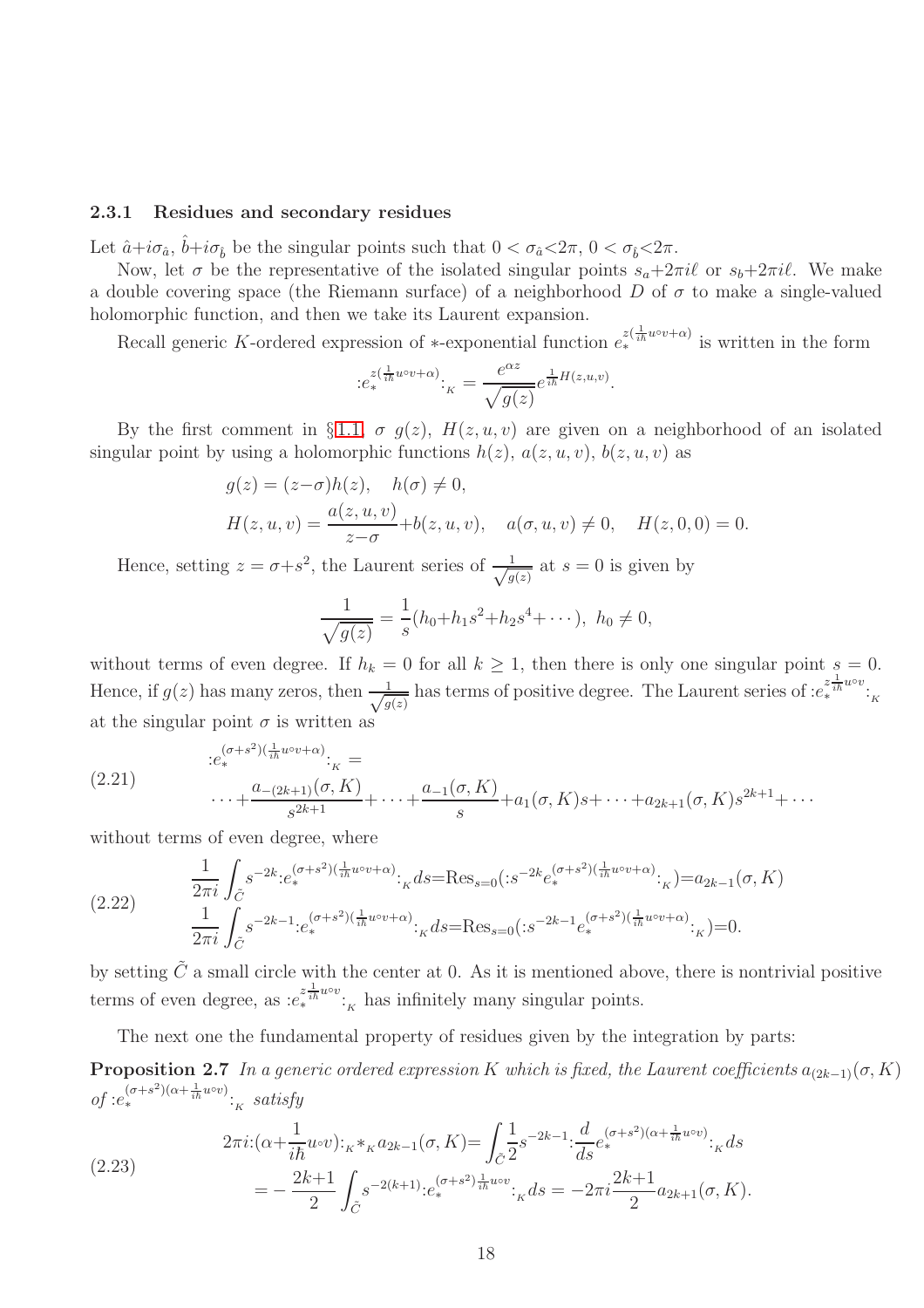#### Calculation on ±-sheets

Although we use only the case  $p = 2$ , it is useful to fix a method to compute the residue at a p-branching  $(\sqrt[p]{z})$  singular point by using p-sheets together with  $\omega = e^{\frac{2\pi i}{p}}$ .

To treat  $\frac{1}{\sqrt[p]{z}}$  as a single valued function, we take *p*-covering  $z = s^p$  and regard  $\frac{1}{\sqrt[p]{z}}$  as

$$
\frac{1}{\sqrt[p]{z}} = \left\{ \frac{1}{s}, \frac{1}{\omega s}, \cdots, \frac{1}{\omega^{p-1}s} \right\}
$$

preparing p-sheets, and

$$
\frac{1}{\sqrt[p]{z}}d\sqrt[p]{z} = \{\frac{1}{s}ds, \ \frac{1}{\omega s}d(\omega s), \ \cdots, \ \frac{1}{\omega^{p-1}s}d(\omega^{p-1}s)\}.
$$

Hence computing the contour  $\int_{\tilde{C}} \frac{1}{s}$  $\frac{1}{s}$ ds is nothing but the calculation  $\int_C$  $\frac{1}{\sqrt[p]{z}}d\sqrt[p]{z}$  on each

![](_page_18_Figure_7.jpeg)

sheet where the existence of slit keeps the integrand single value. But as a result, the integral equals formally  $p \int_C$ 1  $\frac{1}{pz}dz=\int_C$ 1  $rac{1}{z}dz$ .

In the case of  $e^{z\frac{1}{ih}u\circ v}$ , we have only to use two sheets, and we can apply this method to treat several singular points at the same time. The next one gives the periodical properties of residues of *∗*-exponential functions: Let Res(*σ*+2*πik*, *α*, *K*) be the residue of  $e_*^{z(\frac{1}{i\hbar}u\circ v+\alpha)}$  at  $z = σ+2πik$ .

**Lemma 2.2** If  $\alpha$  is an integer or a half-integer, then in generic ordered expression, the residue has the alternating  $2\pi i$ -periodicity

$$
Res(\sigma + 2\pi i k, \alpha, K) = (-1)^k Res(\sigma, \alpha, K).
$$

**Proof** is given by showing  $\text{Res}(\sigma, \alpha, K) + \text{Res}(\sigma + 2\pi i, \alpha, K) = \frac{1}{2}(\text{Res}(\sigma, \alpha, K) + \text{Res}(\sigma + 2\pi i, \alpha, K)).$ 

![](_page_18_Figure_13.jpeg)

The l.h.s.(resp.r.h.s.) of the vertical dotted line is the region that  $e_{*}^{z_{\overline{i}\hbar}^{u\circ v}}$  is  $2\pi i$ -periodic (resp. alternating  $2\pi i$ -periodic). Double circles are the paths of integrals

$$
\int_{C^2} e_*^{z(\alpha + \frac{1}{i\hbar}u\circ v)} d\sqrt{z-\sigma}, \quad \int_{\hat{C}^2} e_*^{z(\alpha + \frac{1}{i\hbar}u\circ v)} d\sqrt{z-\sigma-2\pi i}
$$

in each sheet. But in fact these are

<span id="page-18-0"></span>
$$
(2.24) \qquad 2\int_C e_*^{z(\alpha + \frac{1}{i\hbar}u\circ v)}d\sqrt{z-\sigma}, \quad 2\int_{\hat{C}} e_*^{z(\alpha + \frac{1}{i\hbar}u\circ v)}d\sqrt{z-\sigma-2\pi i}.
$$

Sum up all integrals to obtain

$$
2\pi i \text{Res}(\sigma, \alpha, K) + 2\pi i \text{Res}(\sigma + 2\pi i, \alpha, K),
$$

but the alternating  $2\pi i$ -periodicity of of the integrand on the r.h.s. or on the l.h.s. erases the half of the quantity.  $\Box$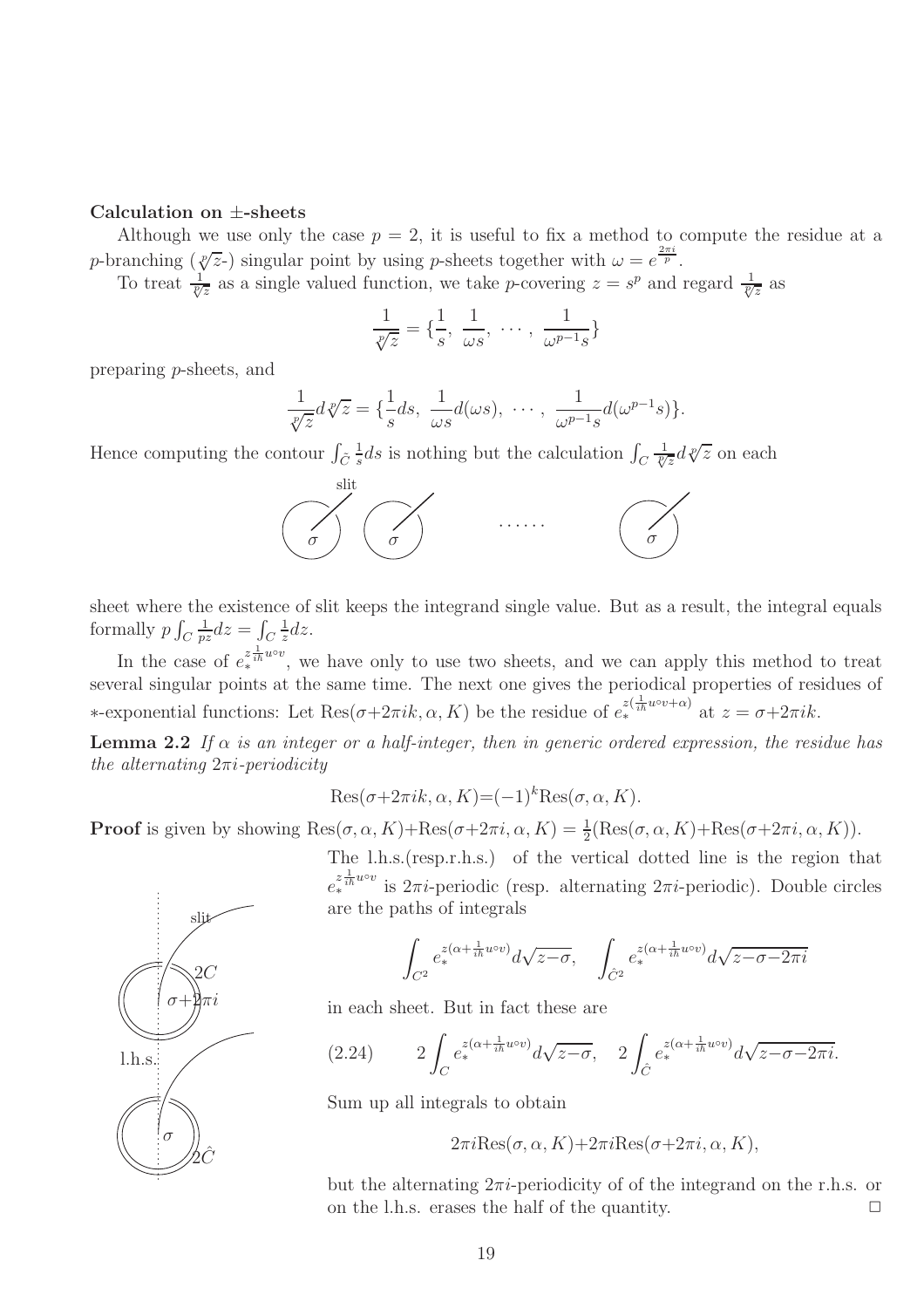Remark here by minding about slits that the integrals [\(2.24\)](#page-18-0) may be replaced by

<span id="page-19-0"></span>
$$
\int_C e_*^{z(\alpha + \frac{1}{i\hbar}u\circ v)} \frac{dz}{\sqrt{z-\sigma}}, \quad \int_{\hat{C}} e_*^{z(\alpha + \frac{1}{i\hbar}u\circ v)} \frac{dz}{\sqrt{z-\sigma-2\pi i}}.
$$

In this way of expressing of integrals, we can consider a wider region beyond neighborhoods of singular points. Fix a singular point  $\sigma$  and consider a contour integral

(2.25) 
$$
\int_{C^2} e_*^{z(\alpha + \frac{1}{i\hbar}u\circ v)} d\sqrt{z - \sigma} = \int_{C^2} e_*^{z(\alpha + \frac{1}{i\hbar}u\circ v)} \frac{dz}{2\sqrt{z - \sigma}}
$$

where C is a closed path in  $\mathbb{C}$ , which may include other singular points inside, and  $C^2$  is the same path rounding twice on the same path so that the integrand to be closed.

Next Theorem together with Cauchy integral theorem shows that the integral [\(2.25\)](#page-19-0) depends only to the prescribed singular point  $\sigma$ :

Theorem 2.2 If a singular point  $\sigma$  is fixed, then the integral

$$
(2.26) \qquad \frac{1}{2\pi i} \int_{\tilde{C}^2} e_*^{z(\alpha + \frac{1}{i\hbar}u\circ v)} d\sqrt{z - \sigma}
$$

over a small circle  $\tilde{C}$  centered at an arbitrary point is given by

<span id="page-19-2"></span><span id="page-19-1"></span>
$$
\frac{1}{2\pi i} \int_{\tilde{C}^2} e_*^{z(\alpha + \frac{1}{i\hbar}u\circ v)} d\sqrt{z - \sigma} = \begin{cases} \text{Res}(\sigma, \alpha, K) & \text{if } \sigma \text{ is the inside of } \tilde{C} \\ \frac{1}{2} \text{Res}(\sigma, \alpha, K) & \text{if } \sigma \in \tilde{C} \\ 0 & \text{if } \sigma \text{ is the outside of } \tilde{C} \end{cases}
$$

On the other hand, if  $\sigma$  is not a singular point, then the integral [\(2.26\)](#page-19-1) vanishes everywhere.

**Proof** The integral vanishes when there is no singular point inside. Let  $\sigma'$  be another singular point inside  $\tilde{C}$ . In a neighborhood of  $\sigma'$ , the Laurent series of  $:e^{z(\alpha+\frac{1}{i\hbar}u\circ v)}_{*k}$  is given in the form

$$
\cdots + \frac{a_{-3}}{\sqrt{z-\sigma'}} + \frac{a_{-1}}{\sqrt{z-\sigma'}} + a_1\sqrt{z-\sigma'} + \cdots
$$

without terms of even degree w.r.t.  $\sqrt{z-\sigma'}$ . By setting  $s^2 = z - \sigma'$ , we have  $\sqrt{z-\sigma} = \sqrt{s^2+\sigma'-\sigma}$ and the integral we have to consider is

$$
\cdots + \int_{\tilde{C}} \frac{a_{-3}}{s^3} \frac{s ds}{\sqrt{s^2 + \sigma' - \sigma}} + \int_{\tilde{C}} \frac{a_{-1}}{s} \frac{s ds}{\sqrt{s^2 + \sigma' - \sigma}} + \int_{\tilde{C}} a_1 s \frac{s ds}{\sqrt{s^2 + \sigma' - \sigma}} + \cdots = 0
$$

for the Taylor series of  $\frac{1}{\sqrt{a^2+1}}$  $\frac{1}{s^2+\sigma'-\sigma}$  has no term of odd degree. The second statement is proved by applying the argument above to the case that  $\sigma'$  is a regular point.

It is remarkable that this theorem makes us possible to concern with individual/subjective singular point depending on the individual expression parameters.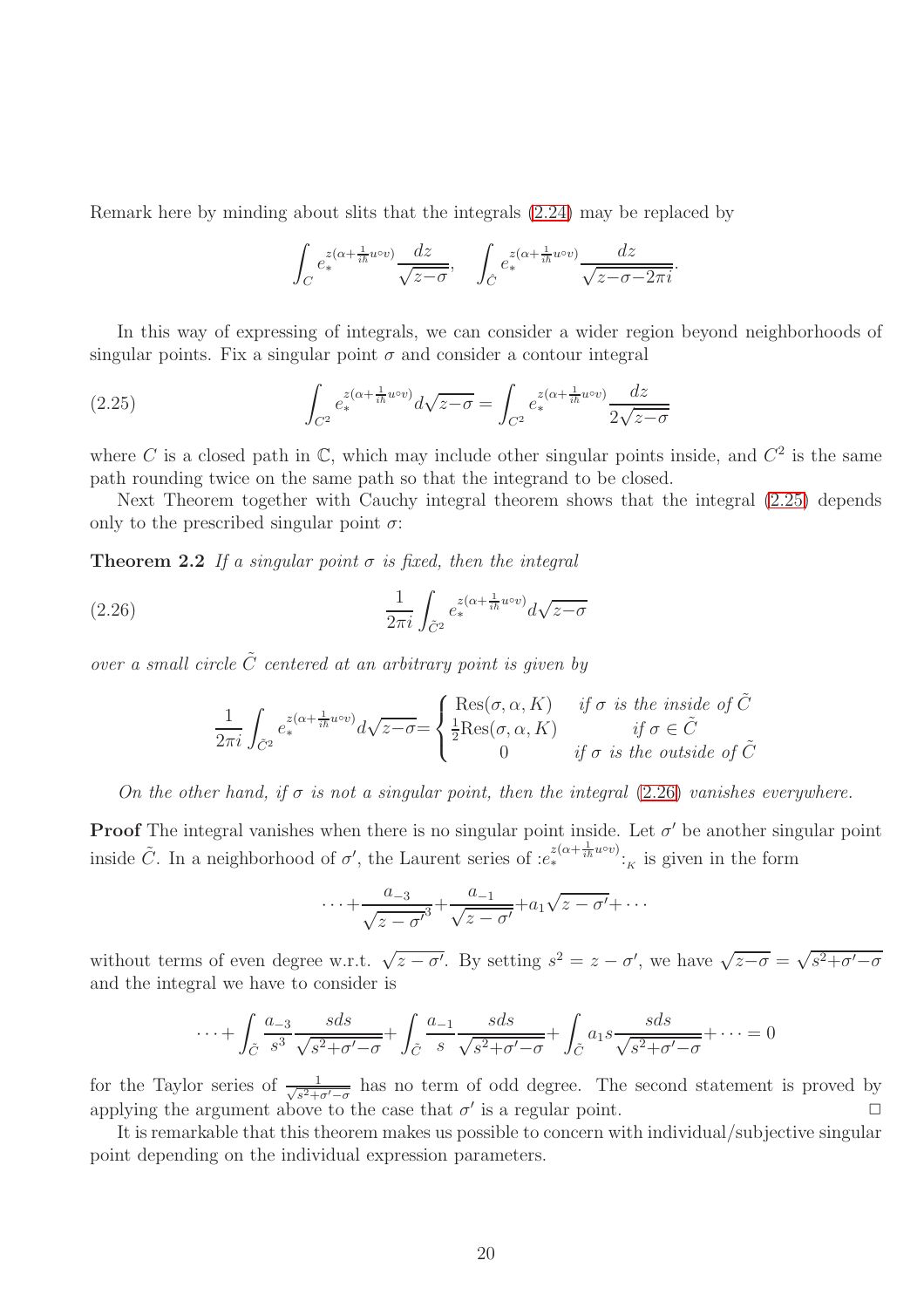#### <span id="page-20-0"></span>2.3.2 Residues and Laurent coefficients

Recall the formula [\(1.7\)](#page-3-0)

$$
:e_{*}^{t\frac{1}{i\hbar}2u\circ v}:_{K}=\frac{2}{\sqrt{\Delta^{2}-(e^{t}-e^{-t})^{2}\delta\delta'}}\ e^{\frac{1}{i\hbar}\frac{e^{t}-e^{-t}}{\Delta^{2}-(e^{t}-e^{-t})^{2}\delta\delta'}}\left((e^{t}-e^{-t})(\delta u^{2}+\delta' v^{2})+2\Delta uv\right),
$$

where  $\Delta = e^t + e^{-t} - c(e^t - e^{-t})$ . Using this, we compute the Laurent coefficients  $a_{2k-1}(\sigma, K)$ , where  $K=$  $\lceil \delta \rceil$  $c \delta'$ 1 and  $\sigma$  is a singular point.

Now, we set

$$
s^{2} = e^{t} + e^{-t} - (c + \sqrt{\delta \delta'}) (e^{t} - e^{-t}), \quad \hat{s}^{2} = e^{t} + e^{-t} - (c - \sqrt{\delta \delta'}) (e^{t} - e^{-t})
$$

so that the singular points are obtained by  $s^2 = 0$  or  $\hat{s}^2 = 0$ . Since  $\delta \delta' \neq 0$  is assumed in general, singular points satisfy  $s^2 = 0$  or  $\hat{s}^2 = 0$  exclusively. One may set  $\hat{s}^2 = \hat{s}^2(s)$ ,  $\hat{s}^2(0) \neq 0$ , and similarly  $s^2 = s^2(\hat{s}), s^2(0) \neq 0.$ 

Hence,

$$
\hat{s}^2 - s^2 = 2\sqrt{\delta\delta'}(e^t - e^{-t}), \quad \hat{s}^2 + s^2 = 2(e^t + e^{-t}) - c\frac{\hat{s}^2 - s^2}{\sqrt{\delta\delta'}}.
$$

It follows that  $2\Delta = \hat{s}^2 + s^2$ . Plugging these we have

$$
(2.27) \qquad :e_*^{t\frac{1}{i\hbar}2u\circ v}: \frac{2}{\kappa} = \frac{2}{s\hat{s}} \exp\left(\frac{1}{4i\hbar}(\frac{\hat{s}^2}{s^2} - \frac{s^2}{\hat{s}^2})(\frac{u}{\sqrt{\delta'}} + \frac{v}{\sqrt{\delta}})^2\right) \exp\left(-\frac{1}{2i\hbar}((\frac{u}{\sqrt{\delta'}})^2 + (\frac{v}{\sqrt{\delta}})^2)\right).
$$

Note that the variable s (resp.  $\hat{s}$ ) may be viewed as the local coordinate around the singular point given by  $s = 0$  (resp.  $\hat{s} = 0$ ). It follows that

$$
\operatorname{Res}_{s=0}: e_*^{(\sigma+s^2)\frac{1}{i\hbar}2u\circ v}: \frac{1}{\chi} = \frac{1}{2\pi i} e^{-\frac{1}{2i\hbar}((\frac{u}{\sqrt{\delta'}})^2 + (\frac{v}{\sqrt{\delta}})^2)} \frac{2}{\hat{s}(0)} \sum_{k=0}^{\infty} \frac{(-1)^k}{k!k!} \left(\frac{1}{4i\hbar}(\frac{u}{\sqrt{\delta'}} + \frac{v}{\sqrt{\delta}})\right)^{2k}.
$$

 $\text{Res}_{\hat{s}=0} : e^{(\sigma+\hat{s}^2)\frac{1}{i\hbar}2u\circ v} :_{K}$  is obtained by replacing  $\hat{s}(0)$  by  $s(0)$ . Explicit formula of Laurent coefficients is not easy to write down, but it is clear that there is no term of even degree.

**Secondary residues do not appear** If there is a nontrivial term  $\frac{1}{s^2}$  in the Laurent series of  $f_*(\sigma+s^2, u, v)$  at a singular point  $\sigma$ , then the residue-like integral gives  $2\pi i a_{-2}$ .

(2.28) 
$$
a_{-2}(\sigma, K) = \frac{1}{4\pi i} \int_{C^2} f_*(\sigma + s^2, u, v) :_K ds^2
$$

will be called the **secondary residue** at  $\sigma$ , where  $C^2$  is a small circle with center at  $\sigma$  round twice. We denote this by  $\text{Res}_2(\sigma, \alpha, K)$ . The secondary residues are much easier to calculate as we have only to use double loops, but the secondary residue does not appear in our case  $e_*^{z(\alpha+\frac{1}{ih}u*v)}$ . These observation may be summarized as follows: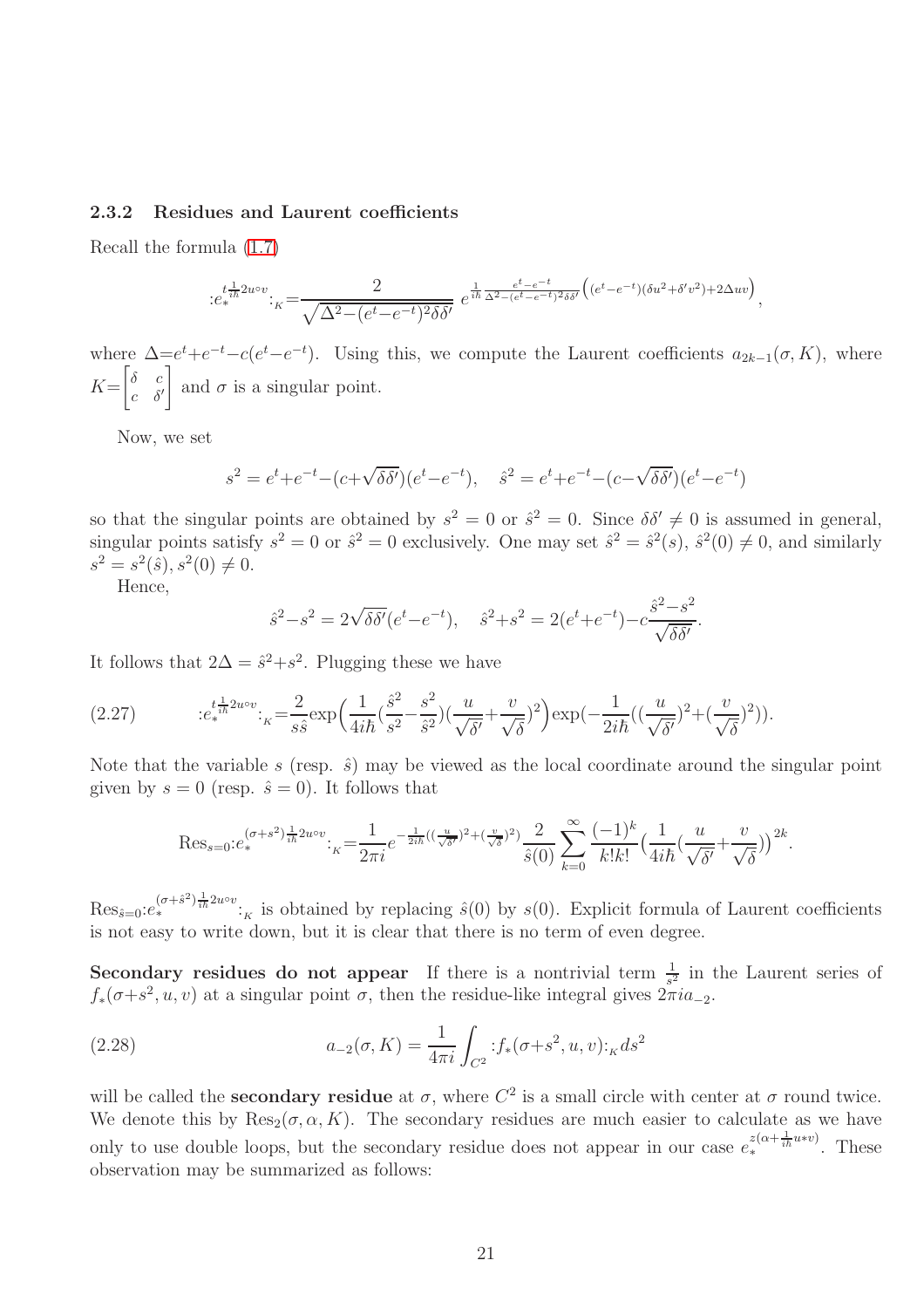**Theorem 2.3** If a singular point  $\sigma$  is fixed, then the integral  $\frac{1}{2\pi i} \int_{C^2} e_*^{z(\alpha + \frac{1}{i\hbar}u^{\circ v})} dz$  on a small circle centered at  $\sigma$  vanishes always.

Another word, the secondary residue vanishes identically at any isolated  $\sqrt{\ }$  branching singular point.

To define the such an integral at a singular point  $\sigma$ , one has to use  $d(s^2)$  instead of ds in the definition [\(2.22\)](#page-17-1) of  $a_k(K)$ , that is,

$$
\int_{\tilde{C}} s^{k-1} :e_*^{(\sigma+s^2)\frac{1}{i\hbar}u\circ v} :_{K} d(s^2) = 2 \int_{\tilde{C}} s^k :e_*^{(\sigma+s^2)\frac{1}{i\hbar}u\circ v} :_{K} ds = 2a_{-(k+1)},
$$

but the integral may be simply written as  $\int_{C^2} \sqrt{z-\sigma}^{k-1} e_*^{z \frac{1}{ih} u \circ v}$ ;  $\int_K dz$ :. For  $k = 1$ , this integral is much easier to treat. But at the singular point  $\sigma$ , this must give  $4\pi i a_{-2}(K)$  and [\(2.21\)](#page-17-2) shows there is no term of even degree.

**Proposition 2.8** The integral  $\int_C$   $:e^{t(\frac{1}{i\hbar}u\circ v+\alpha)}$ .<sub>K</sub> dt is obtained as the difference of two different inverses of  $\frac{1}{i\hbar}u\circ v+\alpha$ . In contrast, the residue  $\text{Res}(\sigma,\alpha)$  can not be given by such a way.

![](_page_21_Figure_6.jpeg)

**Proof** Suppose Re $\alpha > 0$ . Then the both integrals  $\int_{-\infty}^{0}$ : $e^{t(\frac{1}{i\hbar}uv+v+\alpha)}$ :<sub>K</sub>dt along the path  $\Gamma$  and  $\Gamma'$  converge to give inverses of  $\frac{1}{i\hbar}u\circ v+\alpha$ . Thee difference is the integral over C. If  $\alpha < 1$ , then the integral  $-\int_0^\infty e^{t(\frac{1}{i\hbar}u\circ v+\alpha)}$ ; dt also gives an inverse. Suppose a residue  $a_{-1}(\alpha) = \text{Res}(\sigma, \alpha)$  is written as a difference

.

$$
a_{-1}(\alpha) = (\frac{1}{i\hbar}u \circ v + \alpha)_{*\mu}^{-1} - (\frac{1}{i\hbar}u \circ v + \alpha)_{*\nu}^{-1}
$$

Then, we must have  $a_1(\alpha) = (\frac{1}{i\hbar}u\circ v + \alpha)*a_{-1}(\alpha) = 0$ , but  $a_1(\alpha) \neq 0$  for generic  $\alpha$ .

By vanishing of  $a_{-2}(K)$ , we have no need to care about residue-like quantity in the computation of principal values:

**Proposition 2.9** Let  $I_{\circ}(K) = (a, b)$  be the exchanging interval. In generic ordered expressions,

$$
\text{vp-}\int_0^{2\pi} e^{(a+i\tau)\frac{1}{i\hbar}u*v} \cdot_K d\tau = 2\pi\varpi_{00}
$$

In particular, vp- $\int_0^{2\pi} e^{(a+i\tau)\frac{1}{i\hbar}uv}$ :  $\kappa d\tau$  satisfies the differential equation  $(\frac{1}{i\hbar}u*v)*f=0$ . Moreover, if  $\ell$  is an integer, then the exponential law of the integrand shows

$$
\text{vp-}\int_0^{2\pi} e^{(a+i\tau)(\frac{1}{i\hbar}u*v+\ell)} \cdot_{K} d\tau = \begin{cases} 0 & \ell > 0\\ 2\pi\varpi_{00} & \ell = 0\\ \infty & \ell < 0. \end{cases}
$$

Similarly, taking the growth order into account, we have

$$
\text{vp-}\int_0^{2\pi} e^{(b+i\tau)(\frac{1}{i\hbar}u*v+\ell)} \cdot_{\kappa} d\tau = \begin{cases} 0 & \ell < 1\\ 2\pi \overline{\omega}_{00} & \ell = 1\\ \infty & \ell > 1. \end{cases}
$$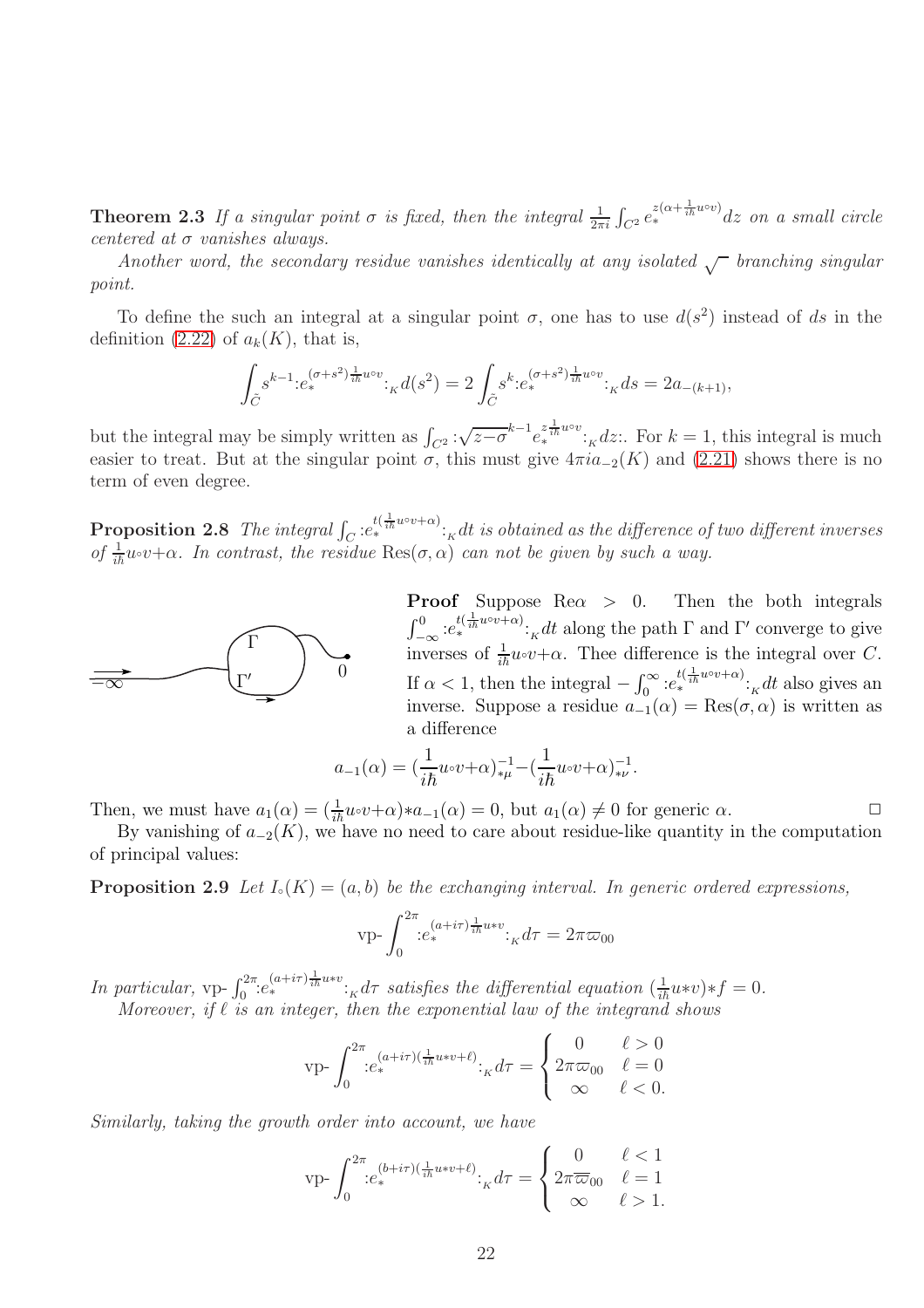Let  $\sigma$  be a moving singular point which we want to concern. Theorem [2.4](#page-22-1) below shows that the residues of  $:e^{z(\alpha+\frac{1}{i\hbar}u\circ v)}$ :<sub>K</sub> at  $\sigma$  can be computed by the integral along a fixed big closed path.

<span id="page-22-1"></span>**Theorem 2.4** Even though other singular points may lie inside  $C$ , the integral

 $\int_{C^2}$   $e^{z(\alpha+\frac{1}{i\hbar}u\circ v)}$ :  $\int_K d\sqrt{z-\sigma}$  on the closed path  $C^2$  gives  $\ell \times \text{Res}(\sigma,\alpha,K)$ , where  $\ell$  is the winding number of C around  $\sigma$ .

On the other hand, if  $\sigma$  is not a singular point, then the integral  $\int_{C^2}$   $:e^{z(\alpha+\frac{1}{i\hbar}u\circ v)}$ .  $\int_{K} d\sqrt{z-\sigma}$  on the closed path  $C^2$  vanishes.

**Proof** It is obvious by the Cauchy integral theorem if C does not involve other singular point inside. Suppose that C is a simple closed curve. Let  $\sigma_i$ ,  $i = 0, 1, \ldots, n$  be singular points inside C, and  $\sigma = \sigma_0$ . The proof is given by showing that  $C^2$  is homologically equivalent to  $C_0^2 \cup C_1^2 \cup \cdots \cup C_n^2$ . This is trivial if there is no slit. But, Theorem [2.2](#page-19-2) and the next figure for  $\sigma_i$ ,  $i \neq 0$ , show that the same proof is valid. This proves also the second statement.

![](_page_22_Figure_5.jpeg)

Homological nature in the double cover  $\hfill\Box$ 

# <span id="page-22-0"></span>3 The differential equation  $\frac{\nabla}{d\sigma} f_{\sigma}(u,v) = \frac{\partial}{\partial u} u \cdot (u+v) \cdot K^* K f_{\sigma}(u,v)$

In ordinary complex calculus, residues mainly relate to the global nature of Riemann surfaces. In contrast,  $\int_{C^2} e^{z(\alpha + \frac{1}{i\hbar}u\circ v)} \cdot_K d\sqrt{z-\sigma}$  appears to depend on the position  $\sigma$  which moves by the expression parameter  $K$ . We see indeed the following:

**Theorem 3.1** Suppose  $C^2$  is fixed and the singular point  $\sigma$  moves without crossing C, or C is an infinitesimally small circle with center at  $\sigma$ , and moving together with  $\sigma$ . Then

$$
\frac{d}{dt}\Big|_{t=0} \int_{C^2} :e_*^{z(\alpha + \frac{1}{i\hbar}u*v)}:_{K} d\sqrt{z-\sigma-t} = :(\alpha + \frac{1}{i\hbar}u*v):_{K}*_K \int_{C^2} :e_*^{z(\alpha + \frac{1}{i\hbar}u*v)}:_{K} d\sqrt{z-\sigma}.
$$

Suppose C is any smooth closed curve in the complex plane  $\mathbb C$  avoiding singular points. To consider the movement of a singular point  $\sigma$ , we use the integral

$$
R_{-2k-1}(z, u, v; K) = \int_{C^2} :s^{2k+2}e_*^{(z+s^2)(\alpha + \frac{1}{i\hbar}u\circ v)}:_{K}ds, \quad k \in \mathbb{Z}.
$$

If  $z$  is an independent variable, then integration by parts gives that this must satisfy

(3.1) 
$$
\partial_z R_{-2k-1}(z, u, v; K) = : (\alpha + \frac{1}{i\hbar}u \circ v) :_{K^*K} R_{-2k-1}(z, u, v; K).
$$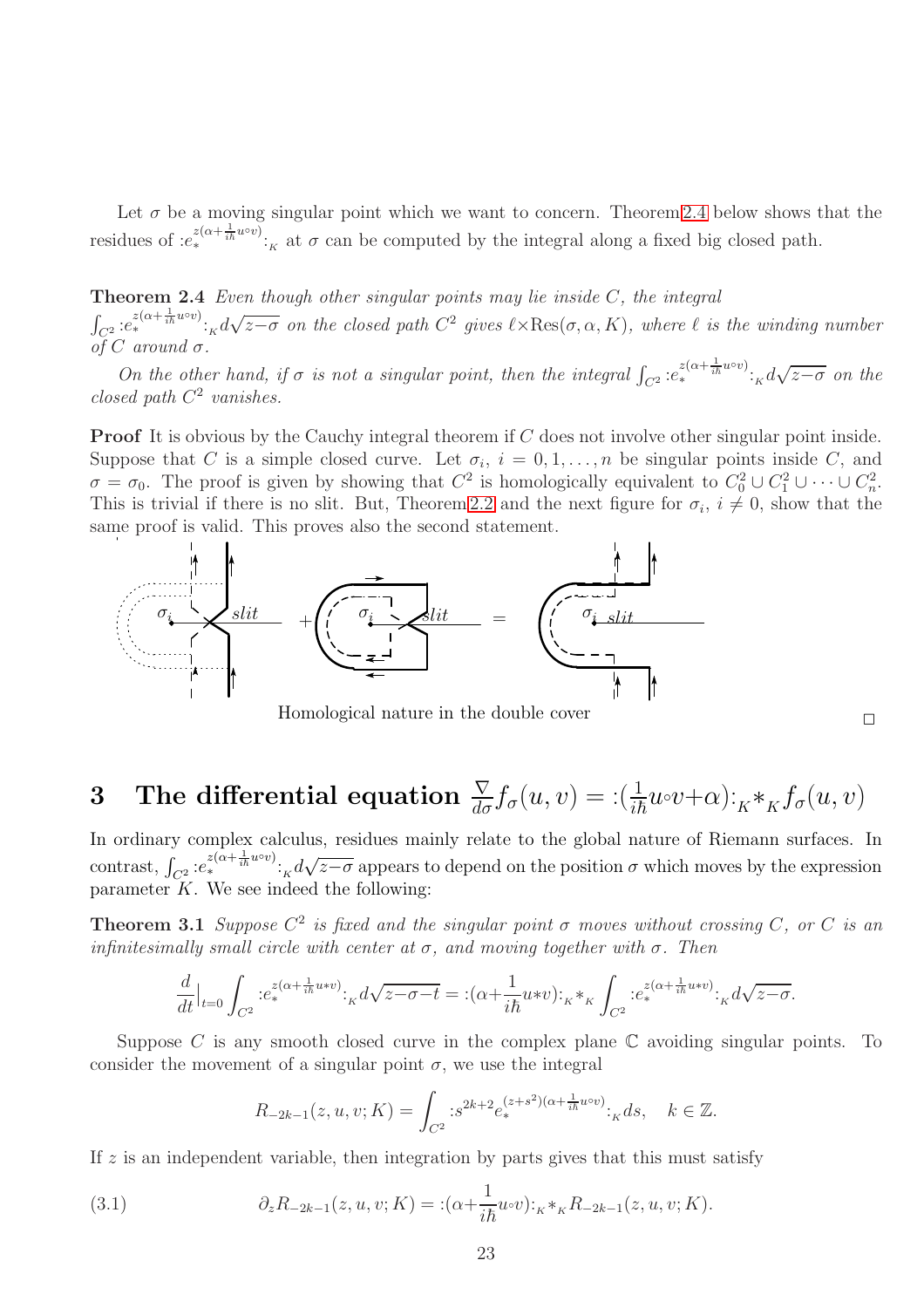However, Theorems [2.2,](#page-19-2) [2.4](#page-22-1) show that the integral

<span id="page-23-0"></span>
$$
\int_{C^2} :s^{2k+2}e_*^{(z+s^2)(\alpha+\frac{1}{i\hbar}u\circ v)}:_{K}ds
$$

vanishes for all regular points  $z \notin \Sigma_K$ .  $R_{-2k-1}(z, u, v; K)$  gives a nontrivial value only when  $z \in \Sigma_K$ . That is, z cannot be an independent variable in  $R_{-2k-1}(z, u, v; K)$ . Summarizing these observation we have the following by using [\(2.22\)](#page-17-1):

**Theorem 3.2** For every Laurent polynomial  $\psi(s^2, s^{-2})$ , the integral

$$
\Phi[\psi](z, K, u, v) = \int_{C^2} \, : \psi(s^2, s^{-2}) e^{(z+s^2)(\alpha + \frac{1}{i\hbar}u\circ v)} \, :_{K} ds
$$

is supported only on the set  $\{(z,K); z \in \Sigma_K\}$ , where C is any smooth closed curve in the complex plane C avoiding singular points.

Let  $\mathfrak G$  be the totality of K such that  $\Sigma_K$  is a set of simple singularities. Then,  $\mathcal S = \{(z,K); z \in \Sigma_K, K \in$  $\mathfrak{G}$  is a holomorphic submanifold of codimension 1. Note that  $\Phi[\psi](z, K, *, *)$  is a holomorphic on the submanifold  $S$ .

**Co-moving differentials** Let  $\sigma$  be a variable  $\sigma \in \mathbb{C}$  together with an expression parameter  $K(\sigma)$ such that  $\sigma \in \Sigma_{K(\sigma)}$ . We define

<span id="page-23-1"></span>(3.2) 
$$
\frac{\nabla}{d\sigma} f(\sigma, K(\sigma); u, v) = \partial_{\sigma} f(\sigma, K; u, v)|_{K=K(\sigma)} = \partial_{z}(f(\sigma, K(\sigma); u, v)) - \frac{i\hbar}{4}\dot{K}(\sigma)(f)
$$

where  $\frac{i\hbar}{4}\dot{K}(\sigma)(f)$  is the infinitesimal intertwiner (cf.[\(1.4\)](#page-2-1)) given by

(3.3) 
$$
\frac{i\hbar}{4}\dot{K}(\sigma)(f) = \frac{i\hbar}{4}\sum_{ij}\frac{dK^{ij}(\sigma)}{d\sigma}\partial_{u^i}\partial_{u^j}f, \quad (u,v) = (u^1, u^2)
$$

for every  $Hol(\mathbb{C}^2)$ -valued function $f(\sigma, K; *, *)$ . Intuitively, this may be written as

(3.4) 
$$
f(\sigma+\delta, K(\sigma+\delta); u, v) = I_{K(\sigma)}^{K(\sigma+\delta)} \Big( :e_*^{\delta(z+\frac{1}{i\hbar}u\circ v)}:K(\sigma)*_{K(\sigma)} f(\sigma, K(\sigma); u, v) \Big),
$$

where  $\delta$  is an infinitesimal.  $\Phi[\psi](\sigma, K, u, v)$  given in Theorem [3.2](#page-23-0) satisfies

$$
\frac{\nabla}{d\sigma}\Phi[\psi](\sigma, K, u, v) = : (\alpha + \frac{1}{i\hbar}u \circ v):_{K(\sigma)} *_{K(\sigma)}\Phi[\psi](\sigma, K, u, v).
$$

This is proved as follows:

$$
\lim_{t \to 0} \frac{1}{t} \Big( I_{K(\sigma+t)}^{K(\sigma)} \int_{C^2} : \psi(s, s^{-1}) e^{(\sigma+t+s^2)(\alpha + \frac{1}{i\hbar}u\circ v)} \cdot \cdot_{K(\sigma+t)} ds - \int_{C^2} : \psi(s, s^{-1}) e^{(\sigma+s^2)(\alpha + \frac{1}{i\hbar}u\circ v)} \cdot \cdot_{K(\sigma)} ds \Big)
$$
\n
$$
= \lim_{t \to 0} \frac{1}{t} \Big( \int_{C^2} : \psi(s, s^{-1}) e^{(\sigma+t+s^2)(\alpha + \frac{1}{i\hbar}u\circ v)} \cdot \cdot_{K(\sigma)} ds - \int_{C^2} \psi(s, s^{-1}) \cdot e^{(\sigma+s^2)(\alpha + \frac{1}{i\hbar}u\circ v)} \cdot \cdot_{K(\sigma)} ds \Big)
$$
\n
$$
= \int_{C^2} \psi(s, s^{-1}) \lim_{t \to 0} \frac{1}{t} \Big( :e^{(\sigma+t+s^2)(\alpha + \frac{1}{i\hbar}u\circ v)} - e^{(\sigma+s^2)(\alpha + \frac{1}{i\hbar}u\circ v)} \cdot \cdot_{K(\sigma)} \Big) ds
$$
\n
$$
= :(\alpha + \frac{1}{i\hbar}u\circ v) * \int_{C^2} \psi(s, s^{-1}) e^{(\sigma+s^2)(\alpha + \frac{1}{i\hbar}u\circ v)} ds \cdot \cdot_{K(\sigma)}.
$$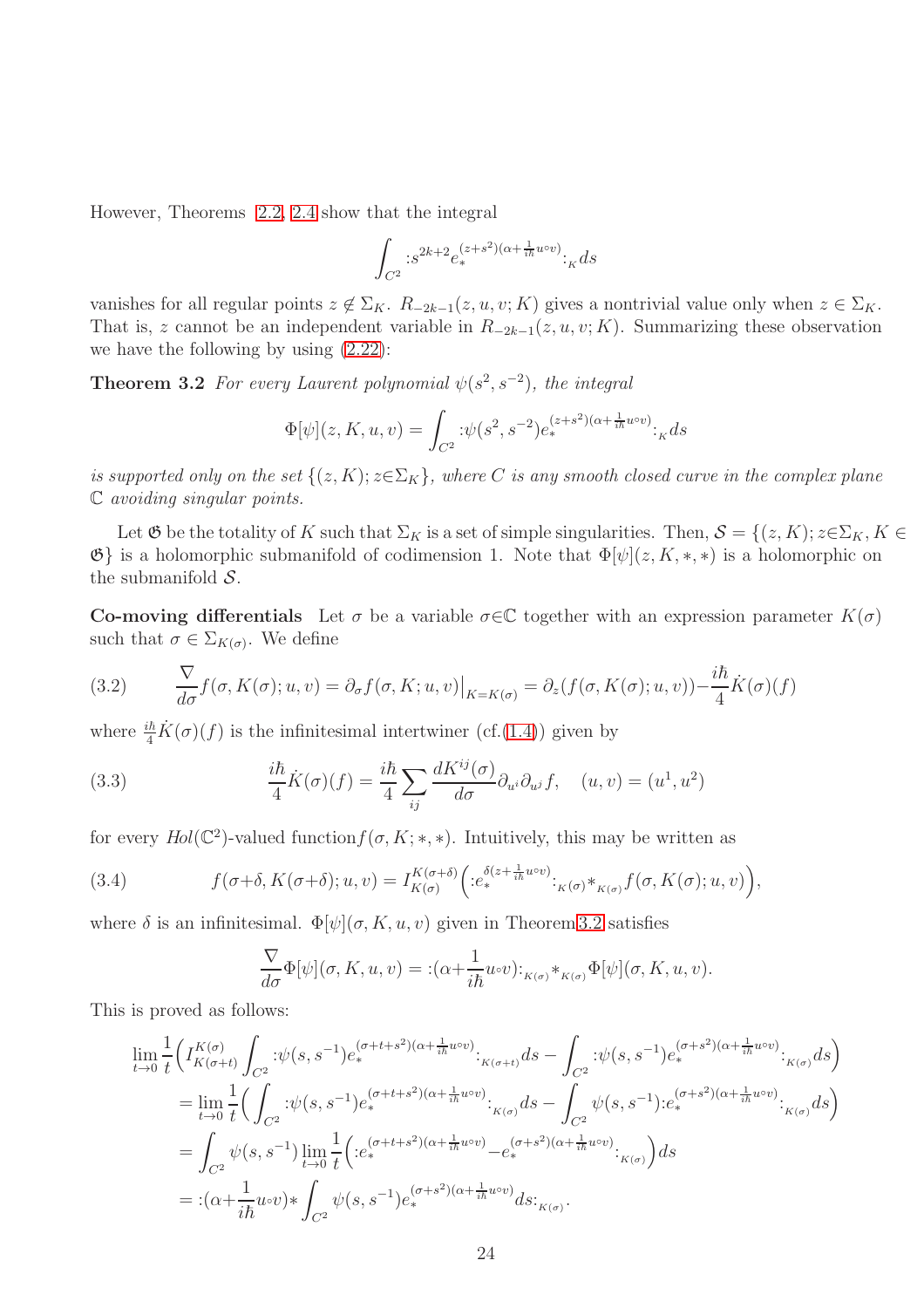Since every Laurent coefficients of  $:e_*^{\delta(z+\frac{1}{ih}u\circ v)}:_{K(\sigma)}$  is obtained by this integral, we see in particular, for every  $\sigma$ , the coefficient  $a_{2k-1}(\sigma, K(\sigma))$  of Laurent series of  $:e_*^{(\sigma+s^2)(\alpha+\frac{1}{i\hbar}u\circ v)}:_{K(\sigma)}$  at a singular point  $\sigma$  satisfies the equation

<span id="page-24-0"></span>(3.5) 
$$
\frac{\nabla}{d\sigma} f(\sigma, K(\sigma); u, v) = : (\alpha + \frac{1}{i\hbar} u \circ v) :_{K} *_{K} f(z, K(\sigma); u, v).
$$

Star-product integrals Viewing [\(3.5\)](#page-24-0) as a differential equation, we can make the solution by the product integrals, if one can expect the convergence.

Let  $\sigma(t)$  be a piecewise smooth curve in  $\mathbb C$  for  $0 \le t \le 1$ . We assume that the expression parameter K moves together with  $\sigma$  and we suppose  $\sigma(t) \in \Sigma_{K(\sigma(t))}$ . For a division

$$
\Delta; \quad 0 = t_0 < t_1 < t_2 < \cdots < t_n = 1
$$

of [0, 1], we first define the product integral  $\mathcal{P}_{\Delta}(\sigma(t))$  inductively by setting

$$
\mathcal{P}_{\Delta}(\sigma(0)) = f(\sigma(0), K_{\sigma(0)}, u, v)
$$

and

$$
\mathcal{P}_{\Delta}(\sigma(t)) = I_{K(\sigma_i)}^{K(\sigma(t))} \Big( \big( : e_*^{(\sigma(t) - \sigma(t_i))(\alpha + \frac{1}{i\hbar}u\circ v)} : K(\sigma(t_i)) \big) *_{K(\sigma(t_i))} \mathcal{P}_{\Delta}(\sigma(t_i)) \Big), \quad \sigma_i < t \leq \sigma(t_{i+1})
$$

where  $I_{K(\sigma)}^{K(\sigma')}$  $K(\sigma)$  is the intertwiner defined by [\(1.2\)](#page-2-2) (cf. also [\(1.4\)](#page-2-1)). Note that  $\mathcal{P}_{\Delta}(\sigma(t))$  is computed under a  $K(\sigma(t))$ -expression.

We say that the product integral converges, if by setting  $|\Delta| = \max\{|t_i - t_{i-1}|\}$  the limit  $\mathcal{P}_d(\sigma(t)) =$  $\lim_{|\Delta| \to 0} \mathcal{P}_{\Delta}(\sigma(t))$  exists. It is not hard that if the product integral converges then it satisfies

$$
\frac{d}{dt}\mathcal{P}_d(\sigma(t)) = \frac{d\sigma}{dt}(t) : (\alpha + \frac{1}{i\hbar}u \circ v) :_{K(\sigma(t))} \mathcal{P}_d(\sigma(t)), \quad \mathcal{P}_d(0) = f(\sigma(0), K_{\sigma(0)}, u, v).
$$

Note that  $\frac{d}{dt}f(z(t)) = \frac{df}{dz}(z(t))\frac{dz(t)}{dt}$  for every holomorphic function  $f(z)$ . The above identity shows that  $\frac{dP_d(\sigma)}{d\sigma}$  is well-defined and

<span id="page-24-1"></span>(3.6) 
$$
\frac{d\mathcal{P}_d}{d\sigma}(\sigma(t)) = \div(\alpha + \frac{1}{i\hbar}u\circ v)\div_{K(\sigma(t))}\psi_{K(\sigma(t))}\mathcal{P}_d(\sigma(t)), \quad \mathcal{P}_d(\sigma(0)) = f(\sigma(0), K_{\sigma(0)}, u, v).
$$

It is remarkable that even if the starting point  $\sigma(0)$  and the ending point  $\sigma(1)$  are fixed, the product integral may depend on the path  $\sigma(t)$  from  $\sigma(0)$  to  $\sigma(1)$ . There is no general rule to select a specific path from  $\sigma(0)$  to  $\sigma(1)$ . The natural variational problem degenerates.

Note that  $\frac{d}{dt}P_d(\sigma(t))$  is different from an ordinary differentiation. This is given as

$$
\lim_{\delta \to 0} \frac{1}{\delta} \Big( I^{K(\sigma)}_{K(\sigma+\delta)} \mathcal{P}_d(\sigma(t+\delta)) - \mathcal{P}_d(\sigma(t)) \Big).
$$

Hence it is better to write [\(3.6\)](#page-24-1) in the form

(3.7) 
$$
\frac{\nabla}{d\sigma}\mathcal{P}_d(\sigma(t)) = \div(\alpha + \frac{1}{i\hbar}u\circ v)\div_{K(\sigma(t))}\psi_{K(\sigma(t))}\mathcal{P}_d(\sigma(t)), \quad \mathcal{P}_d(\sigma(0)) = f(\sigma(0), K_{\sigma(0)}, u, v).
$$

The next one is fundamental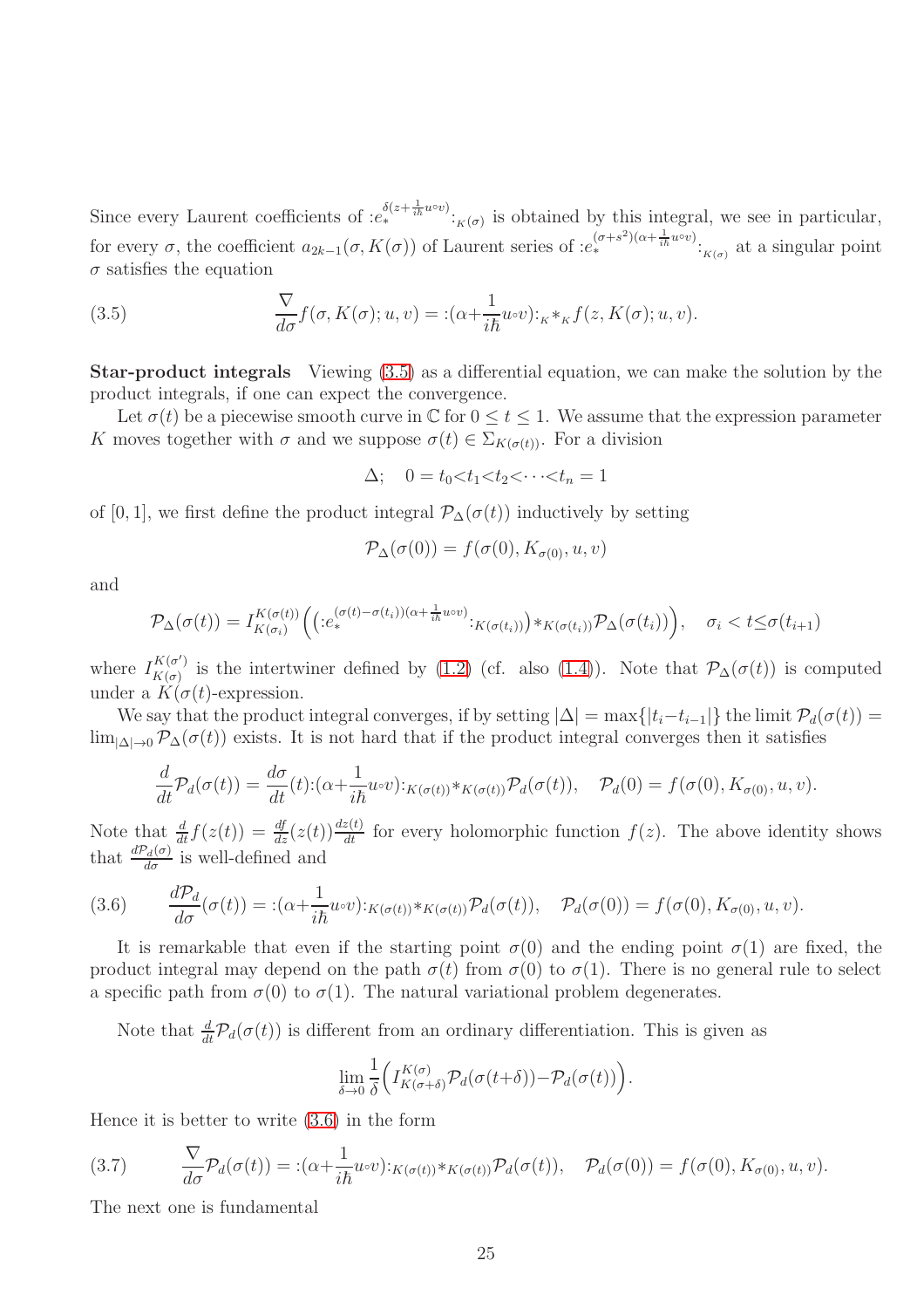**Proposition 3.1** For every  $s \neq 0$ , then  $:e^{(\sigma+s^2)(\alpha+\frac{1}{i\hbar}u\circ v)}:_{K(\sigma)} satisfies$ 

$$
\frac{\nabla}{d\sigma} : e_*^{(\sigma+s^2)(\alpha+\frac{1}{i\hbar}u\circ v)} \cdot \kappa(\sigma) = : (\alpha+\frac{1}{i\hbar}u\circ v) : \kappa(\sigma)*\kappa(\sigma) : e_*^{(\sigma+s^2)(\alpha+\frac{1}{i\hbar}u\circ v)} : \kappa(\sigma) \cdot
$$

Proof This is computed as follows:

$$
\lim_{t \to 0} \frac{1}{t} \Big( I_{K(\sigma+t)}^{K(\sigma)} \cdot e_{*}^{(\sigma+t+s^{2})(\alpha+\frac{1}{i\hbar}u\circ v)} \cdot \Big|_{K(\sigma+t)} - \Big| e_{*}^{(\sigma+s^{2})(\alpha+\frac{1}{i\hbar}u\circ v)} \cdot \Big|_{K(\sigma)} \Big)
$$
\n
$$
= \lim_{t \to 0} \frac{1}{t} \Big( \Big( e_{*}^{(\sigma+t+s^{2})(\alpha+\frac{1}{i\hbar}u\circ v)} \cdot \Big)_{K(\sigma)} - \Big( e_{*}^{(\sigma+s^{2})(\alpha+\frac{1}{i\hbar}u\circ v)} \cdot \Big)_{K(\sigma)} \Big)
$$
\n
$$
= \Big( \alpha + \frac{1}{i\hbar} u \circ v \Big) \cdot \Big|_{K(\sigma)} \cdot e_{*}^{(\sigma+s^{2})(\alpha+\frac{1}{i\hbar}u\circ v)} \cdot \Big|_{K(\sigma)}.
$$

**Parallel functions** Viewing  $\nabla$  the notion of co-moving derivative, we extend [\(3.2\)](#page-23-1) as the covariant/comoving differentiation not only for  $f(\sigma, K(\sigma); u, v)$ , but also for functions  $f(\sigma, K(\sigma))$  without  $u, v$  by

$$
\nabla_{\sigma} f(\sigma, K(\sigma)) = \partial_{\sigma} f(\sigma, K)|_{K=K(\sigma)}
$$

.

Let  $(a_{ij}(\sigma))$  be a matrix such that  $\sum_{i,j} a_{ij}(\sigma) K^{ij}(\sigma) = 0$ . Then  $f(\sigma, K) = \int_{\sigma}^{\sigma} \sum_{i,j} a_{ij}(\tau) d\tau K^{ij}$  is a parallel function.

Given  $K(\sigma)$ , parallel functions forms a commutative algebra. We call these *parallel functions on*  $K = K(\sigma)$  and denote this by  $\mathcal{P}[K(\sigma)].$ 

## <span id="page-25-0"></span>3.1 Co-moving expression parameters

Now consider a general expression parameter  $K = \begin{bmatrix} \delta & c \\ c & \delta \end{bmatrix}$  $c \delta'$ , and set  $u\circ v=\frac{1}{2}$  $\frac{1}{2}(u*v+v*u).$ 

In this section we use the variable t instead of  $\sigma$ , and we think of the expression parameter K as moving together with the parameter t, indicating a specified singular point. Given t, we choose  $K(t)$ so that  $t \in \Sigma_{K(t)}$ , but different from the case of one variable, we have a lot of choices of  $K(t)$ . Recall that  $\Sigma_{K(t)}$  is the singular set of  $:e^{z^{\frac{1}{ih}u\circ v}}$ :<sub>K(t)</sub>. In what follows, we think of  $\delta$ ,  $\delta'$  and c as functions of t. Under this notation, the infinitesimal intertwiner is given by

(3.8) 
$$
\frac{i\hbar}{4}\dot{K} = \frac{i\hbar}{4}(\dot{\delta}(t)\partial_u^2 + 2\dot{c}(t)\partial_u\partial_v + \dot{\delta}'(t)\partial_v^2),
$$

where  $\dot{a} = \frac{d}{dt}a(t)$ .

As  $t \in \Sigma_{K(t)}$ , t must satisfy

(3.9) 
$$
(e^{t/2} + e^{-t/2} - c(t)(e^{t/2} - e^{-t/2}))^2 - (e^{t/2} - e^{-t/2})^2 \delta(t) \delta'(t) = 0
$$

by [\(1.7\)](#page-3-0). By this  $c(t)$ ,  $\delta(t)\delta'(t)$  must be singular at  $t=0$  and we have

<span id="page-25-1"></span>(3.10) 
$$
c(t) = \pm \sqrt{\delta(t)\delta'(t)} + \frac{e^{t/2} + e^{-t/2}}{e^{t/2} - e^{-t/2}}, \quad t \neq 0.
$$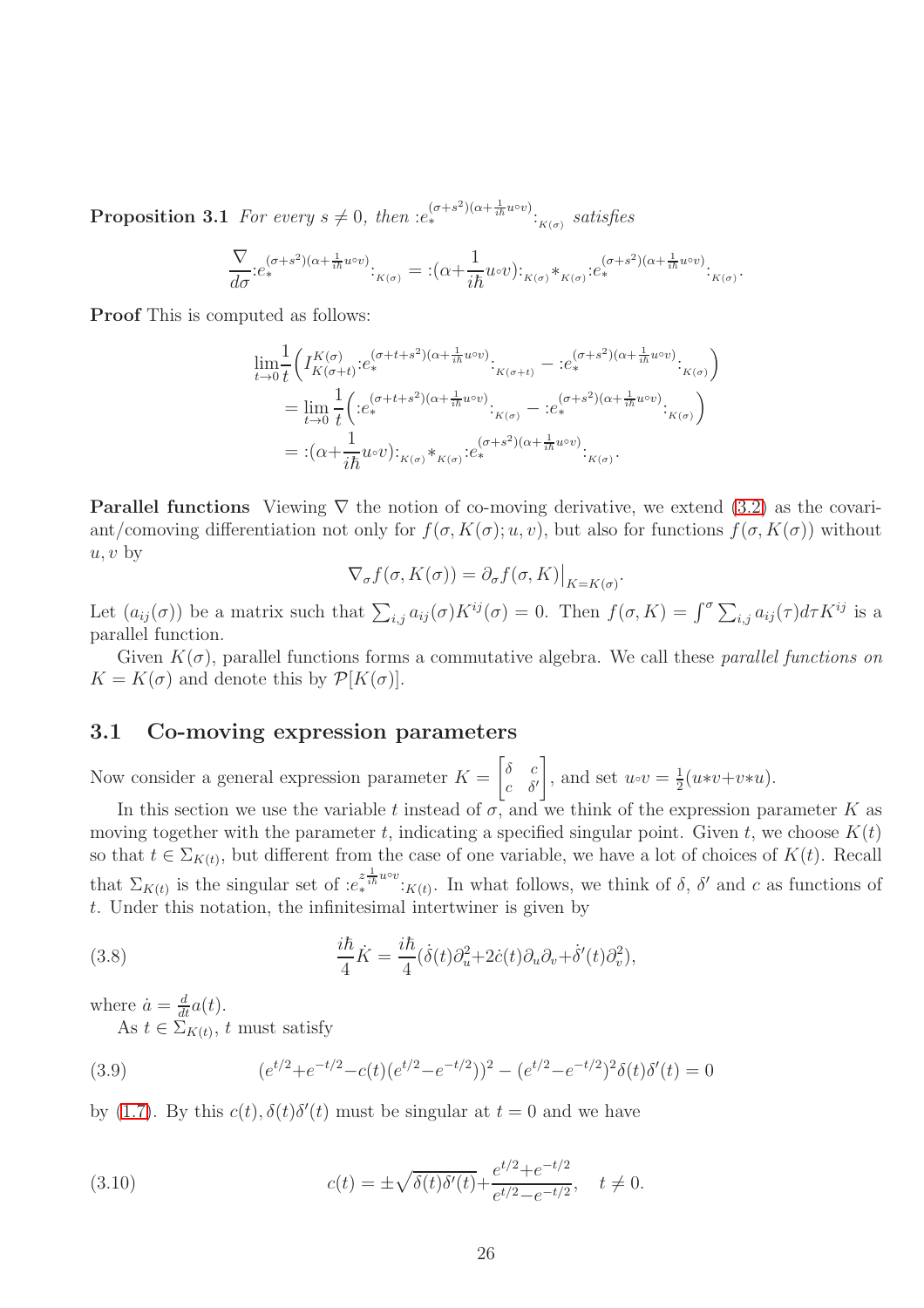On the other hand, noting that  $:\frac{1}{i\hbar}u\circ v:_{K}=\frac{1}{i\hbar}uv+\frac{1}{2}$  $\frac{1}{2}c$ , the K-ordered product of  $:\left(\frac{1}{i\hbar}u\circ v+\alpha\right):_{K}\ast_{K} f(u,v)$ is written precisely as

<span id="page-26-0"></span>(3.11) 
$$
(\frac{c}{2}+\alpha+\frac{1}{i\hbar}uv)f(u,v)+((c+1)u+\delta v)\partial_u f(u,v)+(\delta'u+(c-1)v)\partial_v f(u,v) +\frac{i\hbar}{4}(\delta(c+1)\partial_u^2 f(u,v)+(\delta\delta'+c^2-1)\partial_u\partial_v f(u,v)+\delta'(c-1)\partial_v^2 f(u,v)).
$$

<span id="page-26-1"></span>By[\(3.11\)](#page-26-0) the r.h.s. of the equation  $(3.5)$  is rewritten as

(3.12) 
$$
\frac{\nabla}{\partial \sigma} f(\sigma, u, v, K(\sigma)) = \left( (\alpha + c/2 + \frac{1}{i\hbar}uv) + ((c+1)u + \delta v)\partial_u f + (\delta'u + (c-1)v)\partial_v \right. \\ \left. + \frac{i\hbar}{4} (\delta(c+1)\partial_u^2 + (\delta\delta' + c^2 - 1)\partial_u\partial_v + \delta'(c-1)\partial_v^2) \right) f(\sigma, u, v, K(\sigma)).
$$

Note also that  $a_{2k+1}(\sigma, K)$  satisfies also

$$
\frac{\nabla}{d\sigma}a_{2k+1}(\sigma, K(\sigma)) = a_{2k+1}(\sigma, K(\sigma)) *_{K(\sigma)}: (\alpha + \frac{1}{i\hbar}u\circ v):_{K(\sigma)}.
$$

The equation for this is slightly changed as follows:

(3.13) 
$$
\frac{\nabla}{\partial \sigma} f(\sigma, u, v, K(\sigma)) = \left( (\alpha + c/2 + \frac{1}{i\hbar}uv) + ((c-1)u + \delta v)\partial_u f + (\delta'u + (c+1)v)\partial_v \right. \\ \left. + \frac{i\hbar}{4} (\delta(c-1)\partial_u^2 + (\delta\delta' + c^2 - 1)\partial_u\partial_v + \delta'(c+1)\partial_v^2) \right) f(\sigma, u, v, K(\sigma)).
$$

The difference of solutions of these two equations must satisfies in particular the equation

$$
\left[\frac{1}{i\hbar}u\circ v, f(\sigma, u, v, K(\sigma))\right]_{*_{K(\sigma)}} = 0.
$$

This is a differential equation of order 2 in general:

(3.14) 
$$
\left[\frac{1}{i\hbar}u\circ v,f(\sigma,u,v,K(\sigma))\right]_{*_{K(\sigma)}}=\left(\left(u\partial_u-v\partial_v\right)+\frac{i\hbar}{2}\left(\delta\partial_u^2-\delta'\partial_v^2\right)\right)f(\sigma,u,v,K(\sigma))=0.
$$

To eliminate the quadratic terms in the second line of [\(3.12\)](#page-26-1) by the infinitesimal intertwiner, we set

$$
\begin{cases}\n\frac{d}{dt}\delta &= -\delta(c+1) \\
\frac{d}{dt}\delta' &= -\delta'(c-1) \\
\frac{d}{dt}c &= -\frac{1}{2}(\delta\delta' + c^2 - 1)\n\end{cases}
$$

Setting  $\xi(t) = \int_0^t c(s)ds$ , we have

<span id="page-26-2"></span>(3.15) 
$$
\delta(t) = ae^{-\xi(t)-t}, \quad \delta'(t) = a'e^{-\xi(t)+t}, \quad \frac{d^2}{dt^2}\xi(t) = -\frac{1}{2}aa'e^{-2\xi(t)} - \frac{1}{2}(\frac{d\xi}{dt})^2 + \frac{1}{2}
$$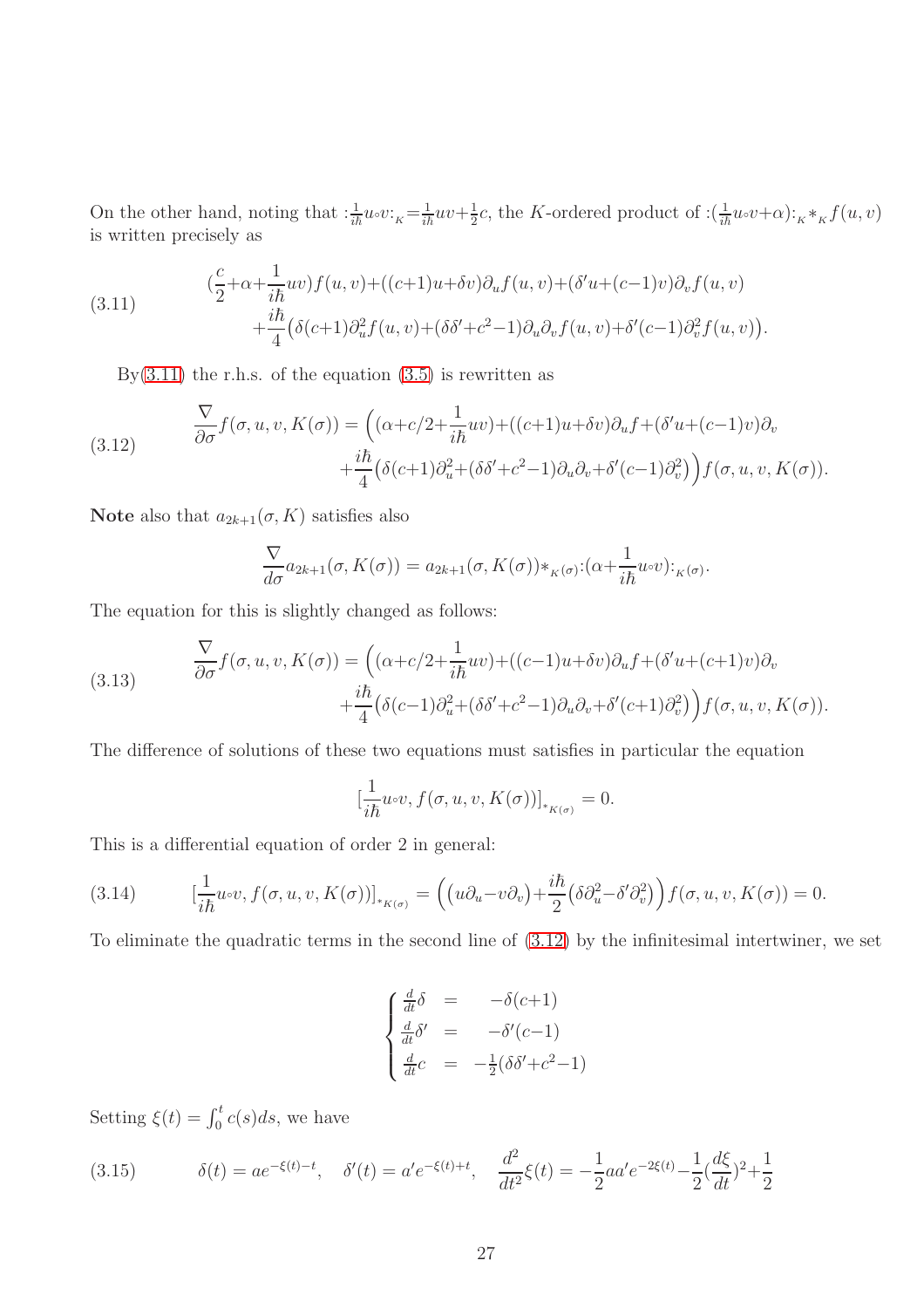where  $a, a'$  are arbitrary constants. Before solving this, we confirm that these are consistent with [\(3.10\)](#page-25-1). Plugging the first two equality to [\(3.10\)](#page-25-1), we have

(3.16) 
$$
\frac{d\xi}{dt} = \pm \sqrt{aa'}e^{-\xi(t)} + \frac{e^{t/2} + e^{-t/2}}{e^{t/2} - e^{-t/2}}
$$

Differentiating this to obtain

<span id="page-27-0"></span>
$$
\frac{d^2\xi}{dt^2} = -aa'e^{-2\xi(t)} \pm \sqrt{aa'}e^{-\xi(t)}\frac{e^{t/2} + e^{-t/2}}{e^{t/2} - e^{-t/2}} + \frac{d}{dt}\left(\frac{e^{t/2} + e^{-t/2}}{e^{t/2} - e^{-t/2}}\right).
$$

This is the third equation of [\(3.15\)](#page-26-2). Note that setting  $v = \frac{d\xi}{dt}$ , the third equation of (3.15) is equivalent with

$$
\frac{d}{dt}(v+\sqrt{aa'}e^{-\xi}) = \frac{1}{2} - \frac{1}{2}(v+\sqrt{aa'}e^{-\xi})^2.
$$

It follows  $v + \sqrt{aa'}e^{-\xi} = \frac{e^{t/2} - e^{-t/2}}{e^{t/2} + e^{-t/2}}$ .

We have only to solve [\(3.16\)](#page-27-0). By setting  $\eta(t) = e^{\xi(t)}$ , (3.16) gives

$$
\frac{d\eta(t)}{dt} = \eta(t) \frac{e^{t/2} + e^{-t/2}}{e^{t/2} - e^{-t/2}} \pm \sqrt{aa'}.
$$

For simplicity, choose the plus sign  $\sqrt{aa'}$ . Solving this, we have

(3.17) 
$$
\eta(t) = (\gamma - \frac{\sqrt{aa'}}{4})e^{t} + (\gamma + \frac{\sqrt{aa'}}{4})e^{-t} - 2\gamma, \quad \gamma \in \mathbb{C}.
$$

Hence using  $\eta(t) = e^{\xi(t)}$  we have

(3.18) 
$$
\begin{cases} \delta(t) = ae^{-t}\eta(t)^{-1} = ae^{-\xi(t)-t} \\ \delta'(t) = a'e^{t}\eta(t)^{-1} = a'e^{-\xi(t)+t} \\ c(t) = \frac{d}{dt}\log \eta(t) = \frac{d}{dt}\xi(t) \end{cases}
$$

where  $a, a'$  and  $\gamma$  are arbitrarily chosen.

To simplify the solution, we set  $\gamma = 0$ ,  $a = a' = 1$  and set in what follows  $\eta(t) = -\frac{1}{4}$  $\frac{1}{4}(e^t-e^{-t})$  by restricting the domain t in Re  $t > 0$ .

**Theorem 3.3** By choosing a suitable path  $K(t)$ , equation [\(3.5\)](#page-24-0) turns out to be a differential equation of order one

$$
\partial_t f(t, K(t); u, v) = \left( \left( \frac{c}{2} + \alpha + \frac{1}{i\hbar} uv \right) + \left( (c+1)u + \delta v \right) \partial_u + \left( \delta' u + (c-1)v \right) \partial_v \right) f(t, K(t); u, v).
$$

Changing variables  $x = \frac{1}{\sqrt{2}}$  $\frac{1}{i\hbar}u, y=\frac{1}{\sqrt{i}}$  $\frac{1}{i\hbar}v$  and setting

$$
C(t) = (\alpha + \frac{c(t)}{2}), \quad L(t) = \begin{bmatrix} c(t) + 1 & \delta'(t) \\ \delta(t) & c(t) - 1 \end{bmatrix} = \begin{bmatrix} 0 & 1 \\ 1 & 0 \end{bmatrix} (K(t) + J),
$$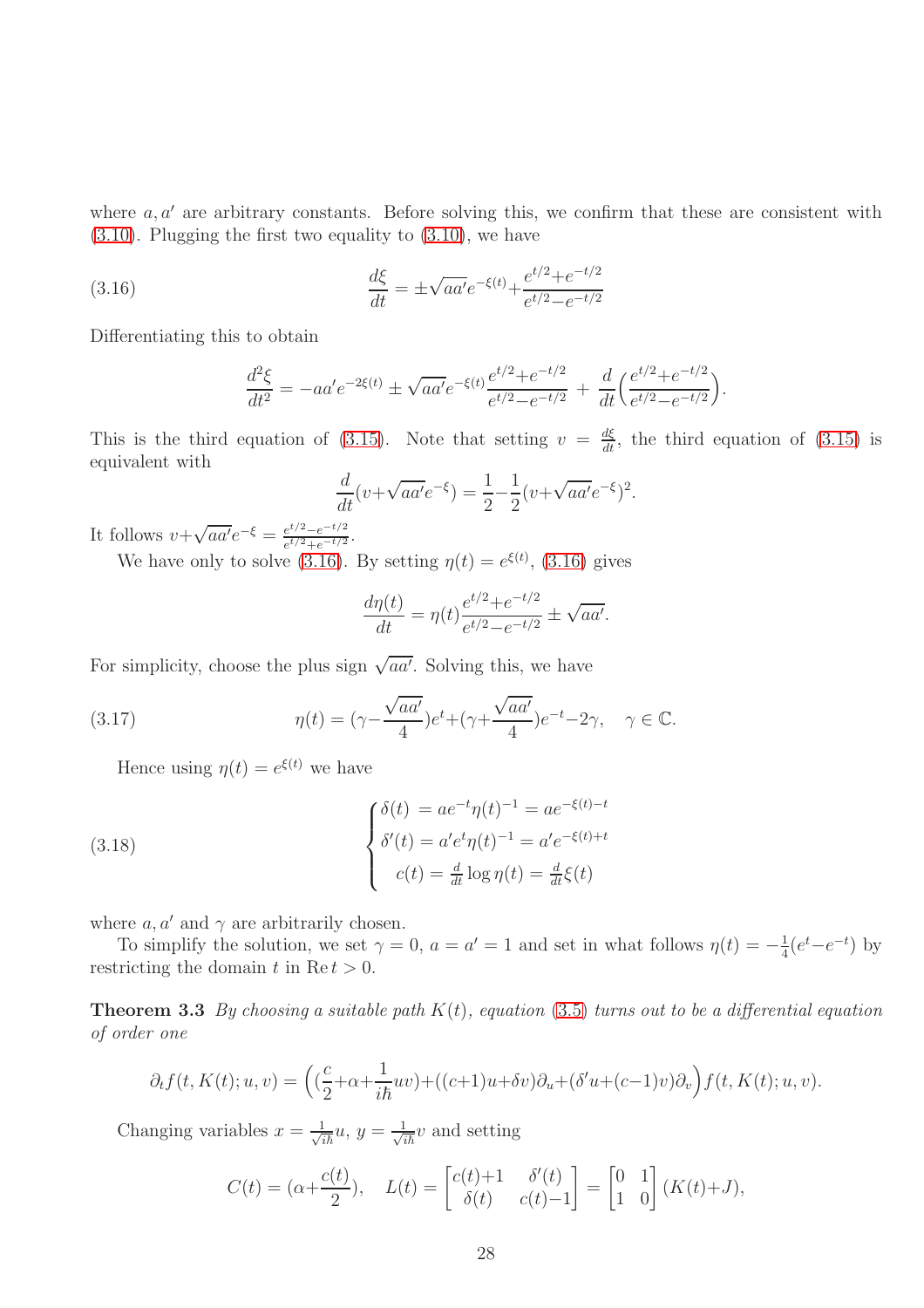gives the equivalent equation

(3.19) 
$$
\left(\partial_t - (x,y)L(t) \begin{bmatrix} \partial_x \\ \partial_y \end{bmatrix}\right) f(t,K(t);x,y) = (xy + C(t)) f(t,K(t);x,y).
$$

As we set  $\eta(t) = -\frac{1}{4}$  $\frac{1}{4}(e^t-e^{-t}),$ 

<span id="page-28-0"></span>
$$
C(t) = \alpha + \frac{1}{2} \frac{e^t + e^{-t}}{e^t - e^{-t}}, \quad L(t) = \begin{bmatrix} \frac{2}{1 - e^{-2t}} & \frac{4}{1 - e^{2t}} \\ \frac{4}{1 - e^{-2t}} & \frac{2}{1 - e^{2t}} \end{bmatrix}
$$

To solve [\(3.19\)](#page-28-0), we set  $\psi_{\lambda}(t) = \int_{\lambda}^{t}$ 1  $\frac{1}{e^{2s}-1}ds$  for every positive  $\lambda$ . Easily,  $\int_{\lambda}^{t}$  $\frac{1}{1-e^{-2s}}$ ds=t- $\lambda + \psi_{\lambda}(t)$ , and if  $t$  is real then

$$
(t-\lambda+\psi_{\lambda}(t))\psi_{\lambda}(t) \ge 0
$$
, and  $> 0, (t \ne \lambda)$ .

Choosing different positive real numbers  $\lambda$  and  $\mu$ , we set

$$
\tilde{L}(t) = \begin{bmatrix} t - \mu + \psi_{\mu}(t) & \psi_{\lambda}(t) \\ -t + \lambda - \psi_{\lambda}(t) & \psi_{\mu}(t) \end{bmatrix}.
$$

Then, we see  $\frac{d}{dt}\tilde{L}(t) = L(t)$  and  $\det \tilde{L}(t)$  is positive definite on  $t > 0$ .

Letting  $g(t, x, y) = f(t, (x, y) \tilde{L}(t))$ , we see

$$
\frac{d}{dt}g(t,x,y) = (xy + C(t))g(t,x,y), \quad \text{hence} \quad g(t,x,y) = e^{txy + \tilde{C}(t)}G(x,y)
$$

where  $\tilde{C}(t) = \log(e^{\alpha t}(e^t - e^{-t})$  and  $G(x, y)$  is an arbitrary holomorphic function. Viewing  $\phi_t = \tilde{L}^{-1}(t)$ :  $\mathbb{C}^2 \to \mathbb{C}^2$  as a linear diffeomorphism,  $f(t, x, y)$  is obtained by the pull-back of  $g(t, x, y)$ :

$$
f(t, x, y) = \phi_t^* \big( e^{txy + \tilde{C}(t)} G(x, y) \big).
$$

Since  $:e^{(t+s^2)(\alpha+\frac{1}{i\hbar}u\circ v)}:_{K(t)}$  satisfies this equation,

$$
: e_*^{(t+s^2)(\alpha + \frac{1}{i\hbar}uvv)}:_{K(t)} = \phi_t^* \left( e^{t \frac{1}{i\hbar}uv + \tilde{C}(t)} G(u, v) \right).
$$

For adjusting the initial data, setting  $t = -s^2$ , we see

$$
1 = \phi_{-s^2}^* \left( e^{-s^2 \frac{1}{i\hbar} uv + \tilde{C}(-s^2)} G(u, v) \right)
$$
  

$$
1 = \tilde{L}(-s^2)(1) = e^{-s^2 \frac{1}{i\hbar} uv + \tilde{C}(-s^2)} G(u, v)
$$

It follows that  $G(u, v) = e^{s^2 \frac{1}{i\hbar}uv - \tilde{C}(-s^2)}$ . Plugging this we have

$$
\hspace*{-1.5cm}: \hspace*{-0.5cm} e_{*}^{(t+s^2)(\alpha+\frac{1}{i\hbar}uvv)}\cdot_{K(t)} = \phi_{t}^{*}\big(e^{(t+s^2)\frac{1}{i\hbar}uv+\tilde{C}(t)-\tilde{C}(-s^2)}\big) = \phi_{t}^{*}\big(e^{(t+s^2)(\frac{1}{i\hbar}uv+\alpha)+\frac{1}{2}\xi(t)-\frac{1}{2}\xi(-s^2)}\big).
$$

This may be written as

$$
: e_*^{(t+s^2)(\alpha+\frac{1}{i\hbar}u\circ v)}:_{K(t)} = \sqrt{\frac{\eta(t)}{\eta(-s^2)}}\phi_t^*\big(e^{(t+s^2)(\frac{1}{i\hbar}uv+\alpha)}\big) = \sqrt{\frac{e^{-t}-e^t}{e^{s^2}-e^{-s^2}}}\phi_t^*\big(e^{(t+s^2)(\frac{1}{i\hbar}uv+\alpha)}\big).
$$

If we give an attention to a movement of specific singular point and use a suitable expression parameter moving together with the singular point, then the \*-exponential function looks as if it were a classical function  $e^{(t+s^2)(\frac{1}{i\hbar}uv+\alpha)}$ .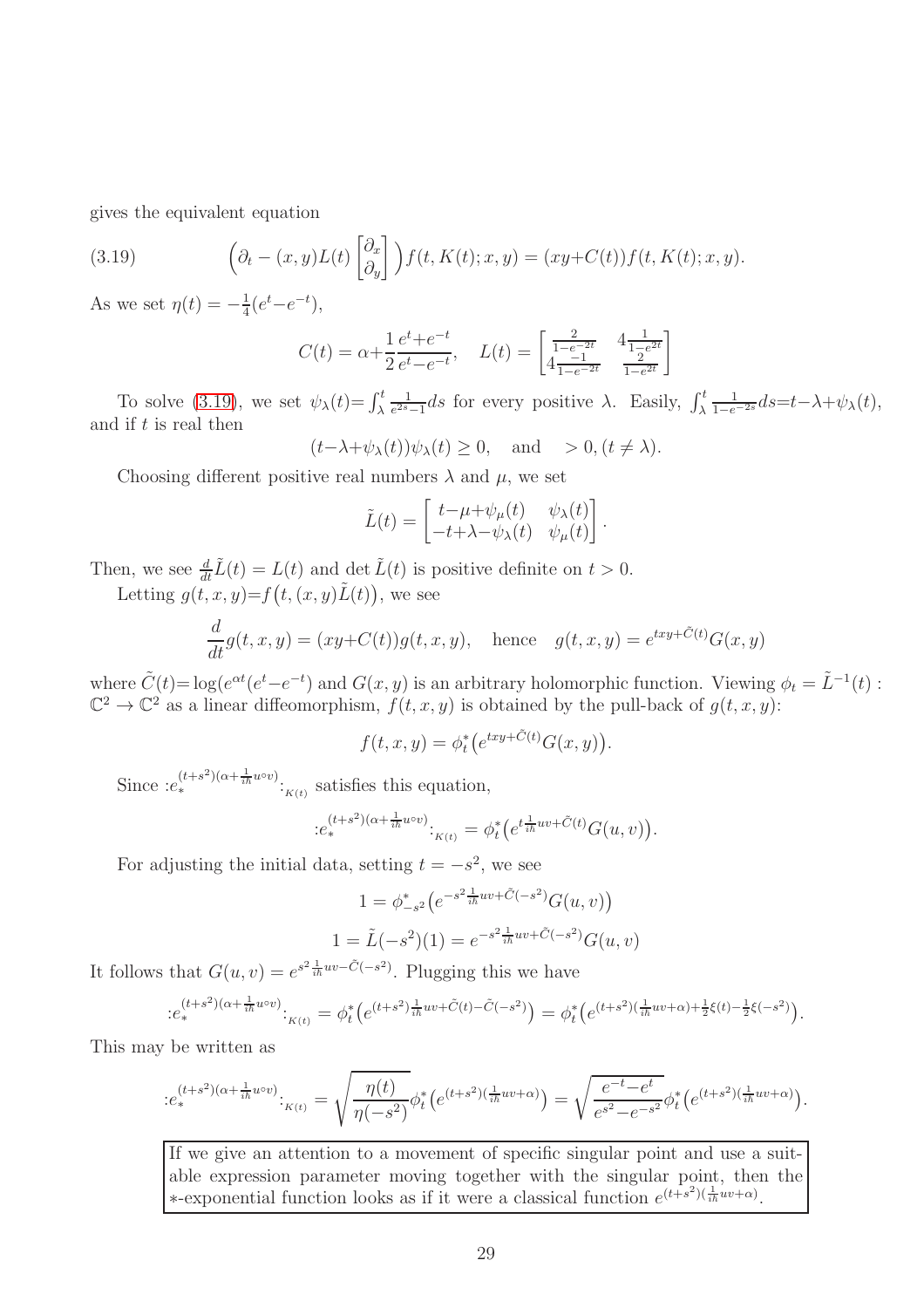# <span id="page-29-0"></span>4 Matrix elements in generic ordered expressions

So far, we are concerned with individual/ subjective singular point. This depends on the individual expression parameters. However, there are a lot of mathematical facts which can be stated without specifying the expression parameters. Such one may be viewed as "objective" object that is commonly accepted by many observers. That is, we are thinking that the "objective" object is nothing but objects which almost all expression parameters accept. In this section, we discuss such common objects.

First of all, we note several identities that ensure the associativity:

**Lemma 4.1** If  $p \neq 0$ , then  $\varpi_{00} * (u^p * \varpi_{00}) = 0$ , and  $(\varpi_{00} * v^p) * \varpi_{00} = 0$ .

**Proof** By taking the formal power series expansion with respect to  $i\hbar$  for  $e_*^{s u * v}$ , the formal associativity theorem  $(cf.[11])$  $(cf.[11])$  $(cf.[11])$  together with the bumping identity gives the following:

$$
e_*^{s u * v} * (u^p * e_*^{t u * v}) {=} (e_*^{s u * v} * u^p) * e_*^{t u * v} {=} u^p * e_*^{(s+t) u * v + i \hbar p s}.
$$

The right hand side of the above equality is continuous in  $s, t$ . In particular,

$$
\lim_{t\to a}e_*^{s u*v}*(u^p*e_*^{t u*v}){=}e_*^{s u*v}*\lim_{t\to a}(u^p*e_*^{t u*v}).
$$

Using the bumping identity, we have

$$
\begin{split} e^{s u * v} * (u^p * \lim_{t \to -\infty} e^{t u * v}_*) = & e^{s u * v}_* \lim_{t \to -\infty} u^p * e^{t u * v}_* = \lim_{t \to -\infty} u^p * e^{(s+t) u * v + i\hbar ps} \\ = & u^p * \lim_{t \to -\infty} e^{(s+t) u * v + i\hbar ps} = u^p e^{i\hbar ps} * \varpi_{00}. \end{split}
$$

It follows that

$$
\varpi_{00} * (u^p * \varpi_{00}) = \lim_{s \to -\infty} e_*^{s \frac{1}{ih} u * v} * (\lim_{t \to -\infty} u^p * e_*^{t \frac{1}{ih} u * v}) = \lim_{s \to -\infty} u^p e^{ps} * \varpi_{00} = 0.
$$

Similarly, we also have  $(\varpi_{00} * v^p) * \varpi_{00} = 0$ .

These are proved also by using the integral expressions.

$$
\int_{0}^{2\pi} e^{(s+it)\frac{1}{i\hbar}u*v} dt * u^{p} * \int_{0}^{2\pi} e^{(s+it)\frac{1}{i\hbar}u*v} d\tau = u^{p} * \int_{0}^{2\pi} e^{(s+it)(\frac{1}{i\hbar}u*v+p)} dt * \int_{0}^{2\pi} e^{(s+it)\frac{1}{i\hbar}u*v} d\tau
$$
  
=  $u^{p} * \int_{0}^{2\pi} e^{(s+it)p} e^{(s+it)\frac{1}{i\hbar}u*v} dt * \int_{0}^{2\pi} e^{(s+it)\frac{1}{i\hbar}uv} d\tau = u^{p} * \int_{0}^{2\pi} \int_{0}^{2\pi} e^{(s+it)p} e^{(2s+it+i\tau)\frac{1}{i\hbar}uv} dt d\tau.$ 

Thus, the changing variables gives that this vanishes by  $\int_0^{2\pi} e^{(s+it)p} dt = 0$ .

**Lemma 4.2** For every polynomial  $f(u, v) = \sum a_{ij}u^i * v^j$ ,

$$
\varpi_{00}*(f(u,v)*\varpi_{00})=f(0,0)\varpi_{00}=(\varpi_{00}*f(u,v))*\varpi_{00}.
$$

Consequently, associativity holds for  $\varpi_{00} * f(u, v) * \varpi_{00}$  for a polynomial  $f(u, v)$ .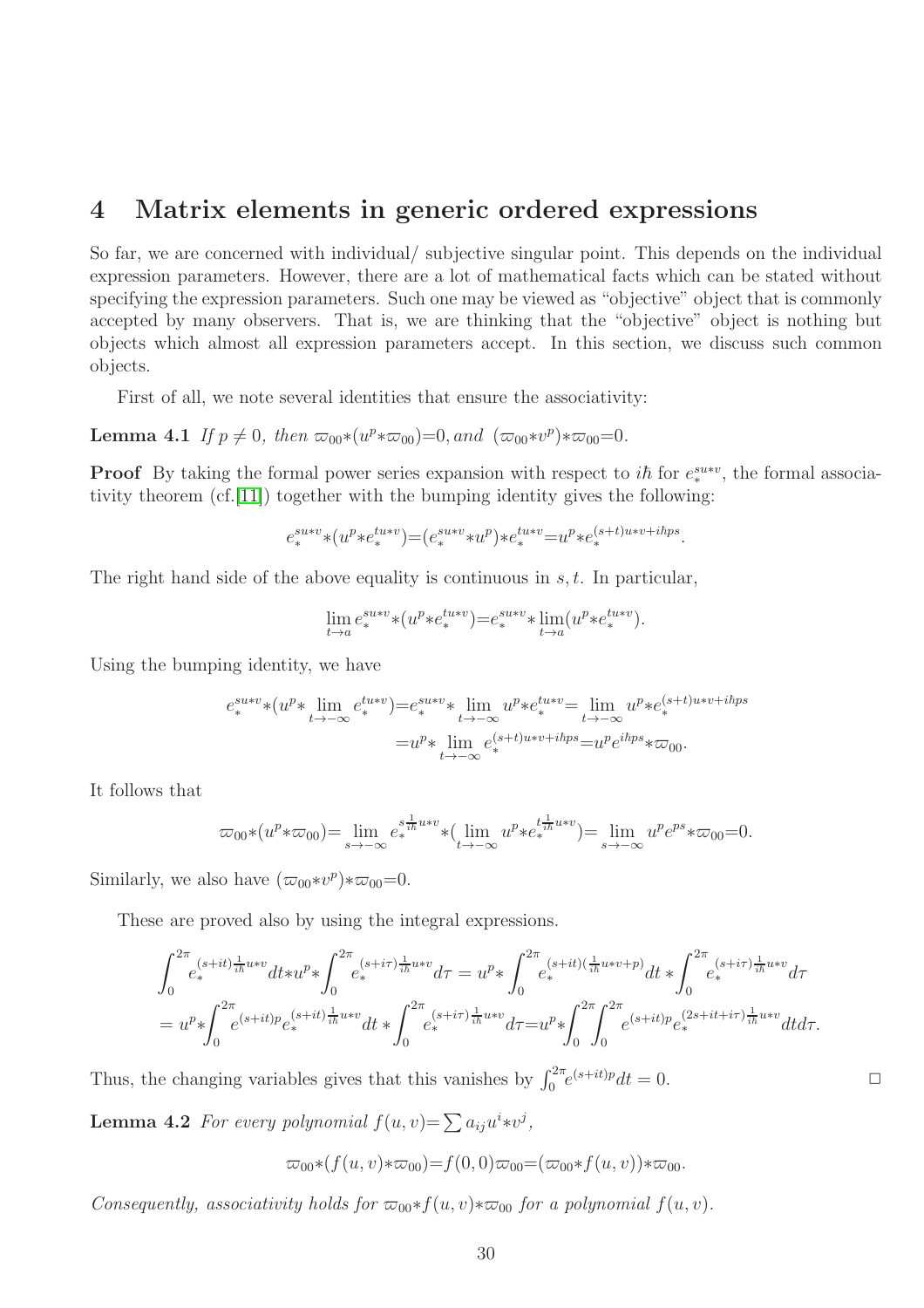By the formal associativity theorem  $(cf.[11])$  $(cf.[11])$  $(cf.[11])$ , we have easily

$$
\begin{aligned} (e_{*}^{suv*} \ast v^{q}) \ast (u^{p} \ast e_{*}^{tuv*}) =& e_{*}^{suv*} \ast (v^{q} \ast u^{p} \ast e_{*}^{tuv*}) = e^{(q-p) t i \hbar} e_{*}^{(s+t) u * v} \ast v^{q} \ast u^{p} &\text{for } q \geq p, t \\ (e_{*}^{suv*} \ast v^{q}) \ast (u^{p} \ast e_{*}^{tuv*}) =& e_{*}^{suv*} \ast (v^{q} \ast u^{p} \ast e_{*}^{tuv*}) =& v^{q} \ast u^{p} \ast e_{*}^{(s+t) u * v} \ast e^{(p-q) s i \hbar} &\text{for } q \leq p. \end{aligned}
$$

Replacing s, t by  $\frac{1}{i\hbar}s$ ,  $\frac{1}{i\hbar}t$  and taking  $\lim_{t\to-\infty}$ ,  $\lim_{s\to-\infty}$  for the case  $p\geq q$ ,  $q\geq p$  respectively, we have

$$
(4.1) \qquad (\varpi_{00} * v^q) * (u^p * \varpi_{00}) = \delta_{p,q} p! (i\hbar)^p = \varpi_{00} * (v^q * u^p * \varpi_{00}) = (\varpi_{00} * v^q * u^p) * \varpi_{00}.
$$

Since  $\varpi_{00} * v^q * u^p * \varpi_{00} = \delta_{p,q} p! (i\hbar)^p \varpi_{00}$ , we have the following:

**Proposition 4.1** In generic ordered expressions,  $E_{p,q} = \frac{1}{\sqrt{p|q|}}$  $\frac{1}{p!q!(i\hbar)^{p+q}}u^p*\varpi_{00}*v^q$  is the  $(p,q)$ -matrix element, that is  $E_{p,q} * E_{r,s} = \delta_{q,r} E_{p,s}$ . The K-expression : $E_{p,q} : K$  of  $E_{p,q}$  will be denoted by  $E_{p,q}(K)$ . Note that  $E_{0,0}(K)=:\varpi_{00}:K$ .

Similar calculation caring the  $\pm$  sign shows also

**Proposition 4.2**  $\overline{E}_{p,q} = \frac{\sqrt{-1}^{p+q}}{\sqrt{p!q!(ih)^{p+q}}} v^p * \overline{\omega}_{00} * u^q$  is the  $(p,q)$ -matrix element in generic ordered expressions. The K-expression of  $E_{p,q}$  will be denoted by  $E_{p,q}(K)$ . Note that  $E_{0,0}(K)=:\overline{\varpi}_{00:K}$ .

Proposition [2.2](#page-8-1) gives

(4.2) 
$$
E_{p,q} * \overline{E}_{r,s} = 0 = \overline{E}_{r,s} * E_{p,q}.
$$

By a similar computation, we can consider the idempotent element  $\varpi_*(0) = \frac{1}{2\pi} \int_0^{2\pi} \frac{it(\frac{1}{i\hbar}u\circ v)}{e_*} dt$  in Theorem [2.1,](#page-10-1) called pseudo-vacuum. We first recall some formulas which will be used below. The bumping identity gives

$$
v*(v*u)*u = v*(u\circ v + \frac{1}{2}i\hbar)*u = (u\circ v + \frac{1}{2}i\hbar)*(u\circ v + \frac{3}{2}i\hbar).
$$

Repeating this we see that

(4.3) 
$$
\frac{1}{(i\hbar)^n} v^n * u^n = \left(\frac{1}{i\hbar} u \cdot v + \frac{1}{2}\right) * \left(\frac{1}{i\hbar} u \cdot v + \frac{3}{2}\right) * \dots * \left(\frac{1}{i\hbar} u \cdot v + \frac{2n-1}{2}\right) = \left(\frac{1}{i\hbar} v * u\right) * \left(\frac{1}{i\hbar} v * u + 1\right) * \dots * \left(\frac{1}{i\hbar} v * u + n-1\right) = \left\{\frac{1}{i\hbar} v * u\right\}_{*n},
$$

where  $\{A\}_{*n} = A*(A+1)*\cdots*(A+n-1)$ ,  $\{A\}_{*0} = 1$ . Next formulas are very useful in our computations

$$
\{\frac{1}{i\hbar}u*v\}_{*n}*u=u*\{\frac{1}{i\hbar}u*v+1\}_{*n},\quad \{\frac{1}{i\hbar}u*v\}_{*n}*v=v*\{\frac{1}{i\hbar}u*v-1\}_{*n}.
$$

Note that the identity  $(u\circ v)*\varpi_*(0) = 0$  gives

(4.4) 
$$
(\frac{1}{i\hbar}u*v+\ell)*\varpi_*(0)=(\frac{1}{i\hbar}u\circ v+\ell-\frac{1}{2})*\varpi_*(0)=(\ell-\frac{1}{2})\varpi_*(0).
$$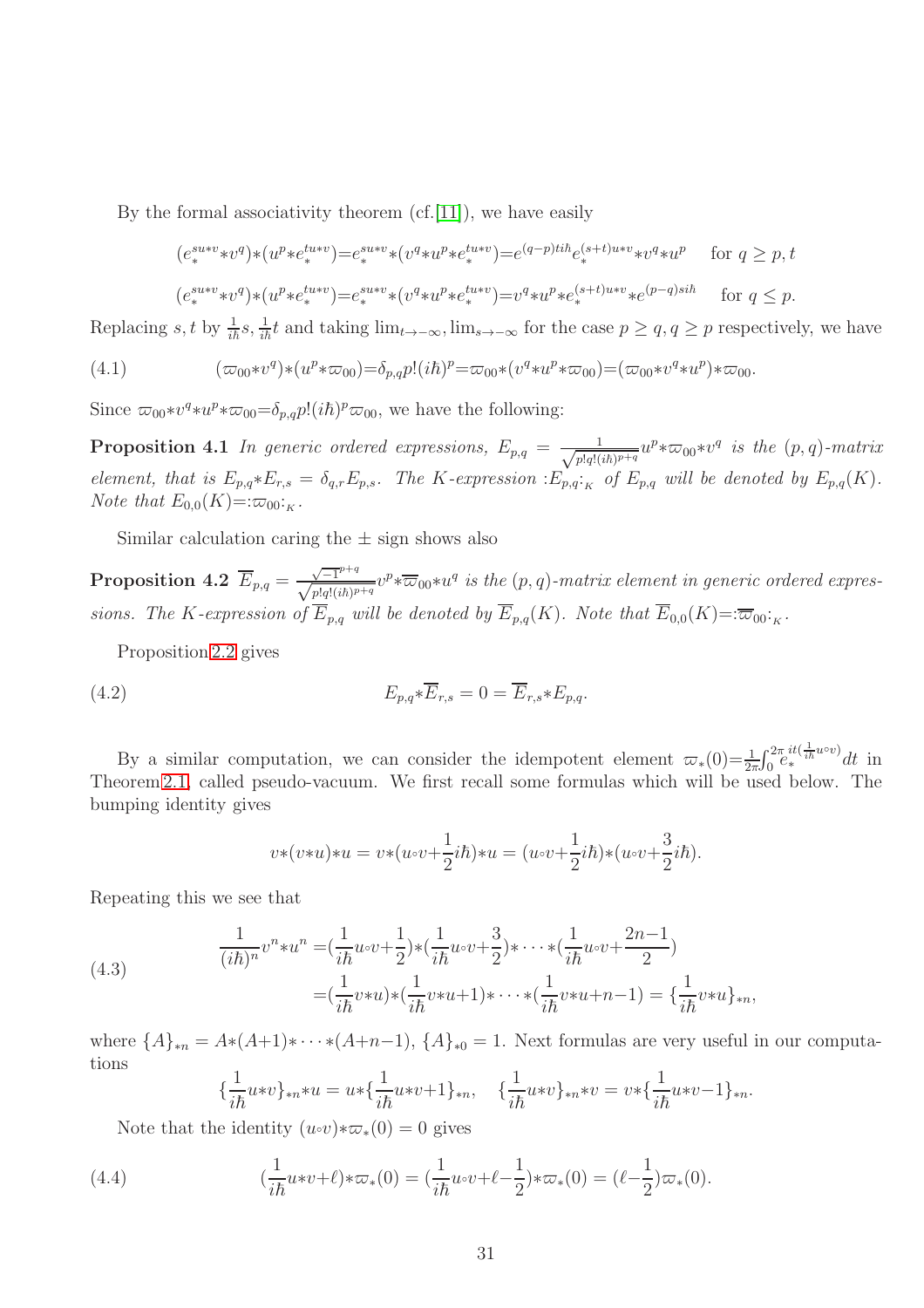It follows that

<span id="page-31-0"></span>
$$
\varpi_*(0) * \left(\frac{1}{i\hbar}\right)^n u^n * v^n * \varpi_*(0) = (1/2)_n \varpi_*(0)
$$
  

$$
\varpi_*(0) * \left(\frac{1}{i\hbar}\right)^n v^n * u^n * \varpi_*(0) = (1/2)_{-n} \varpi_*(0),
$$

where  $(a)_n = a(a+1)\cdots(a+n-1)$ ,  $(a)_0 = 1$  and  $(a)_{-n} = (a-1)(a-2)\cdots(a-n)$ . If we use the convention [\(2.18\)](#page-15-3), then this is written by

(4.5) 
$$
\varpi_*(0) * \left(\frac{1}{i\hbar}\right)^n \hat{\zeta}^n * \zeta^n * \varpi_*(0) = \left(\frac{1}{2}\right)_n \varpi_*(0), \quad n \in \mathbb{Z},
$$

<span id="page-31-2"></span>where  $\zeta^n$ ,  $\hat{\zeta}^n$  are given by [\(2.18\)](#page-15-3).

**Lemma 4.3** If  $K \in \mathfrak{K}_0$ , then  $:e_*^{it(\frac{1}{i\hbar}u\circ v)}:_{K}$  is  $2\pi$ -periodic and

$$
D_{k,\ell}(K) = \frac{1}{\sqrt{(\frac{1}{2})_k(\frac{1}{2})_{\ell}(i\hbar)^{|k|+|\ell|}}} \zeta^k * : \varpi_*(0) : {_{K}}* \hat{\zeta}^{\ell}, \quad : \varpi_*(0) : {_{K}} = \frac{1}{2\pi} \int_0^{2\pi} e^{it(\frac{1}{i\hbar}u \circ v)} dt : {_{K}} dt
$$

are matrix elements for every  $k, \ell \in \mathbb{Z}$ . Note that  $D_{n,n}(K) = \frac{1}{2\pi} \int_0^{2\pi} e^{it(\frac{1}{i\hbar}uv - n)} \cdot_K dt$ .

**Proof** Different from the ordinary vacuum or bar-vacuum, we see  $u * \varpi_*(0) \neq 0$ ,  $v * \varpi_*(0) \neq 0$ . But note that the bumping identity gives

(4.6) 
$$
u^{n} * e_*^{it(\frac{1}{i\hbar}u\circ v)} = e_*^{it(\frac{1}{i\hbar}u\circ v-n)} * u^{n}, \quad v^{n} * e_*^{it(\frac{1}{i\hbar}u\circ v)} = e_*^{it(\frac{1}{i\hbar}u\circ v+n)} * v^{n}.
$$

Moreover, if  $k\neq\ell$ , then the exponential law and the change of variables gives

<span id="page-31-1"></span>
$$
\int_0^{2\pi} e_*^{is(\frac{1}{i\hbar}u\circ v+k)}ds * \int_0^{2\pi} e_*^{it(\frac{1}{i\hbar}u\circ v+\ell)}dt = \int_0^{2\pi} e^{it(k-\ell)}dt \int_0^{2\pi} e_*^{is(\frac{1}{i\hbar}u\circ v+\ell)}ds = 0,
$$

and

$$
\frac{1}{2\pi} \int_0^{2\pi} e_*^{it(\frac{1}{i\hbar}u\circ v+k)} dt * \frac{1}{2\pi} \int_0^{2\pi} e_*^{is(\frac{1}{i\hbar}u\circ v+k)} ds = \frac{1}{2\pi} \int_0^{2\pi} e_*^{it(\frac{1}{i\hbar}u\circ v+k)} dt.
$$

Theorem [2.1,](#page-10-1) [\(2.16\)](#page-15-2) and [\(2.19\)](#page-15-1) show that the \*-product  $P(u, v) * \varpi_*(0) * Q(u, v)$  by any polynomials  $P(u, v)$ ,  $Q(u, v)$  is reduced to the shape  $\phi * \varpi_*(0) * \psi$  where  $\phi$ ,  $\psi$  are polynomials of single variable u or v.

Using the above formula,  $(4.5)$ ,  $(4.6)$ , we have the desired result.  $\Box$ 

Since 
$$
\frac{1}{2\pi} \int_0^{2\pi} e^{is(\frac{1}{i\hbar}uvv-n)} \cdot_K ds = D_{n,n}(K)
$$
, the Fourier expansion of  $e^{it\frac{1}{i\hbar}uvv}$  is written as

(4.7) 
$$
: e^{it\frac{1}{ih}u\circ v}_{k}:_{K} = \frac{1}{2\pi} \sum_{n} \int_{0}^{2\pi} :e^{is(\frac{1}{ih}u\circ v - n)}_{*k}:_{K} ds e^{int} = \sum_{n \in \mathbb{Z}} D_{n,n}(K) e^{int}, \quad K \in \mathfrak{K}_{0}.
$$

Hence we see by the exponential law for every  $\alpha$ , the Fourier series

(4.8) 
$$
e_*^{it(\frac{1}{i\hbar}u\circ v+\alpha)}:_{K} = \sum_{n\in\mathbb{Z}} D_{n,n}(K)e^{it(n+\alpha)}, \quad K \in \mathfrak{K}_0
$$

converges uniformly1y in  $C^{\infty}(S^1, Hol(\mathbb{C}^2))$ , the  $C^{\infty}$ -topology of the space of  $Hol(\mathbb{C}^2)$ -valued smooth functions on  $S^1$ .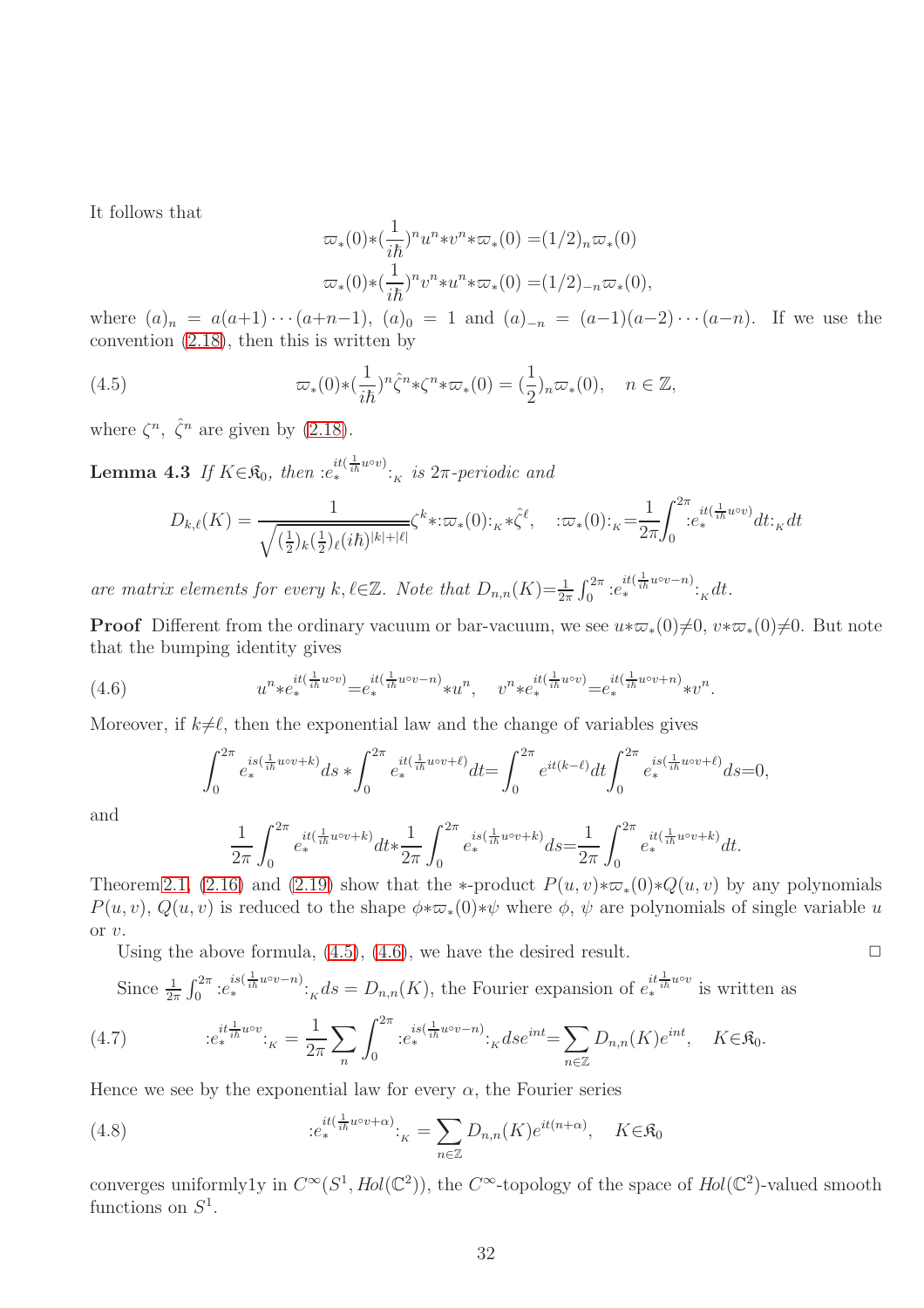### <span id="page-32-0"></span>4.1 Matrix representations

Now back to the case  $\overline{\omega}_{00}$ , we note that one can set  $w=e^t$  in the l.h.s. of [\(1.7\)](#page-3-0). As  $u*v=u\circ v-\frac{1}{2}$  $\frac{1}{2}$ *ih*, Proposition [2.1](#page-6-1) gives the convergence

$$
\lim_{w \to 0} :e_*^{\log w \frac{1}{i\hbar} 2 u * v}:K = :e_*^{\log 0 \frac{1}{i\hbar} 2 u * v}:K = : \varpi_{00}:K.
$$

Hence, we get a holomorphic function of w defined on an open neighborhood of  $w = 0$ .

$$
f_K(w) = :e_*^{\log w \frac{1}{ih} u * v} : _K.
$$

Using the bumping identity, we have

$$
\partial_w\big|_0e_*^{(\log w)\frac{1}{i\hbar}u*v}=\lim_{t\to-\infty}e^{-t}\partial_te_*^{t\frac{1}{i\hbar}u*v}=\lim_{t\to-\infty}\frac{1}{i\hbar}u*v*e_*^{t(\frac{1}{i\hbar}u*v-1)}=\lim_{t\to-\infty}\frac{1}{i\hbar}u*e_*^{t(\frac{1}{i\hbar}u*v)}*v.
$$

Repeating this procedure, we have the following remarkable formulas:

(4.9) 
$$
\frac{1}{n!} f_K^{(n)}(0) = \frac{1}{n!(i\hbar)^n} : u^n * \varpi_{00} * v^n : K.
$$

The convergence of Taylor series gives  $f_K(w) = \frac{w^n}{n!} f_K^{(n)}$  $K_K^{(n)}(0)$ . These are in  $(n, n)$ -matrix elements, denoted by  $:E_{n,n^{\dagger}K}$ . It follows in generic ordered expressions,

$$
e_*^{\log w \frac{1}{i\hbar} u * v} = \sum_{n=0}^{\infty} \frac{1}{n!} (\frac{1}{i\hbar} u * v)^n * e^{-\frac{1}{i\hbar} u * v} w^n = \sum_{n=0}^{\infty} \frac{1}{n! (i\hbar)^n} u^n * \varpi_{00} * v^n w^n = \sum_{n \ge 0} w^n E_{n,n}
$$

on a neighborhood of  $w = 0$  depending on the expression parameter K. In what follows we use notations

(4.10) 
$$
\qquad \qquad : \frac{1}{n!(i\hbar)^n} u^n * \varpi_{00} * v^n :_{K} = :E_{n,n}:_{K} = E_{n,n}(K).
$$

In particular,

<span id="page-32-1"></span>
$$
:E_{0,0}:_{K} = E_{0,0}(K) = : \varpi_{00}:_{K}
$$

Here we apply the following general fact:

**Lemma 4.4** If  $f(z)$  is a holomorphic mapping from a complex open disk  $D(R)$  of radius R centered at 0 into a Fréchet space over  $\mathbb C$ , then the Taylor series of  $f(z)$  at  $z=0$  converges uniformly on any closed disk of radius  $r, 0 < r < R$ .

**Proposition 4.3** If the singular points of  $:e_*^{t\frac{1}{ih}u*v}:$  lies on the open right half plane, then we have in the space  $Hol(\mathbb{C}^2)$ 

$$
1 = \sum_{n=0}^{\infty} E_{n,n} E_{n,n} \cdot E_{n,n}^{-\frac{1}{t} u * v} = \sum_{n=0}^{\infty} e^{n\tau} E_{n,n} E_{n,n} \quad (\text{Re}\,\tau \le 0).
$$

Since  $\frac{1}{i\hbar}u*v=u\circ v-\frac{1}{2}$  $\frac{1}{2}$ , the second equality may be written as

$$
:e_*^{\tau \frac{1}{i\hbar} u^{\circ v}}:_{K} = \sum_{n=0}^{\infty} e^{\tau (n + \frac{1}{2})} E_{n,n}(K), \quad (\text{Re}\,\tau \le 0).
$$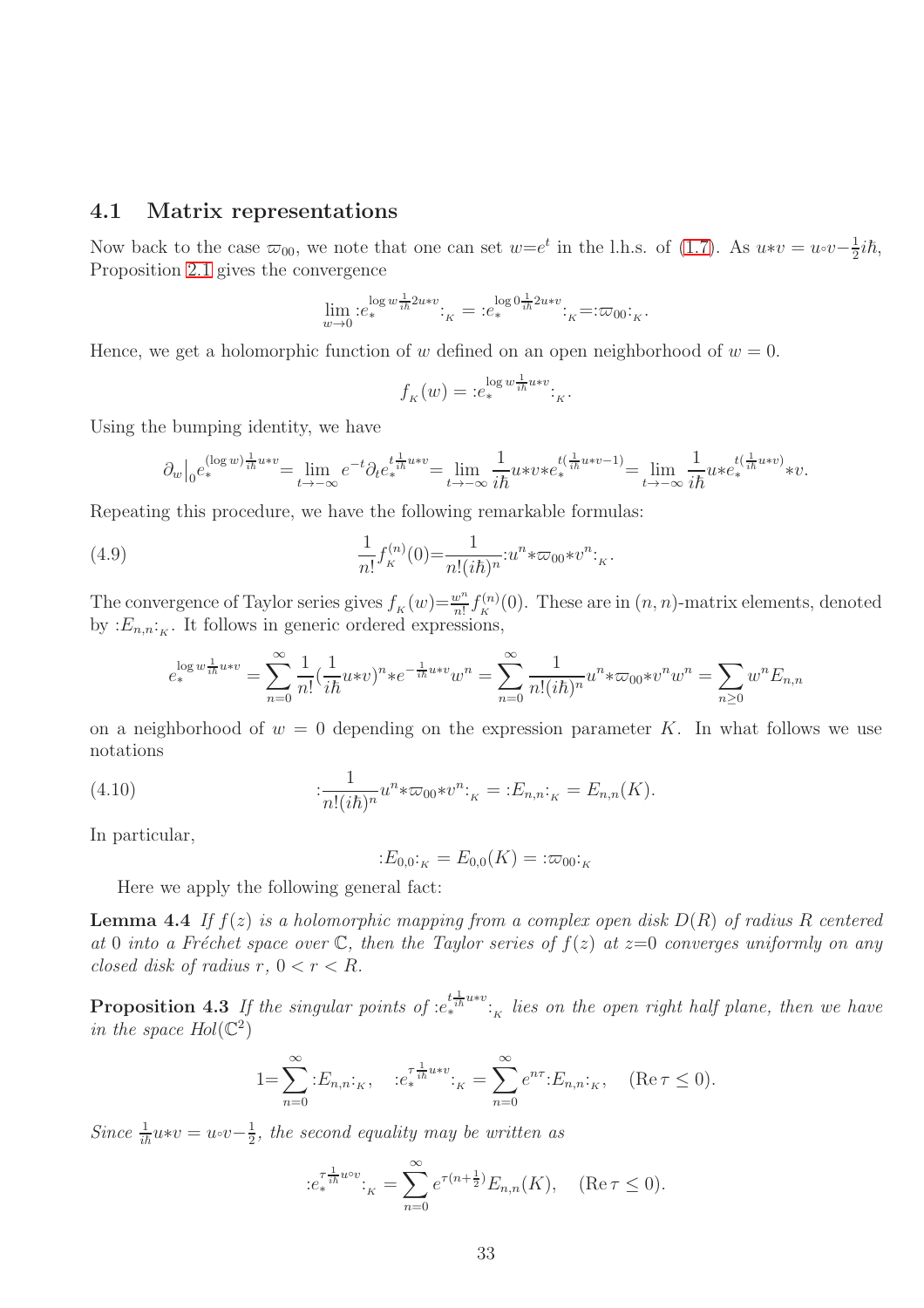Similarly, set  $w = e^t$  in the l.h.s. of [\(1.7\)](#page-3-0) by noting  $v * u = u \cdot v + \frac{1}{2}$  $\frac{1}{2}$ *ih*. Proposition [2.1](#page-6-1) gives the convergence

$$
\lim_{w \to \infty} :e_*^{\log w \frac{1}{i\hbar} 2v * u} : K
$$

which we called a **bar-vacuum** and denoted by  $\overline{\varpi}_{00}$ . Hence we get a holomorphic function of  $\hat{w} = w^{-1}$  defined on a neighborhood of  $\hat{w} = 0$  depending on K. Set as follows:

$$
g_K(\hat{w}) = :e_*^{-\log \hat{w}\frac{1}{i\hbar}v*u} : K
$$

Using the bumping identity, we have

$$
\partial_{\hat w}\big|_0e_*^{-(\log \hat w)\frac{1}{i\hbar}v*u}=-\lim_{t\to\infty}e^t\partial_{t}e_*^{t\frac{1}{i\hbar}v*u}=-\lim_{t\to\infty}\frac{1}{i\hbar}v*u*e_*^{t(\frac{1}{i\hbar}v*u+1)}=-\lim_{t\to\infty}\frac{1}{i\hbar}v*e_*^{t(\frac{1}{i\hbar}v*u)}*u.
$$

Repeating this procedure, we have the following remarkable formulas:

(4.11) 
$$
\frac{1}{n!}g_K^{(n)}(0) = \frac{(-1)^n}{n!(i\hbar)^n} : v^n \ast \overline{\omega}_{00} \ast u^n :_{K} = : \overline{E}_{n,n}:_{K} ( = \overline{E}_{n,n}(K)).
$$

It follows in generic ordered expression

<span id="page-33-0"></span>
$$
e_*^{-\log \hat{w}^1_{i\hbar}v*u} = \sum_{n=0}^{\infty} \left(\frac{(-1)^n}{n!(i\hbar)^n} :v^n*\overline{\varpi}_{00}*u^n:_{\kappa}\right)\hat{w}^n, \quad \hat{w} = w^{-1}.
$$

**Theorem 4.1** Let  $I_{\circ}(K) = [a, b]$  be the exchanging interval. Then the radius of convergence of the Taylor series in the Fréchet space  $Hol(\mathbb{C}^2)$  of

$$
f_K(w) = \sum \frac{1}{n!} f_K^{(n)}(0) w^n, \quad \text{(resp. } g_K(\hat{w}) = \sum \frac{1}{n!} g_K^{(n)}(0) \hat{w}^n, \quad \hat{w} = w^{-1}\text{)}
$$

is  $e^a$  (resp.  $e^{-b}$ ). If  $K \in \mathfrak{K}_+$  (resp.  $\mathfrak{K}_-$ ), then the radius of convergence is bigger than 1.

**Proposition 4.4** In the K-ordered expression for  $K \in \mathbb{R}_+$ , we have

$$
1 = \sum_{n=0}^{\infty} E_{n,n}(K), \quad :e_*^{\frac{\tau}{ih}(u \circ v + \lambda)}:_{K} = \sum_{n=0}^{\infty} e^{\tau(n + \frac{1}{2}) + \tau \lambda} E_{n,n}(K), \quad (\text{Re } \tau \le 0).
$$

The former converges in the space  $Hol(\mathbb{C}^2)$ . If  $\text{Re}\,\tau \leq 0$ , the latter converges uniformly on every compact subset w.r.t.  $\tau$ . Similarly, if  $K \in \mathcal{R}_-$ , then

$$
1 = \sum_{n=0}^{\infty} \overline{E}_{n,n}(K), \quad :e_*^{\frac{\tau}{i\hbar}(u\circ v + \lambda)}:_{K} = \sum_{n=0}^{\infty} e^{\tau(-n - \frac{1}{2}) + \tau\lambda} \overline{E}_{n,n}(K), \quad (\text{Re } \tau \ge 0).
$$

The former converges in the space  $Hol(\mathbb{C}^2)$ . If  $\text{Re}\,\tau \geq 0$ , the latter converges uniformly on every compact subset w.r.t.  $\tau$ .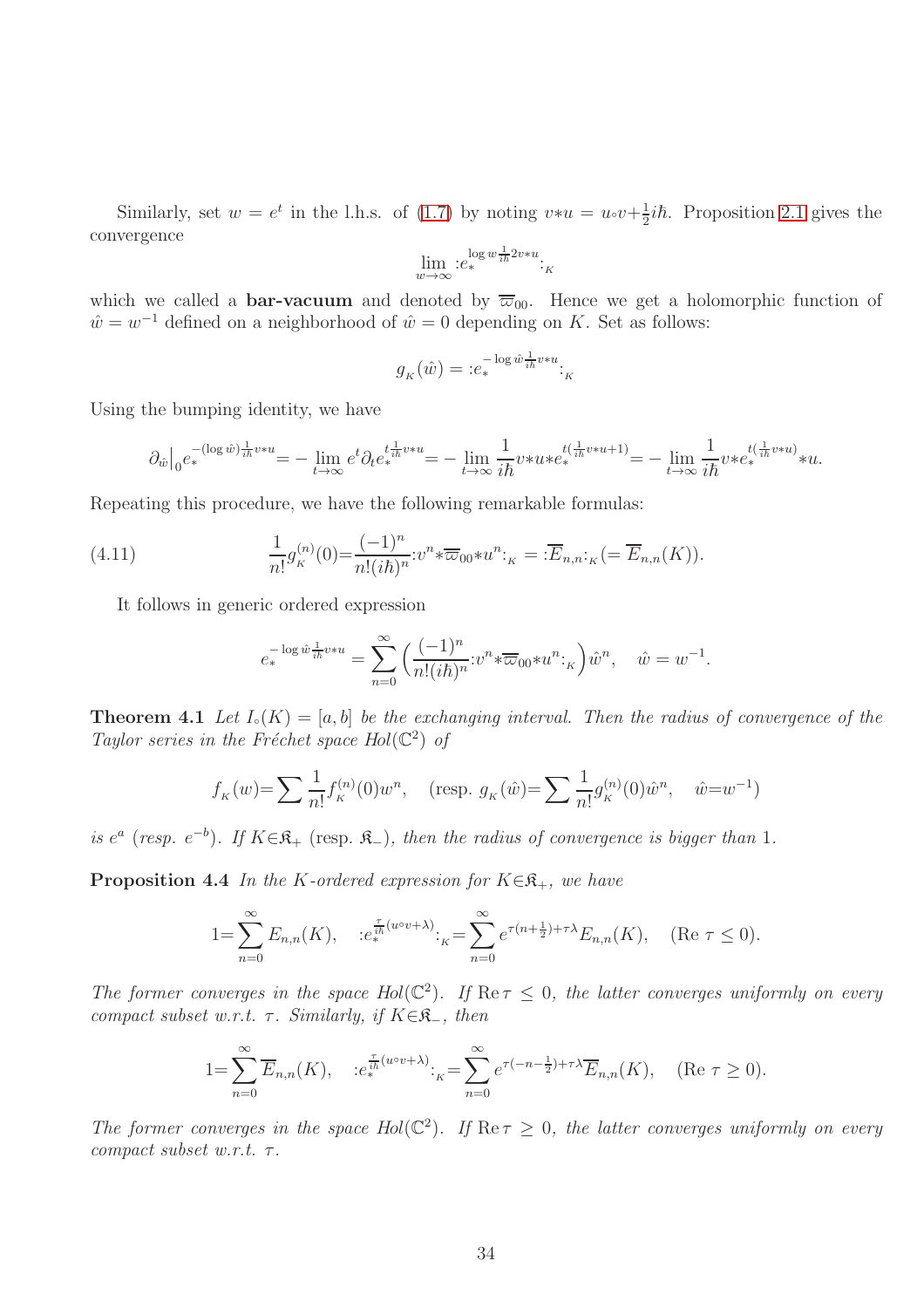Note that the conditions  $K \in \mathcal{R}_+$  and Re  $\tau \leq 0$  are used only to ensure that  $\sum_{n=0}^{\infty} E_{n,n}(K)$  and  $\sum e^{\tau(n+\frac{1}{2})+\tau\lambda} E_{n,n}(K)$  in the r.h.s. converge in the topology of  $Hol(\mathbb{C}^2)$ . However, each term of  $\sum_{n=0}^{\infty} e^{\tau(n+\frac{1}{2})+\tau\lambda} E_{n,n}(K)$  is an entire function of  $\tau$ , although  $:e_*^{\tau\frac{1}{2}uv+\tau\lambda}$ :<sub>K</sub> may be singular at some  $\tau = \tau_0$ . Singular point  $\tau = \tau_0$  means simply that  $\sum_{n=0}^{\infty} e^{\tau_0(n+\frac{1}{2})+\tau_0\lambda} E_{n,n}(K)$  diverges in the topology of  $Hol(\mathbb{C}^2).$ 

Note that without conditions such as  $K \in \mathfrak{K}_+$  and Re  $t \leq 0$ ,  $e^{log w \frac{1}{i\hbar} u * v}$ ; is holomorphic on a neighborhood of  $w = 0$ . Hence setting  $e_*^{c \frac{1}{i\hbar} u * v} * e_*^{(z-c) \frac{1}{i\hbar} u * v}$  by choosing c sufficiently large, the Taylor series  $e^{(z-c)\frac{1}{i\hbar}u*v} = \sum_{n\geq 0} e^{(z-c)(n+\frac{1}{2})} E_{n,n}$  of  $e^{(z-c)\frac{1}{i\hbar}u*v}$  at  $w=0$  converges in  $Hol(\mathbb{C}^2)$ . Hence, applying  $e_{*}^{c\frac{1}{i\hbar}u*v}$ , we have

$$
e_{*}^{z \frac{1}{i\hbar} u * v} = e_{*}^{c \frac{1}{i\hbar} u * v} * \sum_{n \geq 0} e^{(z-c)(n+\frac{1}{2})} E_{n,n}.
$$

Although  $e_{*}^{c_{i\hbar}^{1}u*v}$  \* of r.h.s. is not continuous in  $Hol(\mathbb{C}^2)$ , the componentwise computation of matrices may be applied to yield

$$
e_{*}^{z \frac{1}{i\hbar} u * v} = e_{*}^{c \frac{1}{i\hbar} u * v} * \sum_{n \geq 0} e^{(z-c)(n+\frac{1}{2})} E_{n,n} = \sum_{n \geq 0} e^{z(n+\frac{1}{2})} E_{n,n}
$$

as  $\frac{1}{i\hbar}u*v*E_{n,n}=nE_{n,n}$  gives  $e^{c\frac{1}{i\hbar}u*v}*E_{n,n}=e^{cn}E_{n,n}$ . We denote this by

(4.12) 
$$
e_{*}^{z_{\frac{1}{in}u*v}}:_{E(K)_{mat}} = \sum_{n\geq 0} e^{z(n+\frac{1}{2})} E_{n,n}(K).
$$

Similarly, we have

<span id="page-34-2"></span><span id="page-34-1"></span>
$$
e_{*}^{z \frac{1}{ih} v * u} = e_{*}^{-c \frac{1}{ih} v * u} \sum_{n \geq 0} e^{-(z+c)(n+\frac{1}{2})} \overline{E}_{n,n} = \sum_{n \geq 0} e^{-z(n+\frac{1}{2})} \overline{E}_{n,n}
$$

and this is denoted by

(4.13) 
$$
e_{*}^{z\frac{1}{i\hbar}v*u} \cdot e_{*}^{z\frac{1}{i\hbar}v*u} \cdot \frac{1}{E(K)_{mat}} = \sum_{n\geq 0} e^{-z(n+\frac{1}{2})} \overline{E}_{n,n}(K).
$$

#### <span id="page-34-0"></span>4.1.1 Representations by Laurent expansions

If  $a < \text{Re } z < b$ , then setting  $w = e^z$  in [\(1.7\)](#page-3-0), Laurent expansion of  $:e_*^{\log w \frac{1}{i\hbar} u \circ v}$ : by w gives that

(4.14) 
$$
e_*^{z(\frac{1}{i\hbar}u\circ v)}:_{K} = \sum_{\ell=-\infty}^{\infty} \tilde{D}_{\ell,\ell}(K) e^{z\ell}, \quad a < \text{Re } z < b
$$

and the r.h.s. converges in  $Hol(\mathbb{C}^2)$ . Note that

$$
\tilde{D}_{n,n}(K) = \frac{1}{2\pi} \int_0^{2\pi} e_*^{(s+it)(\frac{1}{i\hbar}u\circ v)} \cdot \, e^{-(s+it)n} dt, \quad a < s < b.
$$

Cauchy's integral theorem shows that  $\tilde{D}_{n,n}(K)$  is independent of s whenever  $s \in I_{\circ}(K)$ .

In particular, if  $a < 0 < b$ , we see that  $\tilde{D}_{n,n}(K) = D_{n,n}(K)$  the  $(n, n)$  diagonal matrix element given in Lemma [4.3.](#page-31-2) Hence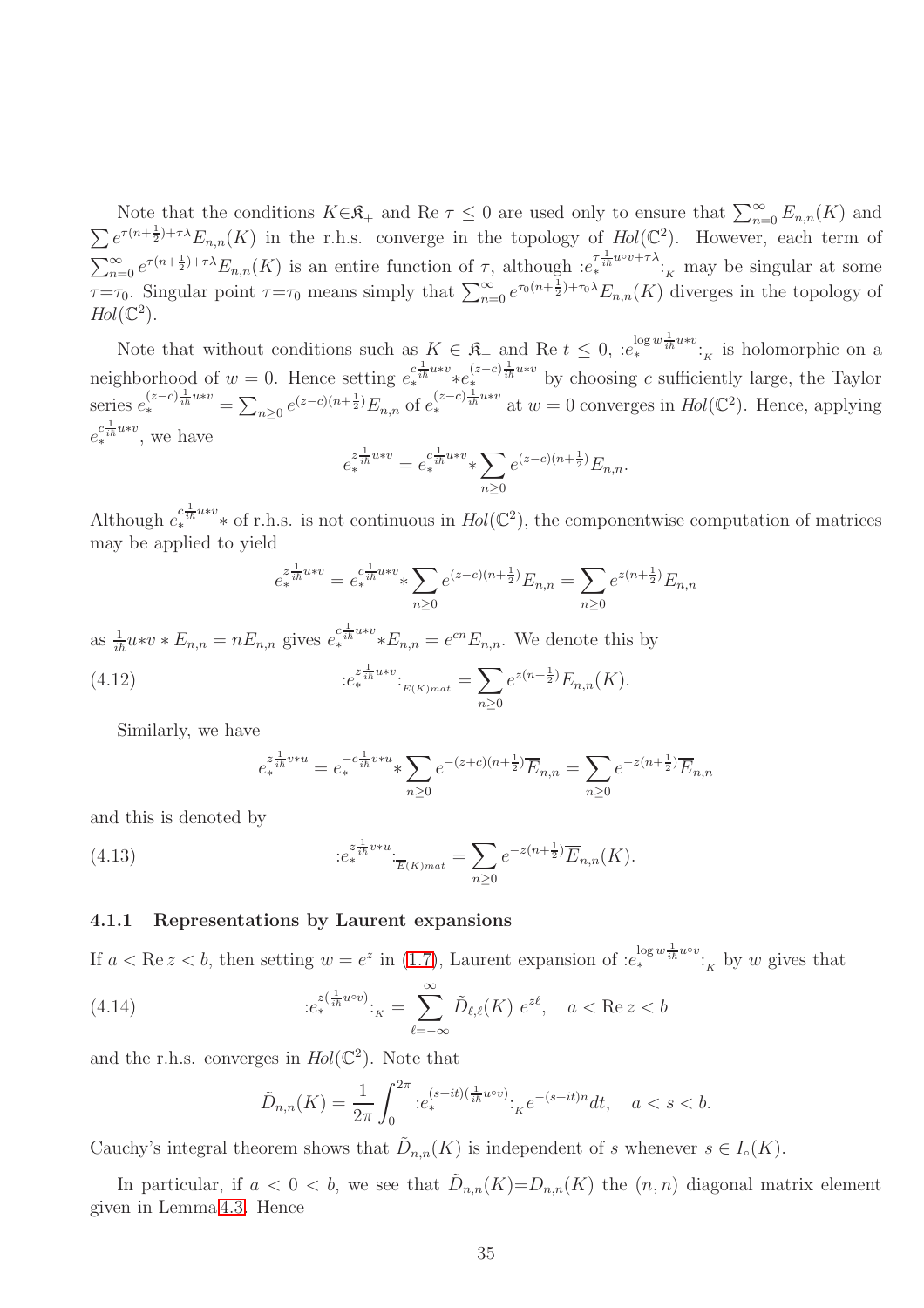**Proposition 4.5** If  $K \in \mathfrak{K}_0$ , then  $\tilde{D}_{n,n}(K)$  is an  $(n,n)$  diagonal matrix element and for  $\tau$  such that  $a < \text{Re}\,\tau < b$ ,

$$
:e_*^{\tau \frac{1}{ih}(u \circ v + \lambda)}: \underset{n = -\infty}{=} e^{\tau n + \tau \lambda} \tilde{D}_{n,n}(K), \quad \lambda \in \mathbb{C},
$$

and the r.h.s. converges in Hol( $\mathbb{C}^2$ ). In particular,  $1 = \sum_{n=-\infty}^{\infty} \tilde{D}_{n,n}(K)$ .

Although  $\tilde{D}_{n,n}(K) *_{K} \tilde{D}_{n,n}(K)$  is not defined in general, we show in what follows that  $\tilde{D}_{n,n}(K)$  may be viewed as a diagonal matrix element.

Note now

$$
\frac{1}{i\hbar}(u\circ v)*\int_0^{2\pi}e_*^{(s+i\tau)\frac{1}{i\hbar}uv}e^{-(s+i\tau)n}d\tau=n\int_0^{2\pi}e_*^{(s+i\tau)\frac{1}{i\hbar}uv}e^{-(s+i\tau)n}d\tau.
$$

It follows that  $:e_*^{-s\frac{1}{ih}uv}$ :<sub> $K^*K\tilde{D}_{n,n}(K) = e^{-ns}\tilde{D}_{n,n}(K)$ . Hence one may write</sub>

<span id="page-35-1"></span>
$$
:e_*^{it\frac{1}{i\hbar}u\circ v}:_{K}=\sum_{n=-\infty}^{\infty}\tilde{D}_{n,n}(K)e^{int}
$$

though r.h.s. does not converge in  $Hol(\mathbb{C}^2)$ . To avoid the confusion, we denote this by

(4.15) 
$$
e_{*}^{it\frac{1}{i\hbar}uv} :_{D(K)mat} = \sum_{n=-\infty}^{\infty} \tilde{D}_{n,n}(K)e^{int}
$$

and regard this as a formal element. We see that  $\tilde{D}_{n,n}(K) = \frac{1}{2\pi} \int_0^{2\pi} e^{it \frac{1}{i\hbar} u \circ v} \cdot_{D(K)_{mat}} e^{-itn} dt$ . Suppose the exponential law holds formally on the l.h.s., then one must set

$$
\tilde{D}_{m,m}(K) *_{mat} \tilde{D}_{n,n}(K) = \delta_{m,n} \tilde{D}_{n,n}(K)
$$

where  $*_{mat}$  indicates the formal product which allows the formal exponential low. By this observation, we define  $:e^{it\frac{1}{ih}uvv}$ :<br> $D(K)mat}$  as a diagonal matrix, and  $\tilde{D}_{n,n}(K)$  as a diagonal matrix element.

By [\(4.12\)](#page-34-1), [\(4.13\)](#page-34-2) and [\(4.15\)](#page-35-1),  $e^{it\frac{1}{i\hbar}uv}$  is expressed as diagonal matrices, which will be called **diag**onal matrix expressions.

#### <span id="page-35-0"></span>4.1.2 Fourier series of alternating  $2\pi$ -periodic functions

Beside these, we note that the matrix representation via Taylor expansion in the previous section can be obtained by using the Fourier expansion along a closed curve parallel to the pure imaginary axis  $(cf.(2.3))$  $(cf.(2.3))$  $(cf.(2.3))$ .

Every  $4\pi$ -periodic function  $f(\theta)$  is written as the sum of a  $2\pi$ -periodic and a alternating  $2\pi$ periodic functions:

$$
f(\theta) = f_0(\theta) + f_-(\theta), \quad f_0(\theta) = \frac{1}{2}(f(\theta) + f(\theta + 2\pi)), \quad f_-(\theta) = \frac{1}{2}(f(\theta) - f(\theta + 2\pi)).
$$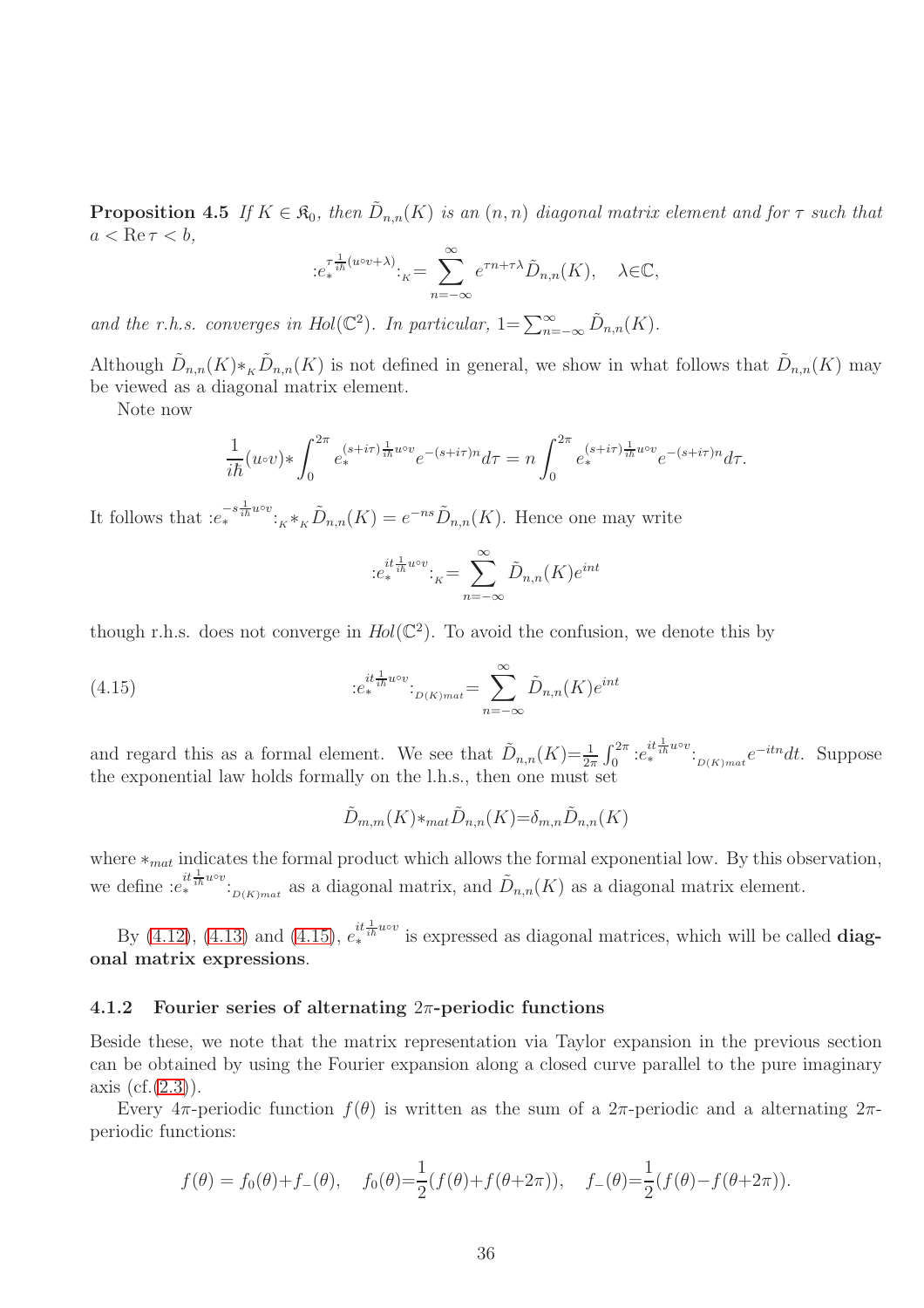The Fourier series of  $f(\theta)$  is given as

$$
f(\theta) = \sum_{n} \frac{1}{4\pi} \int_{0}^{4\pi} f(t)e^{-\frac{1}{2}int} dt e^{i\frac{n}{2}\theta}
$$
  
=  $\frac{1}{4\pi} \sum_{n} \frac{1}{4\pi} \int_{0}^{4\pi} f_0(t)e^{-\frac{1}{2}i2nt} dt e^{in\theta} + \sum_{n} \frac{1}{4\pi} \int_{0}^{4\pi} f_-(t)e^{-\frac{1}{2}i(2n+1)t} dt e^{i(n+\frac{1}{2})\theta}.$ 

As the periodicity of  $:e^{(s+it)\frac{1}{i\hbar}uv}$  w.r.t. t depends on s, we have to use Fourier basis depending on s. Hence we have

**Theorem 4.2**  $e_*^{(s+it)(\frac{1}{ih}u\circ v+z)}$  is expressed by diagonal matrices

<span id="page-36-1"></span>
$$
:e_*^{(s+it)(\frac{1}{i\hbar}u\circ v+z)}:_{E(K)mat} = \sum_{k=0}^{\infty} E_{k,k}(K)e^{(s+it)(k+\frac{1}{2}+z)}, \qquad z \in \mathbb{C}
$$
  

$$
:e_*^{(s+it)(\frac{1}{i\hbar}u\circ v+z)}:_{D(K)mat} = \sum_{n=-\infty}^{\infty} \tilde{D}_{n,n}(K)e^{(s+it)(n+z)}, \qquad z \in \mathbb{C}
$$
  

$$
:e_*^{(s+it)(\frac{1}{i\hbar}u\circ v+z)}:_{\overline{E}(K)mat} = \sum_{k=0}^{\infty} \overline{E}_{k,k}(K)e^{(s+it)(-k-\frac{1}{2}+z)}, \qquad z \in \mathbb{C}
$$

where  $E_{k,k}(K)$ ,  $\overline{E}_{k,k}(K)$  equal to the ones given by [\(4.10\)](#page-32-1), [\(4.11\)](#page-33-0). Let  $I_>(K) = [a, b]$  be the exchanging interval in generic ordered expression K. Then, these converge for  $s < a$ ,  $a < s < b$  and  $b < s$ respectively in  $C^{\infty}(S^1, Hol(\mathbb{C}^2))$  (Hol( $\mathbb{C}^2$ )-valued smooth functions on  $S^1$  with  $C^{\infty}$ -topology).

For every Schwartz distribution  $f(t)$  on  $S<sup>1</sup>$ , the integral

$$
\tilde{f}_s(z+\frac{1}{i\hbar}u\circ v)\mathbf{F}_K = \int_{S^1} f(t)\tilde{f}_s^{(s+it)(z+\frac{1}{i\hbar}u\circ v)}\mathbf{F}_K dt, \quad \text{for generic} \quad K
$$

gives an element of  $Hol(\mathbb{C}^2)$ .  $\tilde{f}_s(z+\frac{1}{i\hbar}u\circ v)$  has a diagonal matrix expression as follow:

$$
\begin{aligned}\n\therefore \tilde{f}_s(z + \frac{1}{i\hbar} u \circ v) \cdot_{E(K)mat} &= \sum_{n=0}^{\infty} \int_{S^1} f(t) e^{(s+it)(z + \frac{1}{2} + n)} dt E_{n,n}(K), \\
\therefore \tilde{f}_s(z + \frac{1}{i\hbar} u \circ v) \cdot_{D(K)mat} &= \sum_{n=-\infty}^{\infty} \int_{S^1} f(t) e^{(s+it)(z+n)} dt \tilde{D}_{n,n}(K), \\
\therefore \tilde{f}_s(z + \frac{1}{i\hbar} u \circ v) \cdot_{\overline{E}(K)mat} &= \sum_{n=0}^{\infty} \int_{S^1} f(t) e^{(s+it)(z - \frac{1}{2} - n)} dt \overline{E}_{n,n}(K)\n\end{aligned}
$$

The series of r.h.s. converge respectively  $s < a, a < s < b, b < s$  in the space  $Hol(\mathbb{C}^2)$ , where  $(a, b)=I<sub>o</sub>(K)$  is the exchanging interval of  $:e<sub>*</sub><sup>\tau<sub>th</sub><sup>1</sup>u<sup>ov</sup></sup>$ :<sub>K</sub>.

More systematic treatment of the diagonal matrix expressions will be given in the next paper

## <span id="page-36-0"></span>4.2 Diagonal matrix expressions and applications

Note that in Theorem [4.2](#page-36-1) one may set  $s = 0$ , when  $0 < a$ ,  $a < 0 < b$  and  $b < 0$  respectively. Thus, by differentiating k-times and by setting  $s+it=0$  in each case, an element such as  $(z+\frac{1}{i\hbar}u\circ v)_*$ ∗ , k ≥ 0, has three expressions as diagonal matrices in the space  $Hol(\mathbb{C}^2)$ :

(4.16) 
$$
\qquad \qquad \vdots (z + \frac{1}{i\hbar} u \circ v)_{* \cdot \kappa}^{k} = \begin{cases} \sum_{n=0}^{\infty} (z + n + \frac{1}{2})^{k} E_{n,n}(K), & K \in \mathfrak{K}_{+} \\ \sum_{n=-\infty}^{\infty} (z + n)^{k} D_{n,n}(K), & K \in \mathfrak{K}_{0} \\ \sum_{n=0}^{\infty} (z - n - \frac{1}{2})^{k} \overline{E}_{n,n}(K), & K \in \mathfrak{K}_{-} \end{cases}
$$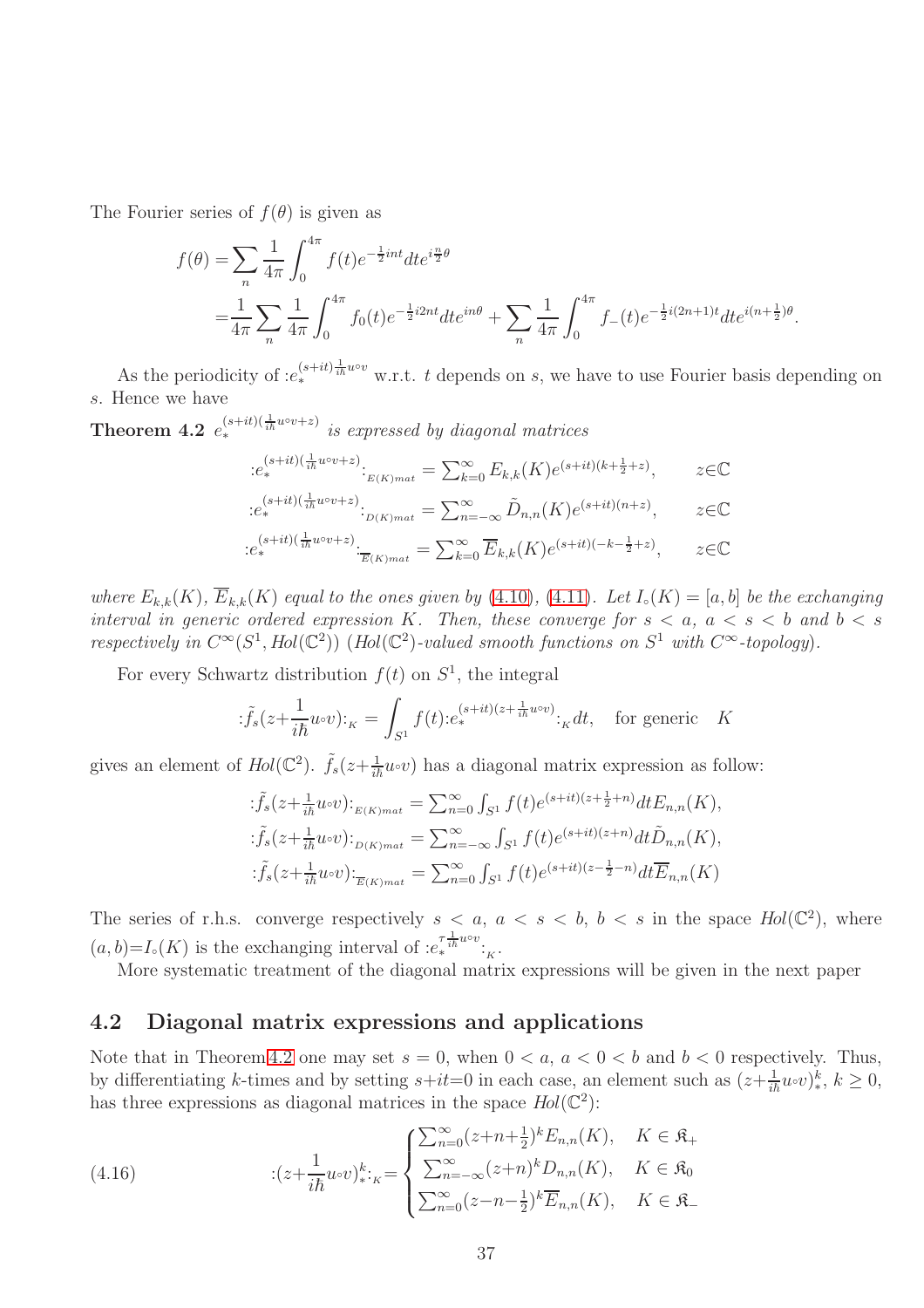depending on expression parameters. As it is noted, each of them converges in  $Hol(\mathbb{C}^2)$ .

<span id="page-37-0"></span>Consider now the componentwise calculation for r.h.s.. We define matrices for every  $k \in \mathbb{Z}$  by

(4.17) 
$$
\qquad \qquad \vdots (z + \frac{1}{i\hbar} u \cdot v)_*^{k} :_{Kmat} = \begin{cases} \sum_{n=0}^{\infty} (z + n + \frac{1}{2})^k E_{n,n}(K), & K \in \mathfrak{K}_+ \\ \sum_{n=-\infty}^{\infty} (z + n)^k D_{n,n}(K), & K \in \mathfrak{K}_0 \\ \sum_{n=0}^{\infty} (z - n - \frac{1}{2})^k \overline{E}_{n,n}(K), & K \in \mathfrak{K}_- \end{cases}
$$

but we often omit the suffix  $K$  if the expression parameter is not strictly specified and denote simply by by  $(z+\frac{1}{i\hbar}u\circ v)_{mat}^k$ . The goal of this section is the following theorem:

**Theorem 4.3** If  $k = -1$ , the r.h.s.of [\(4.17\)](#page-37-0) defines respectively a holomorphic mapping as follows: (1) If  $K \in \mathfrak{K}_+$ , then  $\sum_{n=0}^{\infty} (z+n+\frac{1}{2})$  $\frac{1}{2}$ )<sup>-1</sup>E<sub>n,n</sub>(K) is a holomorphic mapping of  $\mathbb{C}\backslash\{-(\mathbb{N}+\frac{1}{2})\}$  $\frac{1}{2}$ ) into Hol( $\mathbb{C}^2$ ), (2) If  $K \in \mathfrak{K}_0$ , then  $\sum_{n=-\infty}^{\infty} (z+n)^{-1} D_{n,n}(K)$  is a holomorphic mapping of  $\mathbb{C} \setminus \mathbb{Z}$  into  $Hol(\mathbb{C}^2)$ , (3) If  $K \in \mathfrak{K}_-$ , then  $\sum_{n=0}^{\infty} (z-n-\frac{1}{2})$  $\frac{1}{2}$ )<sup>-1</sup> $\overline{E}_{n,n}(K)$  is a holomorphic mapping of  $\mathbb{C}\backslash {\mathbb{N}}+\frac{1}{2}$  $\frac{1}{2}$  into  $Hol(\mathbb{C}^2)$ .

Now suppose  $K \in \mathfrak{K}_+$ . Theorem [4.2](#page-36-1) gives  $:e^{s(z+\frac{1}{i\hbar}uv)}_*:=\sum_{k\geq 0}E_{k,k}(K)e^{s(z+k+\frac{1}{2})}$ . If  $\text{Re}\, z > -\frac{1}{2}$  $\frac{1}{2}$ , then the termwise integration gives

<span id="page-37-1"></span>
$$
\int_{-\infty}^{0} e_*^{s(z+\frac{1}{i\hbar}u\circ v)} \cdot_K ds = \sum_{k=0}^{\infty} \int_{-\infty}^{0} E_{k,k}(K) e^{s(z+k+\frac{1}{2})} ds = \sum_{k=0}^{\infty} E_{k,k}(K) (z+k+\frac{1}{2})^{-1}
$$

As it is assumed in generic ordered expression,  $e_*^{s\frac{1}{i\hbar}uv}$  has no singular point on  $s\in\mathbb{R}$ , and  $e^{-\frac{1}{2}|s|}$ -growth in a generic ordered expression.

To extend this to the domain Re  $z > -n-\frac{1}{2}$  $\frac{1}{2}$ , we subtract first divergent terms

$$
\sum_{k\geq n} E_{k,k}(K) e^{s(z+k+\frac{1}{2})} = :e_*^{s(z+\frac{1}{i\hbar}uvv)}:_{K} - \sum_{k=0}^{n-1} E_{k,k}(K) e^{s(z+k+\frac{1}{2})},
$$

and set on the domain Re  $z > -n-\frac{1}{2}$ 2

$$
\sum_{k=0}^{\infty} (z+k+\frac{1}{2})^{-1}E_{k,k}(K) = \sum_{k=0}^{n-1} (z+k+\frac{1}{2})^{-1}E_{k,k}(K) + \int_{-\infty}^{0} (\sum_{k\geq n} E_{k,k}(K)e^{s(z+k+\frac{1}{2})})ds
$$

The r.h.s. converges in  $Hol(\mathbb{C}^2)$  in the sense of partial fractions for  $\text{Re } z > -n-\frac{1}{2}$ 2

$$
\int_{-\infty}^{0} \left(\sum_{k\geq n} E_{k,k}(K) e^{s(z+k+\frac{1}{2})}\right) ds = \sum_{k\geq n} E_{k,k}(K) (z+k+\frac{1}{2})^{-1}
$$

under the assumption  $K \in \mathfrak{K}_+$ . Hence we have (1) of Theorem [4.3.](#page-37-1) A similar proof gives (3) of Theorem [4.3.](#page-37-1)

For (2) of Theorem [4.3,](#page-37-1) we show the next one: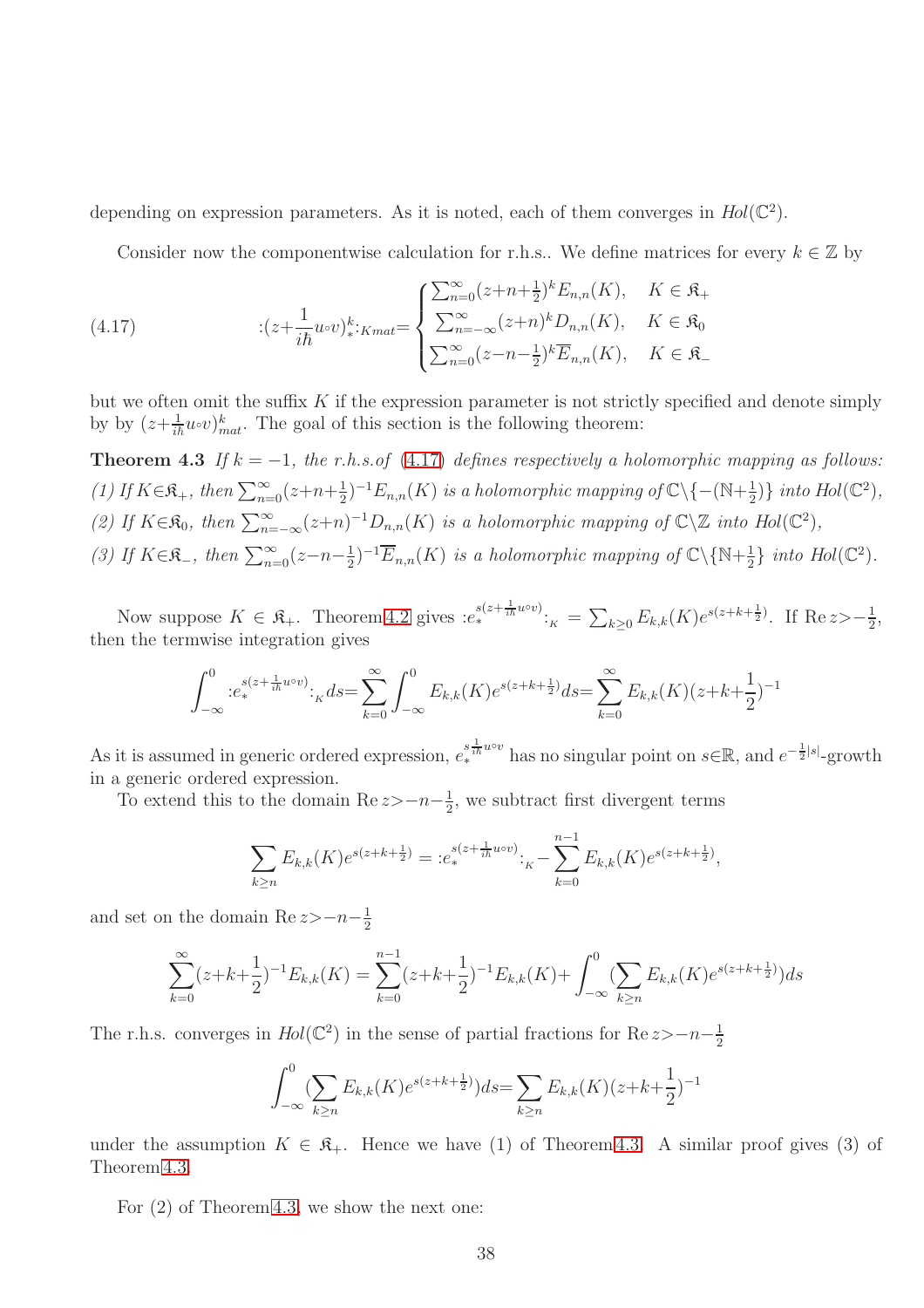**Proposition 4.6** If  $K \in \mathfrak{K}_0$ , then

$$
D_K^{-1}(z + \frac{1}{i\hbar}u \circ v) = \sum_{n = -\infty}^{\infty} \frac{1}{z + n} D_{n,n}(K)
$$

defines a holomorphic mapping from  $z \in \mathbb{C} \setminus \mathbb{Z}$  into  $Hol(\mathbb{C}^2)$ , and this gives an inverse of  $z + \frac{1}{i\hbar}u \circ v$  i.e.

$$
:(z+\frac{1}{i\hbar}u\circ v):_{K}*_K D_K^{-1}(z+\frac{1}{i\hbar}u\circ v)=1,\quad z\in\mathbb{C}\backslash\mathbb{Z}.
$$

**Proof** Note that  $D_{n,n}(K)$ ,  $(z+n)D_{n,n}(K)$ ,  $\frac{1}{z+n}D_{n,n}(K) \in Hol(\mathbb{C}^2)$  for every n. For every  $z \in \mathbb{C}$ , there is an integer  $n(z)$  such that  $n(z)-1 < \text{Re } z < n(z)+1$ . (This may not be unique.)

As  $e^{t(z+\frac{1}{ih}u\circ v)}_* = \sum_n e^{t(z+n)} D_{n,n}(K)$  in the topology of  $Hol(\mathbb{C}^2)$ , we set as follows

$$
e_*^{t(z+\frac{1}{i\hbar}uvv)} = \sum_{n \le n(z)-1} e^{t(z+n)} D_{n,n}(K) + \sum_{n(z)-1 < n < n(z)+1} e^{t(z+n)} D_{n,n}(K) + \sum_{n \ge n(z)+1} e^{t(z+n)} D_{n,n}(K).
$$

These three terms are members of  $Hol(\mathbb{C}^2)$ .

Consider inverses of each three term of the r.h.s.. The inverses of the first and the third term can be replaced by using integrals. Hence  $D_K^{-1}(z+\frac{1}{i\hbar}u\circ v)$  is written as follows:

$$
-\int_{0}^{\infty} \sum_{n \leq n(z)-1} e^{t(z+n)} dt D_{n,n}(K) + \sum_{n(z)-1 \leq n < n(z)+1} (z+n)^{-1} D_{n,n}(K) + \int_{-\infty}^{0} \sum_{n \geq n(z)+1} e^{t(z+n)} D_{n,n}(K).
$$

By Theorem [4.2,](#page-36-1) this converges in  $Hol(\mathbb{C}^2)$  to give  $\sum_{n=-\infty}^{\infty}$  $\frac{1}{z+n}D_{n,n}(K).$ By the definition, we see

**Proposition 4.7** Res $((D<sub>K</sub><sup>-1</sup>(z+\frac{1}{i\hbar}u\circ v);n)=D_{n,n}(K), n \in \mathbb{Z}$ .

Note for (1) and (3). Besides the concrete form of inverses, next two integrals

$$
(z + \frac{1}{i\hbar}u\circ v)^{-1}_{\ast} = \int_{-\infty}^{0} e_*^{s(z + \frac{1}{i\hbar}u\circ v)} ds \quad (\text{Re}\, z > -\frac{1}{2}),
$$
  

$$
(z + \frac{1}{i\hbar}u\circ v)^{-1}_{\ast} = -\int_{0}^{\infty} e_*^{s(z + \frac{1}{i\hbar}u\circ v)} ds \quad (\text{Re}\, z < \frac{1}{2}).
$$

converges in generic ordered expression on each domain, and these give inverses of  $z + \frac{1}{i\hbar}u \circ v$  respectively. In the next section we give analytic continuations of these.

#### <span id="page-38-0"></span>4.2.1 Analytic continuation of inverses

Using the half-inverse  $v^{\circ}$  given by  $(2.14)$ , we can give the analytic continuation of inverses. First, we see that

$$
v^{\circ}*(z+\frac{1}{i\hbar}u\circ v)^{-1}_{*+}=u*(\frac{1}{2}+\frac{1}{i\hbar}u\circ v)^{-1}_{*+}*(z+\frac{1}{i\hbar}u\circ v)^{-1}_{*+}=u*\frac{1}{z-\frac{1}{2}}\Big((\frac{1}{2}+\frac{1}{i\hbar}u\circ v)^{-1}_{*+}-(z+\frac{1}{i\hbar}u\circ v)^{-1}_{*+}\Big).
$$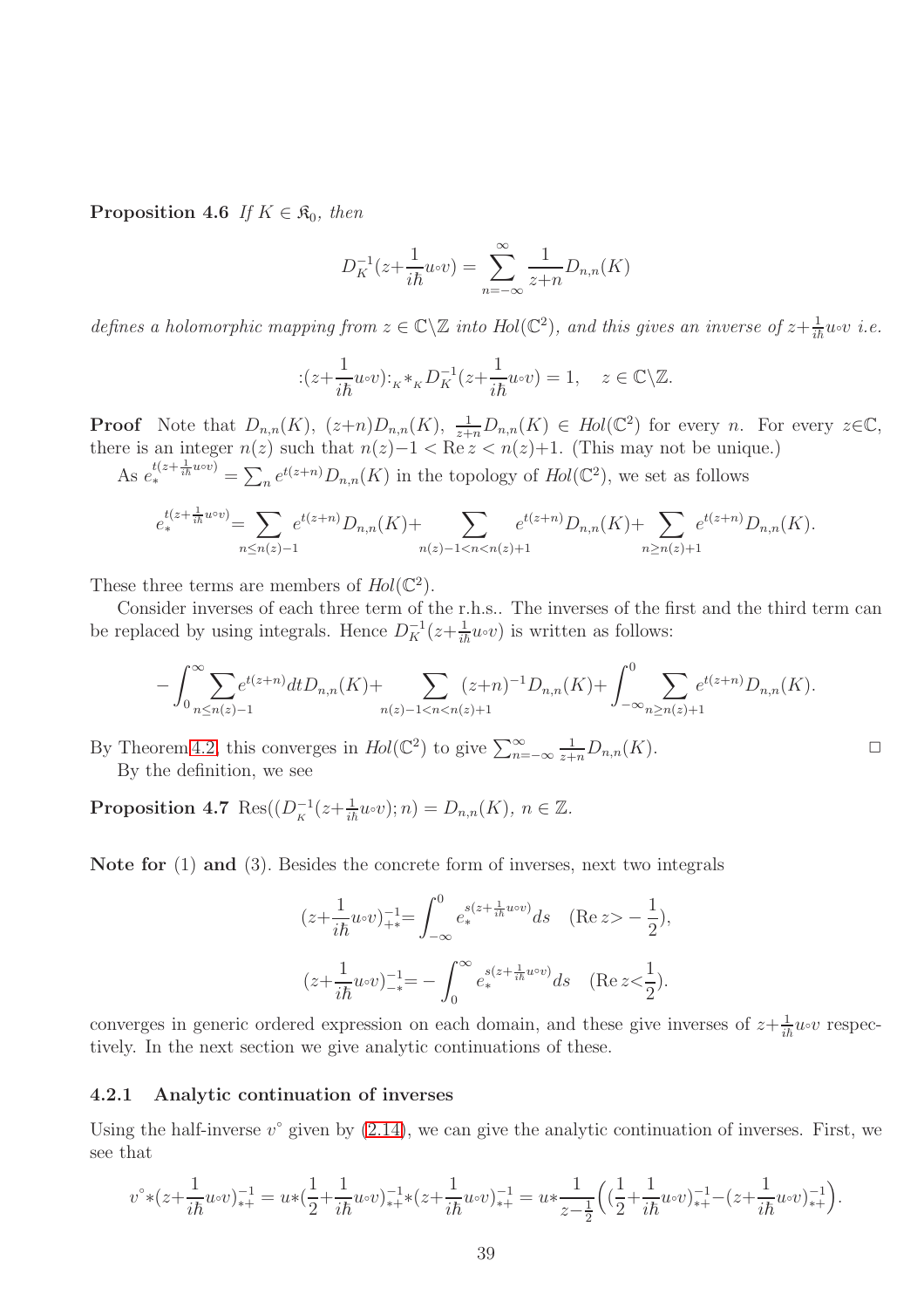Hence  $v^* \times (z + \frac{1}{i\hbar} u \cdot v)^{-1}_{*+} * v$  is well-defined, if  $z \neq \frac{1}{2}$  $\frac{1}{2}$ . More directly we have

$$
v^{\circ}*(z+\frac{1}{i\hbar}u\circ v)^{-1}_{*+} = \left(u*\int_{-\infty}^{0}e^{t(\frac{1}{i\hbar}u\circ v+\frac{1}{2})}dt\right)*\int_{-\infty}^{0}e^{s(z+\frac{1}{i\hbar}u\circ v)}ds = u*\int_{-\infty}^{0}\int_{-\infty}^{0}e^{t(\frac{1}{i\hbar}u\circ v+\frac{1}{2})}*e^{s(z+\frac{1}{i\hbar}u\circ v)}_{*}dtds
$$
  
=  $\int_{-\infty}^{0}\int_{-\infty}^{0}e^{t\frac{1}{2}+sz}u*e^{(t+s)\frac{1}{i\hbar}u\circ v}_{*}dtds$ 

Furthermore, if  $(z-1+\frac{1}{i\hbar}u\circ v)^{-1}_{*+}$  is already defined, then we continue to compute as follows:

$$
= \int_{-\infty}^{0} \int_{-\infty}^{0} e^{t\frac{1}{2} + sz - (t+s)} e_*^{(t+s)\frac{1}{i\hbar}uv} * u dt ds.
$$

Hence, we have the identity whenever both sides are defined:

$$
(v^{\circ} * (z + \frac{1}{i\hbar} u \circ v)^{-1}_{*+}) * v = \int_{-\infty}^{0} \int_{-\infty}^{0} e^{-t\frac{1}{2} + s(z-1)} e^{(t+s)\frac{1}{i\hbar} u \circ v}_{*} * (u * v) dt ds
$$
  
= 
$$
\int_{-\infty}^{0} (u * v) * e^{t\frac{1}{i\hbar} u * v}_{*} dt * \int_{-\infty}^{0} e^{s(z-1+\frac{1}{i\hbar} u \circ v)}_{*} ds = (1 - \varpi_{00}) * (z - 1 + \frac{1}{i\hbar} u \circ v)^{-1}_{*+}.
$$

Noting that

<span id="page-39-0"></span>
$$
\varpi_{00}*(z-1+\frac{1}{i\hbar}u\circ v)^{-1}_{*+}=(z-1+\frac{1}{i\hbar}u\circ v)^{-1}_{*+}*\varpi_{00}=(z-\frac{1}{2})^{-1}\varpi_{00},
$$

whenever  $(z-1+\frac{1}{i\hbar}u\circ v)^{-1}_{*+}$  is defined, we have

(4.18) 
$$
\left(v^{\circ} * (z + \frac{1}{i\hbar}u\circ v)^{-1}\right) * v + (z - \frac{1}{2})^{-1}\varpi_{00} = \left(z - 1 + \frac{1}{i\hbar}u\circ v\right)^{-1}_{*+}.
$$

Since  $(z-\frac{1}{2})$  $\frac{1}{2}$  $^{-1}\overline{\infty}_{00}$  is defined for  $z\neq 1/2$ , we see that [\(4.18\)](#page-39-0) gives the formula for analytic continuation. Namely, replacing  $z$  by  $z+1$ , we define the r.h.s. by the l.h.s.

$$
(v^{\circ}*(z+1+\frac{1}{i\hbar}u\circ v)^{-1}_{*+})\ast v+(z+\frac{1}{2})^{-1}\varpi_{00}=(z+\frac{1}{i\hbar}u\circ v)^{-1}_{*+}, \quad \text{Re}\, z>-\frac{3}{2}.
$$

Repeating this, we have the following formula: For Re  $z > -(n+\frac{1}{2})$  $(\frac{1}{2}),$ 

<span id="page-39-1"></span>
$$
(4.19) \qquad (z + \frac{1}{i\hbar}u\circ v)^{-1}_{*+} = \sum_{k=0}^{n-1}(z + k + \frac{1}{2})^{-1}(v^{\circ})^{k} * \varpi_{00} * v^{k} + (v^{\circ})^{n} * (z + n + \frac{1}{i\hbar}u\circ v)^{-1}_{*+} * v^{n},
$$
  

$$
(z - \frac{1}{i\hbar}u\circ v)^{-1}_{*-} = -\sum_{k=0}^{n-1}(-z + k + \frac{1}{2})^{-1}(u^{\bullet})^{k} * \varpi_{00} * u^{k} - (u^{\bullet})^{n} * (-z + n - \frac{1}{i\hbar}u\circ v)^{-1}_{*-} * u^{n}.
$$

By using [\(2.15\)](#page-14-3) these may be written for z such as  $\text{Re } z > -n-\frac{1}{2}$ 2

$$
(z + \frac{1}{i\hbar}u\circ v)^{-1}_{*+} = \sum_{k=0}^{n-1} (z + k + \frac{1}{2})^{-1} E_{k,k} + (v^{\circ})^{n} * (z + n + \frac{1}{i\hbar}u\circ v)^{-1}_{*+} * v^{n},
$$
  

$$
(z - \frac{1}{i\hbar}u\circ v)^{-1}_{*-} = \sum_{k=0}^{n-1} (z - k - \frac{1}{2})^{-1} \overline{E}_{k,k} + (u^{\bullet})^{n} * (z - n - \frac{1}{i\hbar}u\circ v)^{-1}_{*-} * u^{n}.
$$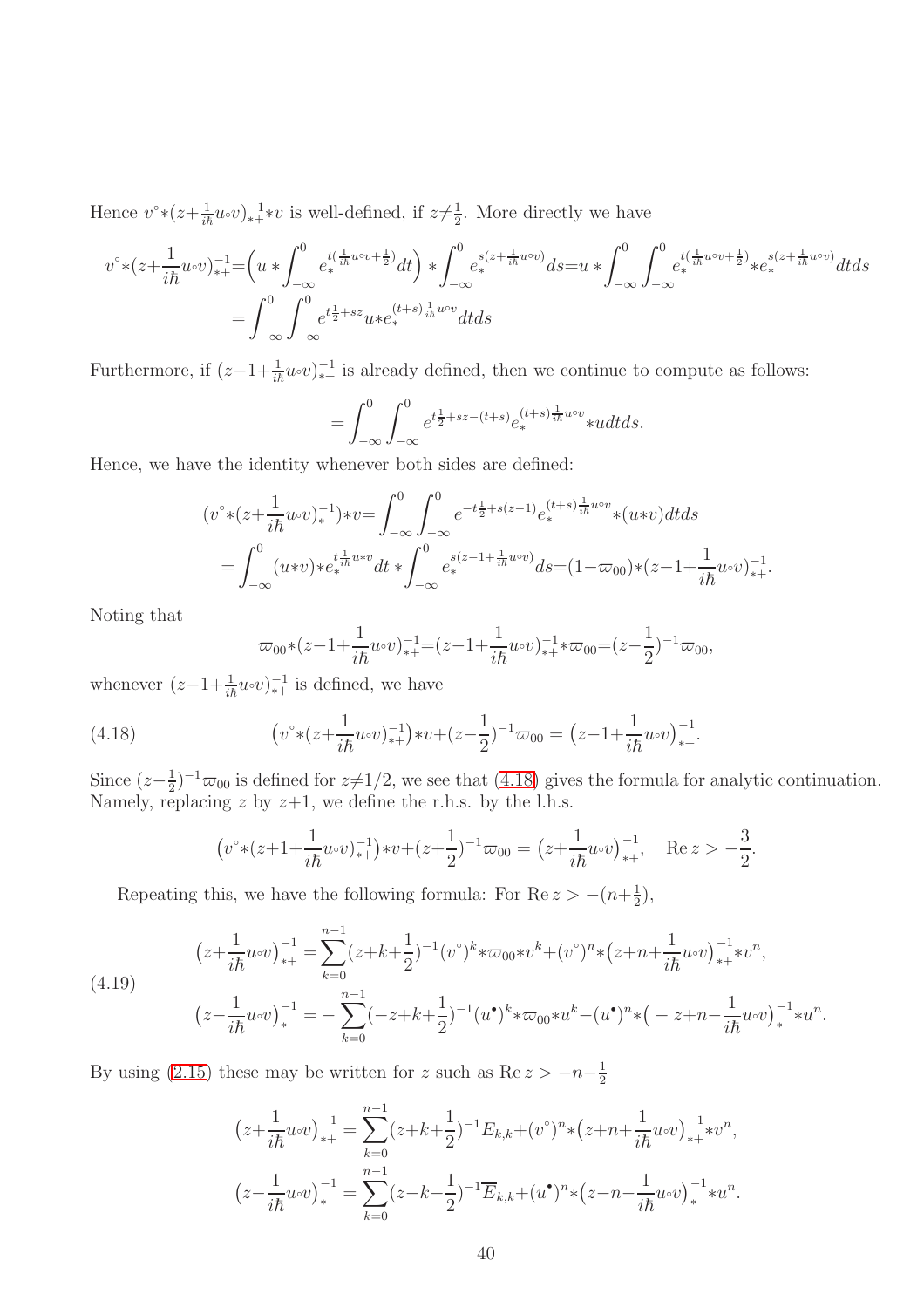(See also a comment after Proposition [2.5.](#page-13-0))

Note that if  $z=z_0$  is fixed then for a sufficiently large n,  $(v^{\circ})^n * (z+n+\frac{1}{i\hbar}u\circ v)^{-1}_{*+} *v^n$  is holomorphic on a neighborhood of  $z_0$ .

<span id="page-40-0"></span>The residue at a singular point  $z_0$  is given as usual by  $\frac{1}{2\pi i} \int_{C_{z_0}} (z + \frac{1}{i\hbar} u \cdot v)^{-1} dz$ , where  $C_{z_0}$  is a small circle with the center at  $z_0$ . The analytic continuation formula [\(4.19\)](#page-39-1) gives the following:

**Theorem 4.4** Res $((z+\frac{1}{i\hbar}u\circ v)^{-1}_{*+}, -(n+\frac{1}{2})$  $(\frac{1}{2})$ ) is  $\frac{1}{(i\hbar)^n n!}u^n*\varpi_{00}*v^n$  in generic ordered expressions. This is  $E_{n,n}$  by  $(4.10)$ . Similarly, Res $((z-\frac{1}{i\hbar}u\circ v))_{*-}^{-1}, -(n+\frac{1}{2})$  $(\frac{1}{2}))$  is  $-\frac{1}{(ih)^n n!}v^n * \overline{\varpi}_{00} * u^n$  in generic ordered expressions. This is  $-\overline{E}_{n,n}$  (cf.[\(4.11\)](#page-33-0)).

It is remarkable that the singular points depend only on the growth order of  $e_{*}^{t_{\text{th}}^{\pm}u\circ v}$  which is independent of the expression parameters.

Since  $(z+\frac{1}{i\hbar}u\circ v)^{-1}_{*-} = -(-z-\frac{1}{i\hbar}u\circ v)^{-1}_{*-}$ , Theorem [4.4](#page-40-0) shows also

**Theorem 4.5** In generic ordered expressions, the inverses  $(z+\frac{1}{i\hbar}u\circ v)^{-1}_{*+}$ ,  $(z-\frac{1}{i\hbar}u\circ v)^{-1}_{*-}$  extend to  $Hol(\mathbb{C}^2)$ valued holomorphic functions of z on  $\mathbb{C}\backslash\{-(\mathbb{N}+\frac{1}{2})\}$  $\frac{1}{2}$ } with simple poles. Namely, for every n

$$
\therefore (z + \frac{1}{i\hbar}u \circ v)^{-1}_{*+} \cdot \cdot \cdot + \sum_{k=0}^{n} (z + k + \frac{1}{2})^{-1} E_{k,k}(K), \quad \therefore (z + \frac{1}{i\hbar}u \circ v)^{-1}_{*-} \cdot \cdot \cdot + \sum_{k=0}^{n} (z - k - \frac{1}{2})^{-1} \overline{E}_{k,k}(K)
$$

are holomorphic on the domain  $\text{Re } z > -n-\frac{1}{2}$  $rac{1}{2}$ . However,

<span id="page-40-1"></span>
$$
\sum_{k=0}^{\infty} (z+k+\frac{1}{2})^{-1} E_{k,k}(K), \quad \sum_{k=0}^{\infty} (z-k-\frac{1}{2})^{-1} \overline{E}_{k,k}(K)
$$

may not converge in Hol( $\mathbb{C}^2$ ) in the sense of partial fractions. They converge only for  $K \in \mathfrak{K}_+$ ,  $K \in \mathfrak{K}$  respectively.

The next result may sound strange

**Theorem 4.6** If  $K \in \mathcal{R}_0$ , then those three elements are inverse of  $z + \frac{1}{i\hbar}u \circ v$ :

$$
:(z+\frac{1}{i\hbar}u\circ v)^{-1}_{*+k}, \sum_{n=-\infty}^{\infty} (z+n)^{-1}D_{n,n}(K), \quad :(z+\frac{1}{i\hbar}u\circ v)^{-1}_{*-k}
$$

They are holomorphic mappings respectively of  $\mathbb{C}\backslash\{-(\mathbb{N}+\frac{1}{2})\}$  $\{\frac{1}{2})\},\mathbb{C}\backslash \{\mathbb{Z}\},\mathbb{C}\backslash \{\mathbb{N}+\frac{1}{2}\}$  $\frac{1}{2}$  into  $Hol(\mathbb{C}^2)$ .

Now, for a fixed  $K \in \mathfrak{K}_0$ , consider  $z \in \mathbb{C}$  where  $:(z+\frac{1}{i\hbar}u\circ v):_K$  fails to be invertible, which may be called the "spectre" of  $\frac{1}{i\hbar}u\circ v$  as in the operator theory. Theorem [4.6](#page-40-1) shows that  $:\frac{1}{i\hbar}u\circ v:_{K}$  cannot be viewed as a single element from a view point of operator representations, as this has three different kinds of specters